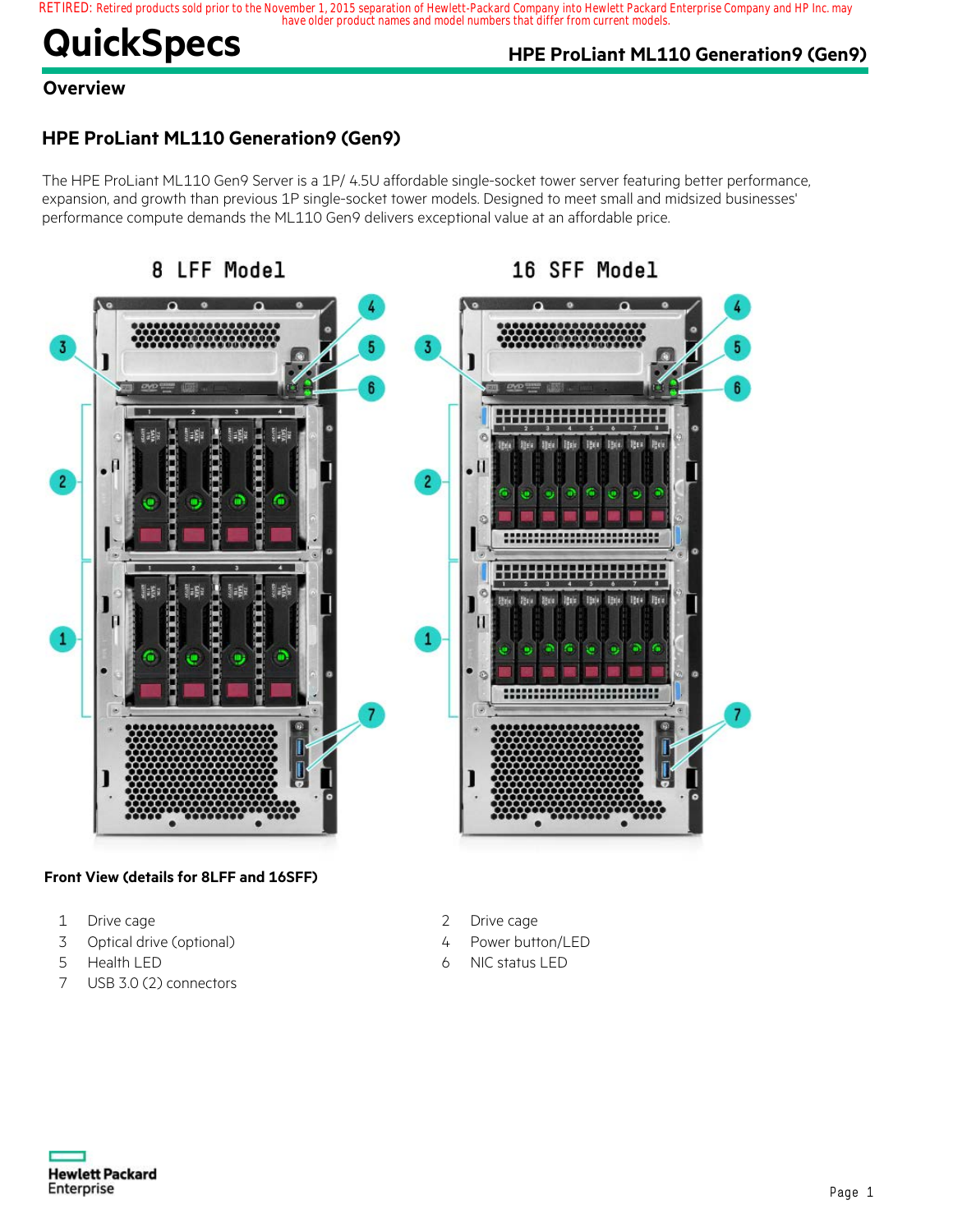#### **Overview**



#### **Rear View**

- PCIe3 Slots (Slots 1-5)
- USB 3.0 (2) connectors
- UID button/LED
- Power supply power connection
- HPE ML Gen9 dedicated iLO port kit (optional)
- USB 2.0 (2) connectors
- Video connector
- Power supply bay
- Network RJ-45 ports (2)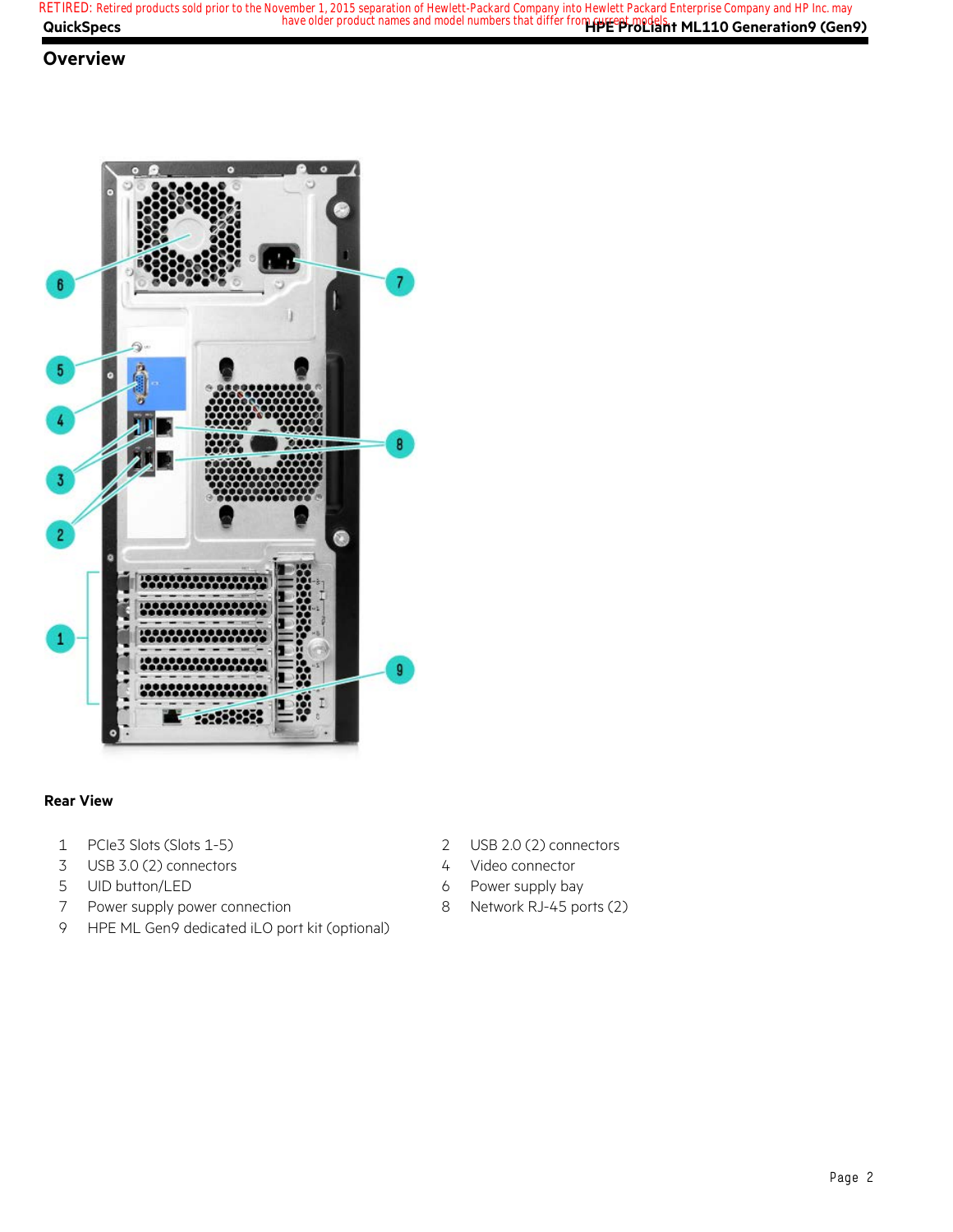**QuickSpecs Here are all of the same of the product names and model numbers that differ from <b>current models**. ML110 Generation9 (Gen9) **RETIRED: Retired products sold prior to the November 1, 2015 separation of Hewlett-Packard Company into Hewlett Packard Enterprise Company and HP Inc. may**

#### **Overview**



#### **Internal View**

- 1 One (1) processor and heatsink with HPE Smart Socket Guide
- 3 Power Supply backplane cage
- 5 PCIe fan (option required to support PCIe expansion cards)
- 7 SATA connector 1
- 9 Internal USB 2.0 connector
- 11 Dedicated iLO module slot (optional)
- 2 System Fan (92x32mm default), upgrade system fan(92x38mm) is required for 140W E5-1600v3 Processor and SAS SSD
- 4 Eight (8) DDR4 DIMM slots
- 6 Front USB 3.0 connector
- 8 Internal USB 3.0 connector
- 10 Five (5) PCIe3 expansion slots
- 12 MicroSD slot

#### **What's New**

- HPE 12TB SATA 7.2K LFF HDD
- ClearOS, an easy to use OS with an application marketplace, allows you to build a fully functional server that is just right for you at no upfront cost. To learn more on what you can do, please visit **http://www.hpe.com/servers/clearos**.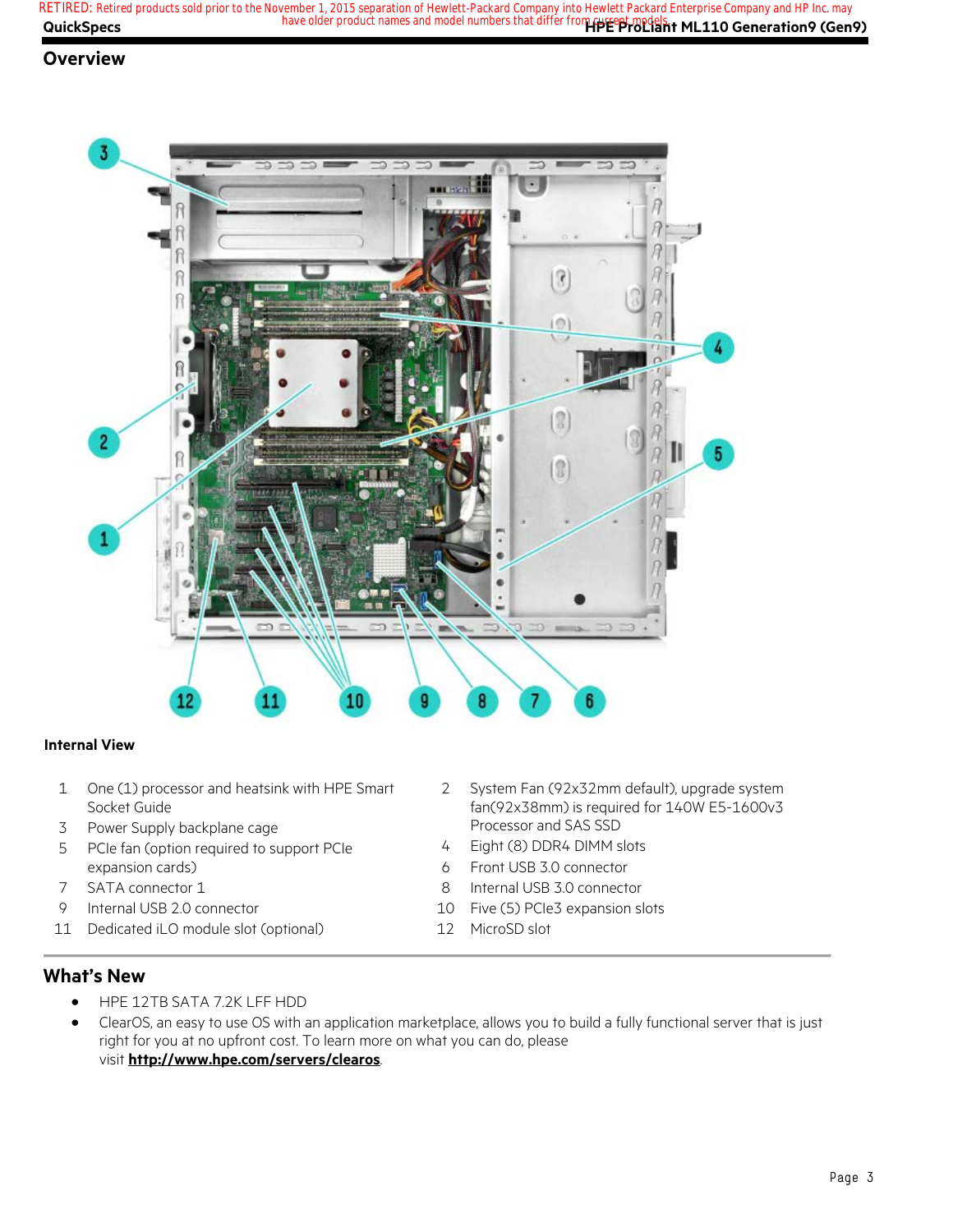| <b>Processor</b>     | Model      | <b>CPU</b> | <b>Cores</b> | L3 Cache | <b>Power</b> | QPI        | DDR4 Hz |
|----------------------|------------|------------|--------------|----------|--------------|------------|---------|
| One of the following |            | frequency  |              |          |              |            |         |
| depending on model   | E5-1650v3  | 3.5GHz     | 6            | 15MB     | 140W         | $0.0$ GT/s | 2133    |
|                      | E5-1603v3  | 2.8GHz     | 4            | 10MB     | 140W         | $0.0$ GT/s | 1866    |
|                      | E5-1620v3  | 3.5GHz     | 4            | 10MB     | 140W         | $0.0$ GT/s | 2133    |
|                      | E5-2660v4  | $2.0$ GHz  | 14           | 35MB     | 105W         | $9.6$ GT/s | 2400    |
|                      | E5-2640v4  | $2.4$ GHz  | 10           | 25MB     | 90W          | 8.0 GT/s   | 2133    |
|                      | E5-2630Lv4 | 1.8GHz     | 10           | 25MB     | 55W          | 8.0GT/s    | 2133    |
|                      | E5-2623v4  | $2.6$ GHz  | 4            | 10MB     | 85W          | $8.0$ GT/s | 2133    |
|                      | E5-2620v4  | $2.1$ GHz  | 8            | 20MB     | 85W          | 8.0GT/s    | 2133    |
|                      | E5-2609v4  | $1.7$ GHz  | 8            | 20MB     | 85W          | 6.4GT/s    | 1866    |
|                      | E5-2603v4  | $1.7$ GHz  | 6            | 15MB     | 85W          | 6.4GT/s    | 1866    |
|                      | E5-1680v4  | $3.4$ GHz  | 8            | 20MB     | 140W         | $9.6$ GT/s | 2400    |
|                      | E5-1660v4  | 3.2GHz     | 8            | 20MB     | 140W         | $9.6$ GT/s | 2400    |
|                      | E5-1620v4  | 3.5GHz     | 4            | 10MB     | 140W         | $0.0$ GT/s | 2400    |
|                      | E5-1607v4  | $3.1$ GHz  | 4            | 10MB     | 140W         | $0.0$ GT/s | 2400    |
|                      | E5-1603v4  | 2.8GHz     | 4            | 10MB     | 140W         | $0.0$ GT/s | 2400    |

#### **NOTE:** For more information regarding Intel Xeon processors, please see the following **http://www.intel.com/xeon**.

**NOTE:** Up to 1 processor supported. Mixing different processor models is not supported.

| <b>Cache Memory</b><br>One of the<br>following<br>depending on<br>model | $10MB(1 \times 10MB)$ Level 3 cache<br><b>NOTE:</b> For Four-core processors.<br>15MB (1 x 15MB) Level 3 cache<br><b>NOTE:</b> For Six-core processors.<br>20MB (1 x 20MB) Level 3 cache<br><b>NOTE:</b> For Eight-core processors.<br>25MB (1 x 25MB) Level 3 cache<br><b>NOTE:</b> For Ten-core processors.<br>30MB (1 x 30MB) Level 3 cache<br><b>NOTE:</b> For Ten-core processors.<br>35MB (1 x 35MB) Level 3 cache<br><b>NOTE:</b> For Fourteen-core processors. |
|-------------------------------------------------------------------------|------------------------------------------------------------------------------------------------------------------------------------------------------------------------------------------------------------------------------------------------------------------------------------------------------------------------------------------------------------------------------------------------------------------------------------------------------------------------|
| <b>Chipset</b>                                                          | Intel® C610 Series Chipset<br>Intel® E5-2600v4 Processor Family<br>Intel® E5-2600v3 Processor Family<br>Intel® E5-1600v4 Processor<br>Intel® E5-1600v3 Processor Family<br><b>NOTE:</b> This is a 140W processor which need to be ordered with the ML110 Gen9 System fan<br>upgrade kit - 789654-B21.<br>NOTE: For more information regarding Intel® chipsets, please see the following<br>URL: http://www.intel.com/products/server/chipsets/                         |
| On System<br>Management<br><b>Chipset</b>                               | HPE iLO (Firmware HPE iLO4 2.0 or later) with NAND<br>NOTE: Read and learn more in the HPE iLO QuickSpecs.                                                                                                                                                                                                                                                                                                                                                             |
| <b>Memory</b>                                                           | Type:<br>HPE SmartMemory and Standard Memory                                                                                                                                                                                                                                                                                                                                                                                                                           |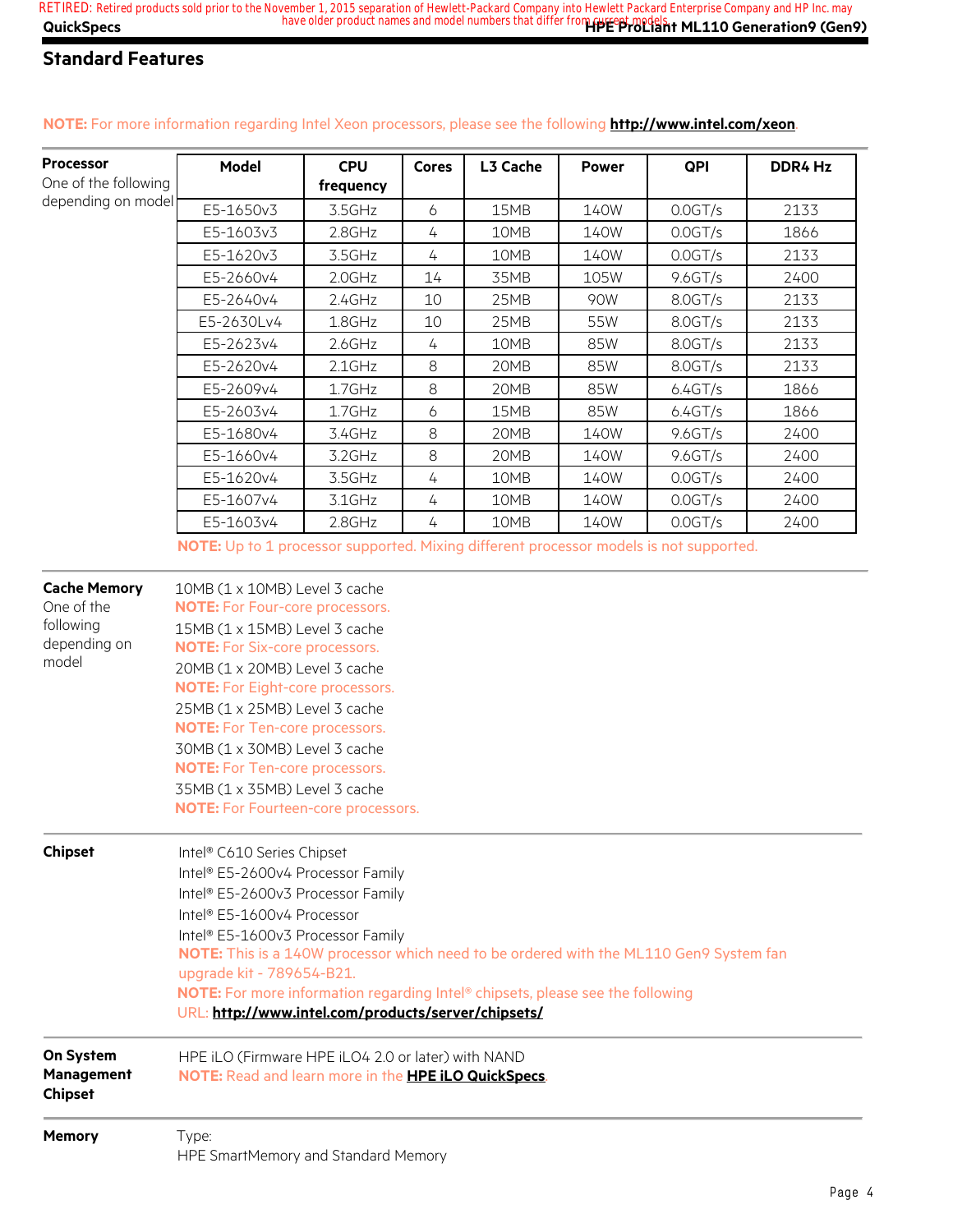|                                | DDR4 Registered (RDIMM) or Load Reduced (LRDIMM)                                                                       |       |                                                                                                                                                                                 |  |  |  |
|--------------------------------|------------------------------------------------------------------------------------------------------------------------|-------|---------------------------------------------------------------------------------------------------------------------------------------------------------------------------------|--|--|--|
|                                | DIMM Slots Available                                                                                                   | 8     | (8 DIMM slots per processor, 4 channels per processor, 2 DIMMs<br>per channel)                                                                                                  |  |  |  |
|                                | Maximum Capacity<br>(LRDIMM)                                                                                           | 128GB | $(8 \times 16$ GB LRDIMM @2133MHz)                                                                                                                                              |  |  |  |
|                                | Maximum Capacity<br>(RDIMM)                                                                                            | 256GB | (8 x 32GB RDIMM @2133MHz)                                                                                                                                                       |  |  |  |
|                                |                                                                                                                        |       | <b>NOTE:</b> This server does not support mixing LRDIMMs and RDIMMs. Attempting to mix any combination<br>of these DIMMs can cause the server to halt during BIOS installation. |  |  |  |
| Memory Protection Advanced ECC |                                                                                                                        |       | Advanced ECC uses single device data correction to detect and correct<br>single and all multibit error that occurs within a single DRAM chip.                                   |  |  |  |
|                                | Memory online spare mode detects a rank that is degrading and switches<br>Online spare<br>operation to the spare rank. |       |                                                                                                                                                                                 |  |  |  |
|                                |                                                                                                                        |       |                                                                                                                                                                                 |  |  |  |

| <b>Network</b>    | Broadcom 5717C0 Dual-port 1Gb |
|-------------------|-------------------------------|
| <b>Controller</b> |                               |

#### **Expansion Slots**

| Slots #      | <b>Expansion Technology</b> | <b>Bus</b><br>Width | Connector<br>Width | <b>Bus</b><br><b>Number</b> | <b>Form Factor</b>                          | <b>Notes</b>    |
|--------------|-----------------------------|---------------------|--------------------|-----------------------------|---------------------------------------------|-----------------|
| 5            | <b>PCIe 3.0</b>             | x8                  | x8                 |                             | Full-height, half-<br>length slot           | For processor 1 |
| 4            | <b>PCIe 3.0</b>             | х4                  | x4                 |                             | Full-height, half-<br>length slot           | For processor 1 |
| 3            | PCIe 30                     | x8                  | x8                 |                             | Full-height, half-<br>length slot           | For processor 1 |
| 2            | PCIe 30                     | x4                  | x4                 |                             | Full-height, half-<br>length slot           | For processor 1 |
| $\mathbf{1}$ | <b>PCIe 3.0</b>             | x16                 | x16                |                             | Full-height, 34 length<br>(up to 9.5") Slot | For processor 1 |

**NOTE:** Bus number - Default bus assignment (in decimal). Inserting cards with PCI bridges may alter the actual bus assignment number.

**NOTE:** Five total expansion PCIe 3.0 slots. One PCIe 3.0 x16 (x16 speed); Two PCIe 3.0 x 8 (x8 speed); Two PCIe 3.0 x 4 (x4 speed).

| Slots # | <b>Expansion Technology</b>                 | Width | <b>Bus</b> Connector<br>Width | <b>Bus</b><br><b>Number</b> | <b>Device</b><br><b>Number</b> | <b>Form Factor</b>        | <b>Notes</b> |
|---------|---------------------------------------------|-------|-------------------------------|-----------------------------|--------------------------------|---------------------------|--------------|
| 6       | HPF MI<br>Gen9<br>Dedicated<br>iLO Port Kit |       | x1                            |                             |                                | Dedicate for ML<br>Series |              |

| <b>Storage Controller</b> Entry Models<br>depending on<br>model | HPE Dynamic Smart Array B140i Controller<br>One of the following <b>NOTE:</b> B140i can't mix with any standup internal controller.<br>Base Models<br>HPE Dynamic Smart Array B140i Controller |                                                                                                                                          |  |  |  |
|-----------------------------------------------------------------|------------------------------------------------------------------------------------------------------------------------------------------------------------------------------------------------|------------------------------------------------------------------------------------------------------------------------------------------|--|--|--|
|                                                                 | <b>NOTE:</b> B140i can't mix with any standup internal controller.                                                                                                                             |                                                                                                                                          |  |  |  |
| <b>Internal Storage</b><br><b>Devices</b>                       | Optical Drive                                                                                                                                                                                  | Optional SATA 9.5mm DVD-ROM Optical Drive<br>Optional SATA 9.5mm DVD RW Optical Drive<br><b>NOTE:</b> Optical is optional in BTO models. |  |  |  |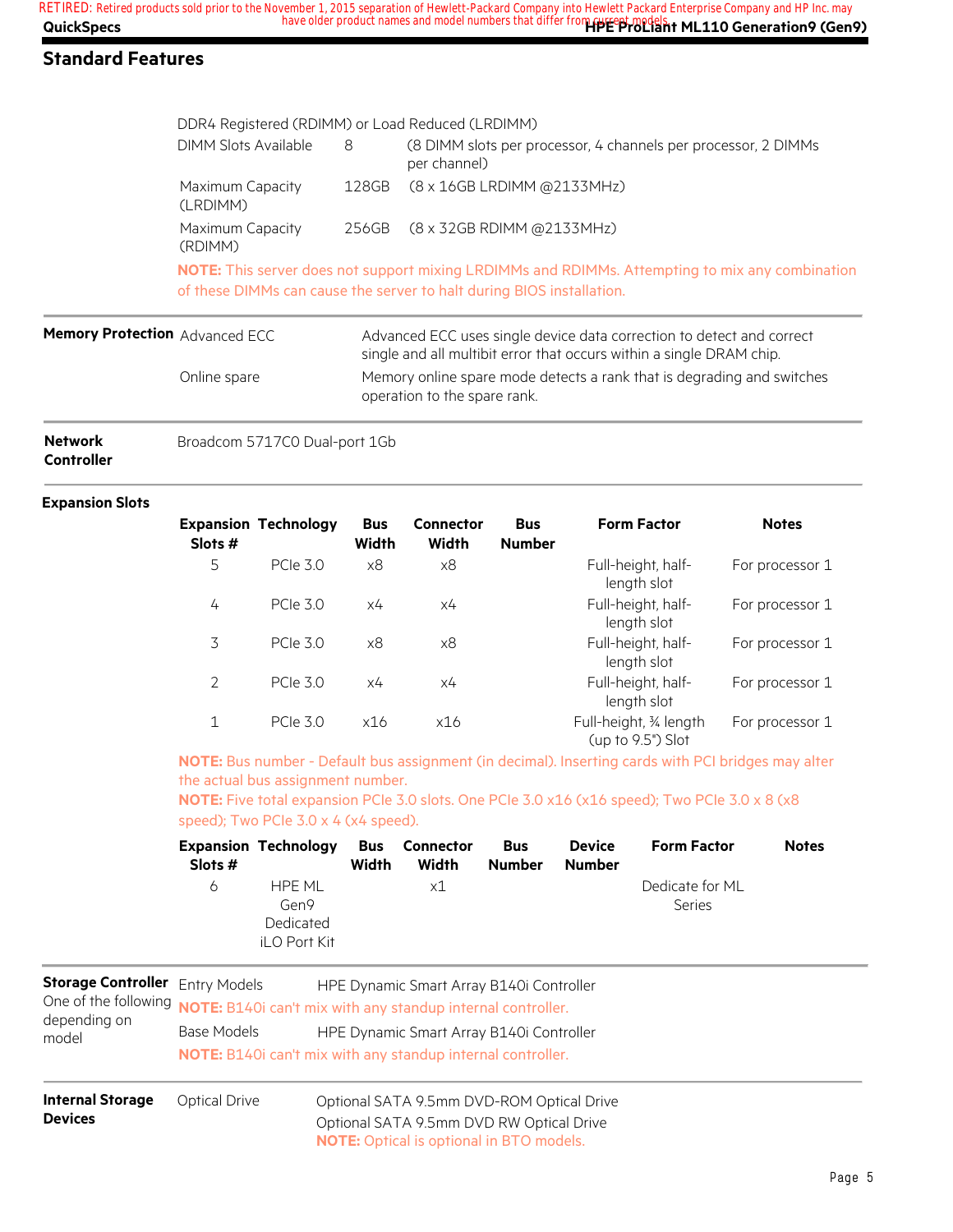| One of the following Hard Drives |                                                                                                               | None ship standard                                                       |                                                                                                              |  |  |  |  |
|----------------------------------|---------------------------------------------------------------------------------------------------------------|--------------------------------------------------------------------------|--------------------------------------------------------------------------------------------------------------|--|--|--|--|
| depending on                     | Hard Drive Bays<br>Up to 4 Non-hot plug SATA 3.5" drives                                                      |                                                                          |                                                                                                              |  |  |  |  |
| model                            |                                                                                                               | <b>NOTE:</b> Mixing drive cage types is not allowed.                     |                                                                                                              |  |  |  |  |
|                                  |                                                                                                               |                                                                          | NOTE: All Pre-configured Models come populated with hard drive blanks                                        |  |  |  |  |
|                                  |                                                                                                               |                                                                          | installed. The 4LFF configurations includes 3 blanks and 8SFF includes 7                                     |  |  |  |  |
|                                  |                                                                                                               |                                                                          | blanks. Additional hard drive blanks can be ordered using either P/N                                         |  |  |  |  |
|                                  |                                                                                                               |                                                                          | 666986-B21 for the HPE LFF HDD Blank Kit or P/N 666987-B21 for                                               |  |  |  |  |
|                                  |                                                                                                               |                                                                          | the HPE SFF HDD Blank Kit. These part numbers for single HDD blanks                                          |  |  |  |  |
|                                  |                                                                                                               |                                                                          | below are also provided should you require replacement HDD blanks                                            |  |  |  |  |
|                                  |                                                                                                               | for your server.                                                         |                                                                                                              |  |  |  |  |
|                                  |                                                                                                               | <b>NOTE:</b> NHPE SATA is limited to B140i controller.                   |                                                                                                              |  |  |  |  |
|                                  |                                                                                                               | 4 Hot plug LFF SAS/SATA HDD bays; upgradable to 8                        |                                                                                                              |  |  |  |  |
|                                  |                                                                                                               | 8 Hot plug SFF SAS/SATA HDD bays; upgradable to 16                       |                                                                                                              |  |  |  |  |
|                                  |                                                                                                               | NOTE: 16SFF is limited to P840 controller.                               |                                                                                                              |  |  |  |  |
|                                  |                                                                                                               |                                                                          | NOTE: H240 8LFF/8SFF require 2 cable kit P/N: 784606-B21.                                                    |  |  |  |  |
|                                  |                                                                                                               | NOTE: P84016SFF require 2 cable kit P/N: 784608-B21.                     |                                                                                                              |  |  |  |  |
| <b>Maximum Internal</b>          |                                                                                                               | <b>CAPACITY</b>                                                          | <b>CONFIGURATION</b>                                                                                         |  |  |  |  |
| <b>Storage</b>                   | Hot Plug LFF SAS                                                                                              | 96TB                                                                     | 8x12TB                                                                                                       |  |  |  |  |
| One of the following             | Hot Plug LFF SATA                                                                                             | 96TB                                                                     | 8x12TB                                                                                                       |  |  |  |  |
| depending on<br>model            | Hot Plug SFF SAS                                                                                              | 32TB                                                                     | 16x2TB                                                                                                       |  |  |  |  |
|                                  | Hot Plug SFF SATA                                                                                             | 32TB                                                                     | 16x2TB                                                                                                       |  |  |  |  |
|                                  | Non Hot Plug LFF SATA                                                                                         | 16TB                                                                     | 4x4TB                                                                                                        |  |  |  |  |
|                                  | Hot Plug LFF SATA SSD                                                                                         | 15.36TB                                                                  | 8x1.92TB                                                                                                     |  |  |  |  |
|                                  | Hot Plug SFF SAS SSD                                                                                          | 6.4TB                                                                    | 16x400GB                                                                                                     |  |  |  |  |
|                                  | Hot Plug SFF SATA SSD                                                                                         | 30.72TB                                                                  | 16x1.92TB                                                                                                    |  |  |  |  |
| <b>Power Supply</b>              | HPE 350W ATX-Gen9 Power Supply FIO Kit                                                                        |                                                                          |                                                                                                              |  |  |  |  |
|                                  | One of the following HPE 550W ATX-Gen9 Power Supply Kit                                                       |                                                                          |                                                                                                              |  |  |  |  |
| depending on                     | HPE 750W CS Gold Ht Plg Pwr Supply Kit                                                                        |                                                                          |                                                                                                              |  |  |  |  |
| model                            | NOTE: The first 750W CS Gold Ht Plg Pwr Supply Kit requires the RPS Enablement Kit.                           |                                                                          |                                                                                                              |  |  |  |  |
|                                  | NOTE: The RPS Enablement kit will support two power supplies.                                                 |                                                                          |                                                                                                              |  |  |  |  |
|                                  | HPE Entry-Level Power Supplies provide lower-cost options for customers trying to balance their need          |                                                                          |                                                                                                              |  |  |  |  |
|                                  |                                                                                                               |                                                                          | for enterprise class efficiency and reliability while maintaining lowest possible hardware costs. All Entry- |  |  |  |  |
|                                  | Level power supply options have been designed specifically for HPE ProLiant Gen9 Essential Series<br>servers. |                                                                          |                                                                                                              |  |  |  |  |
|                                  | The HPE 550W FIO Power Supply is the standard, non-redundant AC power supply option for most HPE              |                                                                          |                                                                                                              |  |  |  |  |
|                                  |                                                                                                               |                                                                          | ProLiant Gen9 Essential servers. It features Silver-level (89%) certified power efficiency with a set of     |  |  |  |  |
|                                  |                                                                                                               | features optimized for the Gen9 Essential-series rack and tower servers. |                                                                                                              |  |  |  |  |
|                                  | All pre-configured servers ship with a standard 6-foot IEC C-13/C-14 jumper cord (AOKO2A). This               |                                                                          |                                                                                                              |  |  |  |  |

jumper cord is also included with each standard AC power supply option kit. If a different power cord is required, please check the **ProLiant Power Cables** web page.

To review the power requirements for your selected system, please use the HPE Power Advisor Tool located at **http://www.hpe.com/info/hppoweradvisor**.

Power specifications and technical content for all HPE Server power supplies can be found at **http://www.hpe.com/info/proliant/powersupply**.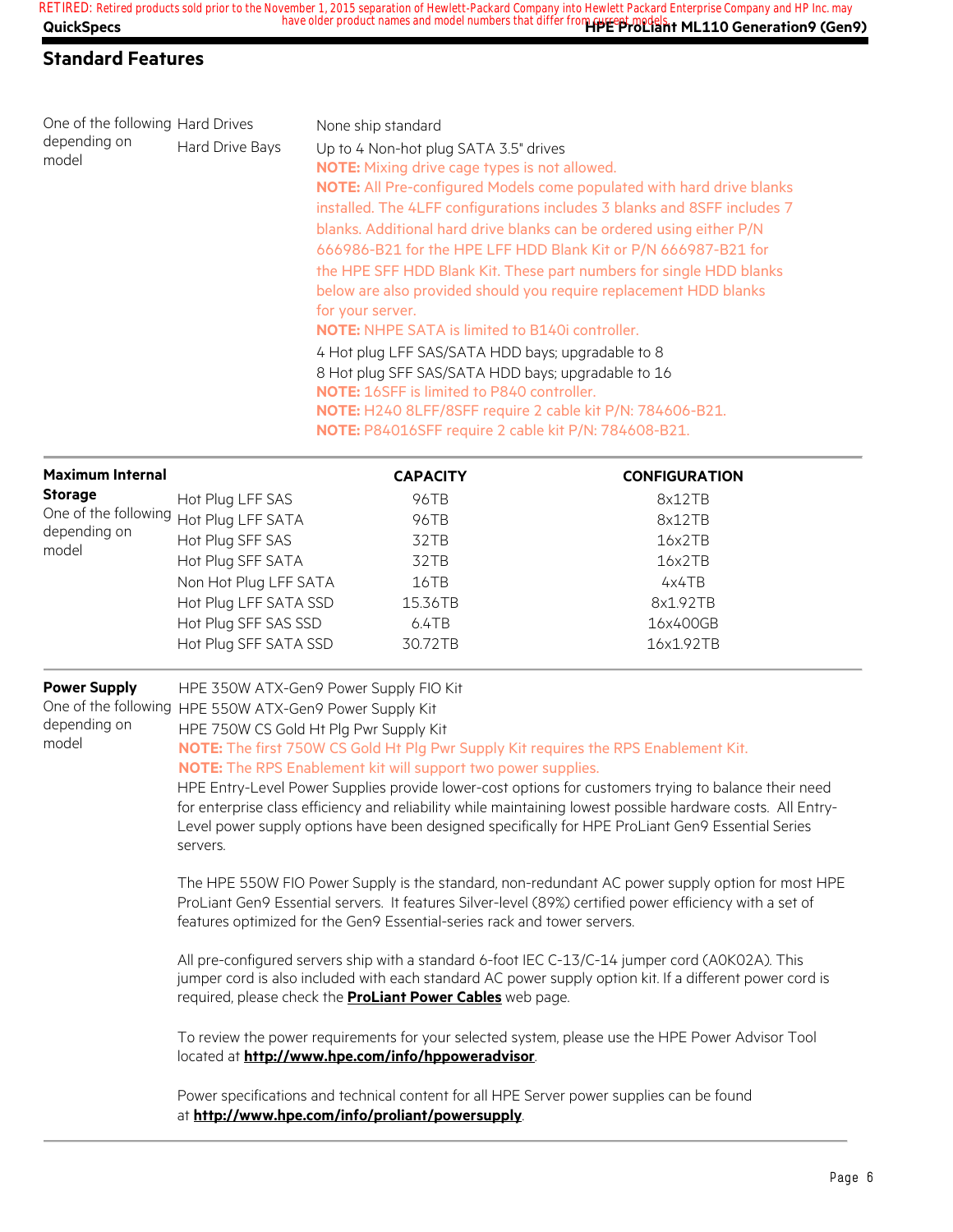| <b>System Fans</b><br>One of the following                                      | 1P model                                                                                                                                                                                                                                                                           | Non-redundant<br>2 fans                                   | Redundant<br><b>NA</b>                                                                                                                                                                                                                                                                                                                                                                                                                                                                                                      |  |  |  |
|---------------------------------------------------------------------------------|------------------------------------------------------------------------------------------------------------------------------------------------------------------------------------------------------------------------------------------------------------------------------------|-----------------------------------------------------------|-----------------------------------------------------------------------------------------------------------------------------------------------------------------------------------------------------------------------------------------------------------------------------------------------------------------------------------------------------------------------------------------------------------------------------------------------------------------------------------------------------------------------------|--|--|--|
| depending on<br>model                                                           | NOTE: One (1) Non-hot plug, non-redundant fan ships as standard.                                                                                                                                                                                                                   |                                                           |                                                                                                                                                                                                                                                                                                                                                                                                                                                                                                                             |  |  |  |
| <b>Interfaces</b>                                                               | Video<br>Network RJ-45 (Ethernet)                                                                                                                                                                                                                                                  | $1$ (rear)<br>2                                           |                                                                                                                                                                                                                                                                                                                                                                                                                                                                                                                             |  |  |  |
|                                                                                 | HPE iLO Remote Management<br>Network Port                                                                                                                                                                                                                                          | 1GbE Optional Port                                        |                                                                                                                                                                                                                                                                                                                                                                                                                                                                                                                             |  |  |  |
|                                                                                 | Micro SD Slot<br>Micro-SD card into the Micro-SD slot while the server is powered.                                                                                                                                                                                                 | 1 (internal)                                              | NOTE: The Micro-SD slot is not a hot-pluggable device. Customers should not attempt to plug a                                                                                                                                                                                                                                                                                                                                                                                                                               |  |  |  |
|                                                                                 | <b>USB 3.0</b><br><b>USB 2.0</b>                                                                                                                                                                                                                                                   | 5 (2 rear, 1 internal, 2 front)<br>3 (2 rear, 1 internal) |                                                                                                                                                                                                                                                                                                                                                                                                                                                                                                                             |  |  |  |
| and Virtualization<br><b>Software Support</b><br>for ProLiant<br><b>Servers</b> | <b>Operating Systems Microsoft Windows Server</b><br><b>Red Hat Enterprise Linux (RHEL)</b><br><b>SUSE Linux Enterprise Server (SLES)</b><br><b>VMware</b><br><b>ClearOS</b><br>on ClearOS, please visit http://www.hpe.com/servers/clearos.<br>page.                              |                                                           | NOTE: ClearOS allows you to build a fully functional server that is just right for you at no upfront<br>cost. It is available via CTO preload, Intelligent Provisioning or via download. For more information<br>NOTE: For more information on Hewlett Packard Enterprise Certified and Supported ProLiant Servers<br>for OS and Virtualization Software and latest listing of software drivers available for your server,<br>please visit our Support Matrix at: http://www.hpe.com/info/ossupport and our driver download |  |  |  |
| <b>Upgradeability</b>                                                           | Up to 16 SFF Hard Drive Bays; Or 8 LFF Hard Drive Bays<br>Up to 8 DIMM slots<br>Redundant Power Supply<br>Optional optical drive (up to 1)                                                                                                                                         |                                                           |                                                                                                                                                                                                                                                                                                                                                                                                                                                                                                                             |  |  |  |
| <b>Compliance</b>                                                               | <b>Industry Standard</b> ACPI 2.0b Compliant<br>PCIe 3.0 Compliant<br>PXE Support<br><b>WOL Support</b><br>Novell Certified<br>IPMI 2.0, SMASH CLP, DCMI 1.0 compliant<br>Microsoft <sup>®</sup> Logo certifications<br>USB 3.0 Support<br><b>SMBIOS 2.7.1</b><br><b>ASHRAE A3</b> |                                                           |                                                                                                                                                                                                                                                                                                                                                                                                                                                                                                                             |  |  |  |
| <b>Graphics</b>                                                                 | 16 bit color: maximum resolution of 1920 x 1200<br>Integrated Matrox G200 video standard<br>32 bit color: maximum resolution of 1280 x 1024<br>16 MB Flash<br>128 MB DDR3                                                                                                          |                                                           |                                                                                                                                                                                                                                                                                                                                                                                                                                                                                                                             |  |  |  |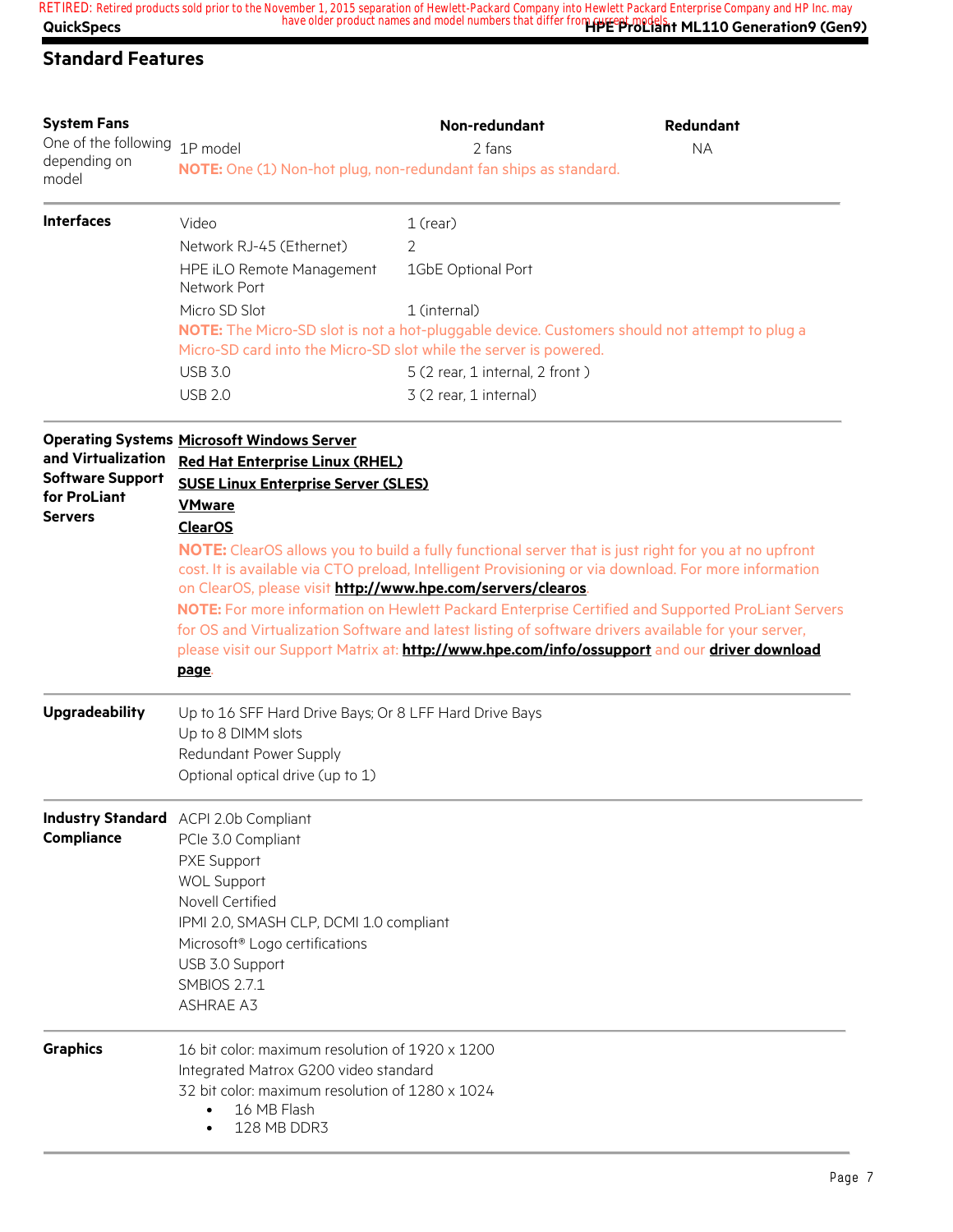| <b>HPE Server</b><br><b>UEFI/Legacy ROM</b> | Unified Extensible Firmware Interface (UEFI) is an industry standard that provides better manageability<br>and more secured configuration than the legacy ROM while interacting with your server at boot time.<br>HPE ProLiant Gen9 platform defaults to UEFI and can be factory or field configured for Legacy BIOS<br>Boot Mode.<br>NOTE: The UEFI System Utilities function is analogous to the HPE ROM-Based Setup Utility (RBSU)<br>of legacy BIOS. For more information, please visit http://www.hpe.com/servers/uefi. |                                                                                                                                                                                                                                                                                                                             |  |  |  |
|---------------------------------------------|------------------------------------------------------------------------------------------------------------------------------------------------------------------------------------------------------------------------------------------------------------------------------------------------------------------------------------------------------------------------------------------------------------------------------------------------------------------------------------------------------------------------------|-----------------------------------------------------------------------------------------------------------------------------------------------------------------------------------------------------------------------------------------------------------------------------------------------------------------------------|--|--|--|
|                                             | Secure Boot                                                                                                                                                                                                                                                                                                                                                                                                                                                                                                                  | UEFI enables numerous new capabilities specific to HPE ProLiant servers such as:                                                                                                                                                                                                                                            |  |  |  |
|                                             | $\bullet$                                                                                                                                                                                                                                                                                                                                                                                                                                                                                                                    | Operating system specific functionality                                                                                                                                                                                                                                                                                     |  |  |  |
|                                             | ٠                                                                                                                                                                                                                                                                                                                                                                                                                                                                                                                            | Support for > 2.2 TB (using GPT) boot drives                                                                                                                                                                                                                                                                                |  |  |  |
|                                             | USB 3.0 Stack<br>$\bullet$                                                                                                                                                                                                                                                                                                                                                                                                                                                                                                   |                                                                                                                                                                                                                                                                                                                             |  |  |  |
|                                             | $\bullet$                                                                                                                                                                                                                                                                                                                                                                                                                                                                                                                    | Embedded UEFI Shell                                                                                                                                                                                                                                                                                                         |  |  |  |
|                                             | $\bullet$                                                                                                                                                                                                                                                                                                                                                                                                                                                                                                                    | Mass Configuration Deployment Tool using RESTful API for iLO 4                                                                                                                                                                                                                                                              |  |  |  |
|                                             | PXE boot support for IPv6 networks<br>$\bullet$                                                                                                                                                                                                                                                                                                                                                                                                                                                                              |                                                                                                                                                                                                                                                                                                                             |  |  |  |
|                                             | Boot support for option cards that only support a UEFI option ROM<br>٠                                                                                                                                                                                                                                                                                                                                                                                                                                                       |                                                                                                                                                                                                                                                                                                                             |  |  |  |
|                                             | Network Stack configurations<br>$\bullet$                                                                                                                                                                                                                                                                                                                                                                                                                                                                                    |                                                                                                                                                                                                                                                                                                                             |  |  |  |
|                                             | NOTE: For UEFI Boot Mode, boot environment and OS image installations should be configured<br>properly to support UEFI.<br>NOTE: UEFI FIO Setting (758959-B22) can be selected to configure the system in Legacy mode in<br>the factory for your HPE ProLiant Gen9 Server.                                                                                                                                                                                                                                                   |                                                                                                                                                                                                                                                                                                                             |  |  |  |
| <b>Form Factor</b>                          | Tower (4.5U)                                                                                                                                                                                                                                                                                                                                                                                                                                                                                                                 | NOTE: Sliding Shelf - 234672-B21 is optional to support rack form factor.                                                                                                                                                                                                                                                   |  |  |  |
| <b>Embedded</b><br><b>Management</b>        | Lights-Out<br>(HPE iLO)                                                                                                                                                                                                                                                                                                                                                                                                                                                                                                      | HPE Integrated Monitor your servers for ongoing management, service alerting, reporting and<br>remote management with HPE iLO. Not available on ML10 Gen9. Learn more<br>at http://www.hpe.com/info/ilo.                                                                                                                    |  |  |  |
|                                             | <b>UEFI</b>                                                                                                                                                                                                                                                                                                                                                                                                                                                                                                                  | Configure and boot your servers securely with industry standard Unified<br>Extensible Firmware Interface (UEFI). Learn more<br>at http://www.hpe.com/servers/uefi.                                                                                                                                                          |  |  |  |
|                                             | <b>RESTful API</b>                                                                                                                                                                                                                                                                                                                                                                                                                                                                                                           | RESTful API for iLO 4 is Redfish 1.0 conformance for simplified server<br>management such as configuration and maintenance tasks based on modern<br>industry standards. Learn more at http://www.hpe.com/info/restfulapi.                                                                                                   |  |  |  |
|                                             | Intelligent<br><b>Provisioning</b>                                                                                                                                                                                                                                                                                                                                                                                                                                                                                           | Hassle free server and OS provisioning for 1 or few servers with Intelligent<br>Provisioning. Learn more<br>at http://www.hpe.com/servers/intelligentprovisioning.                                                                                                                                                          |  |  |  |
|                                             | <b>Embedded</b>                                                                                                                                                                                                                                                                                                                                                                                                                                                                                                              | The Hewlett Packard Enterprise embedded remote support, when used with<br>Remote Support Insight Online direct connect or HPE Insight Remote Support, allows HPE<br>ProLiant servers to transmit hardware events directly to Hewlett Packard<br>Enterprise or a Hewlett Packard Enterprise Authorized Partner for automated |  |  |  |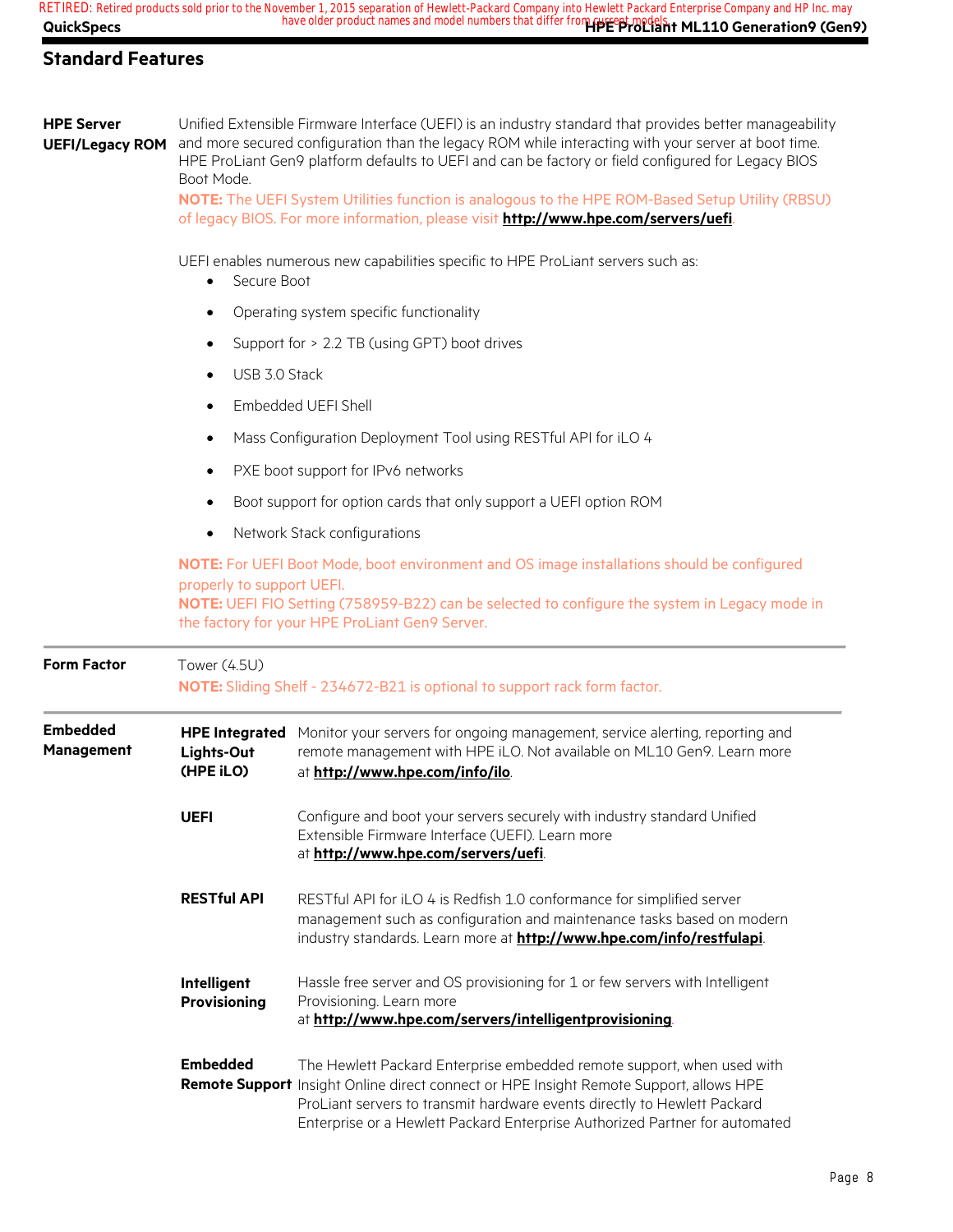#### **Standard Features**

|                         |                                                                                                                                                                         | phone home support. Learn more<br>at http://www.hpe.com/info/insightonline/explore.                                                                                                                                                                                                                                                                                                                                                                                                                                                                                                                                                                                                                                                                                                                                                                                                                                                                                                                          |
|-------------------------|-------------------------------------------------------------------------------------------------------------------------------------------------------------------------|--------------------------------------------------------------------------------------------------------------------------------------------------------------------------------------------------------------------------------------------------------------------------------------------------------------------------------------------------------------------------------------------------------------------------------------------------------------------------------------------------------------------------------------------------------------------------------------------------------------------------------------------------------------------------------------------------------------------------------------------------------------------------------------------------------------------------------------------------------------------------------------------------------------------------------------------------------------------------------------------------------------|
| <b>Server utilities</b> | <b>Smart Update</b>                                                                                                                                                     | Optimize firmware and driver updates with Smart Update solutions including<br>Smart Update Manager (SUM) and Service Pack for ProLiant (SPP) and smart<br>components. Learn more<br>at http://www.hpe.com/servers/smartupdatemanager.                                                                                                                                                                                                                                                                                                                                                                                                                                                                                                                                                                                                                                                                                                                                                                        |
|                         | <b>HPE Systems</b><br>(HPE SIM)                                                                                                                                         | HPE SIM allows you to monitor the health of your HPE ProLiant Servers and HPE<br>Insight Manager Integrity Servers, and also provides you with basic support for non-HPE servers.<br>HPE SIM also integrates with Smart Update Manager to provide quick and<br>seamless firmware updates. Learn more at http://www.hpe.com/servers/hpsim.                                                                                                                                                                                                                                                                                                                                                                                                                                                                                                                                                                                                                                                                    |
|                         | <b>Scripting Tool</b><br><b>Kit and</b><br><b>Windows</b><br><b>PowerShell</b>                                                                                          | Provision 1 to many servers using your own scripts to discover and deploy them<br>with Scripting Tool Kit (STK) for Windows and Linux or Scripting Tools for<br>Windows PowerShell. Learn more<br>at http://www.hpe.com/servers/proliant/stk or http://www.hpe.com/servers<br>/powershell                                                                                                                                                                                                                                                                                                                                                                                                                                                                                                                                                                                                                                                                                                                    |
|                         | <b>RESTful</b><br><b>Interface Tool</b>                                                                                                                                 | RESTful Interface tool is a scripting tool to provision using RESTful API for iLO 4<br>to discover and deploy servers at scale. Learn more<br>at http://www.hpe.com/info/resttool.                                                                                                                                                                                                                                                                                                                                                                                                                                                                                                                                                                                                                                                                                                                                                                                                                           |
|                         | <b>HPE iLO Mobile</b><br><b>Application</b>                                                                                                                             | Enables the ability to access, deploy, and manage your server anytime from<br>anywhere from select smartphones and mobile devices. For additional information<br>please visit: http://www.hpe.com/info/ilo/mobileapp.                                                                                                                                                                                                                                                                                                                                                                                                                                                                                                                                                                                                                                                                                                                                                                                        |
|                         | <b>HPE Insight</b><br>Online                                                                                                                                            | HPE Insight Online, available at no additional cost as part of your Hewlett Packard<br>Enterprise warranty, HPE Pointnext operational services or contractual support<br>agreement with Hewlett Packard Enterprise, is a personalized dashboard for<br>simplified tracking of IT operations and support information from anywhere,<br>anytime. Learn more at http://www.hpe.com/info/insightonline/explore.                                                                                                                                                                                                                                                                                                                                                                                                                                                                                                                                                                                                  |
| <b>Security</b>         | Power-on password<br>Setup password<br>Serial interface control<br>Power switch security<br>Administrator's password<br><b>TPM 1.2</b><br><b>TPM 2.0</b><br><b>UEFI</b> |                                                                                                                                                                                                                                                                                                                                                                                                                                                                                                                                                                                                                                                                                                                                                                                                                                                                                                                                                                                                              |
| Warranty                |                                                                                                                                                                         | This product is covered by a global limited warranty and supported by HPE Services and a worldwide<br>network of HPE Authorized Channel Partners resellers. Hardware diagnostic support and repair is<br>available for three years from date of purchase. Support for software and initial setup is available for 90<br>days from date of purchase. Enhancements to warranty services are available through HPE Pointnext<br>operational services or customized service agreements. Hard drives have either a one year or three<br>year warranty; refer to the specific hard drive QuickSpecs for details.<br>NOTE: Server Warranty includes 3-Year Parts, 1-Year Labor, 1-Year Onsite support with next<br>business day response. Warranty repairs may be accomplished through the use of Customer Self<br>Repair (CSR) parts. These parts fall into two categories: 1) Mandatory CSR parts are designed for<br>easy replacement. A travel and labor charge will result when customers decline to replace a |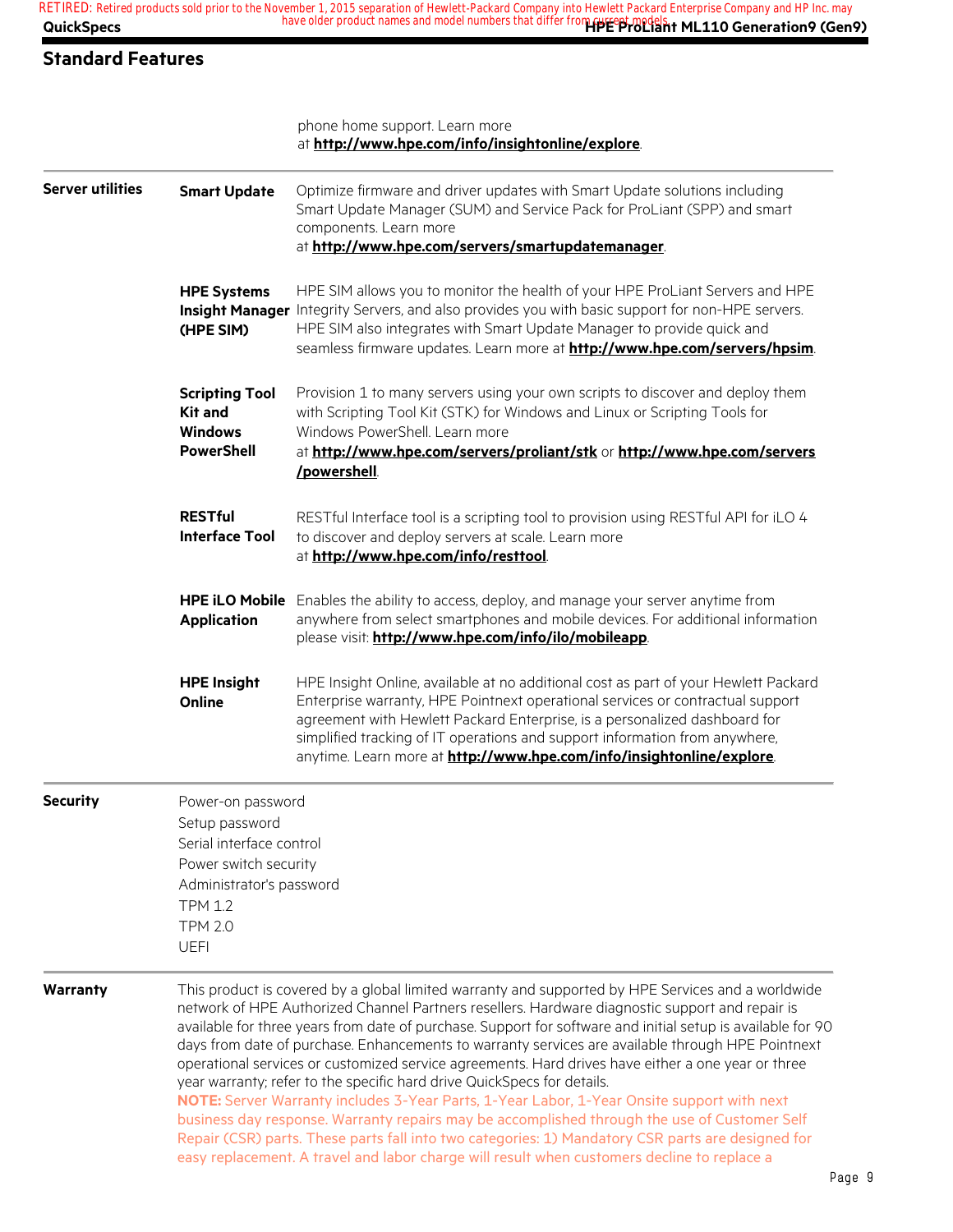Mandatory CSR part; 2) Optional CSR parts are also designed for easy replacement but may involve added complexity. Customers may choose to have Hewlett Packard Enterprise replace Optional CSR parts at no charge. Additional information regarding worldwide limited warranty and technical support is available at: **http://h17007.www1.hpe.com/us/en/enterprise/servers/warranty/**.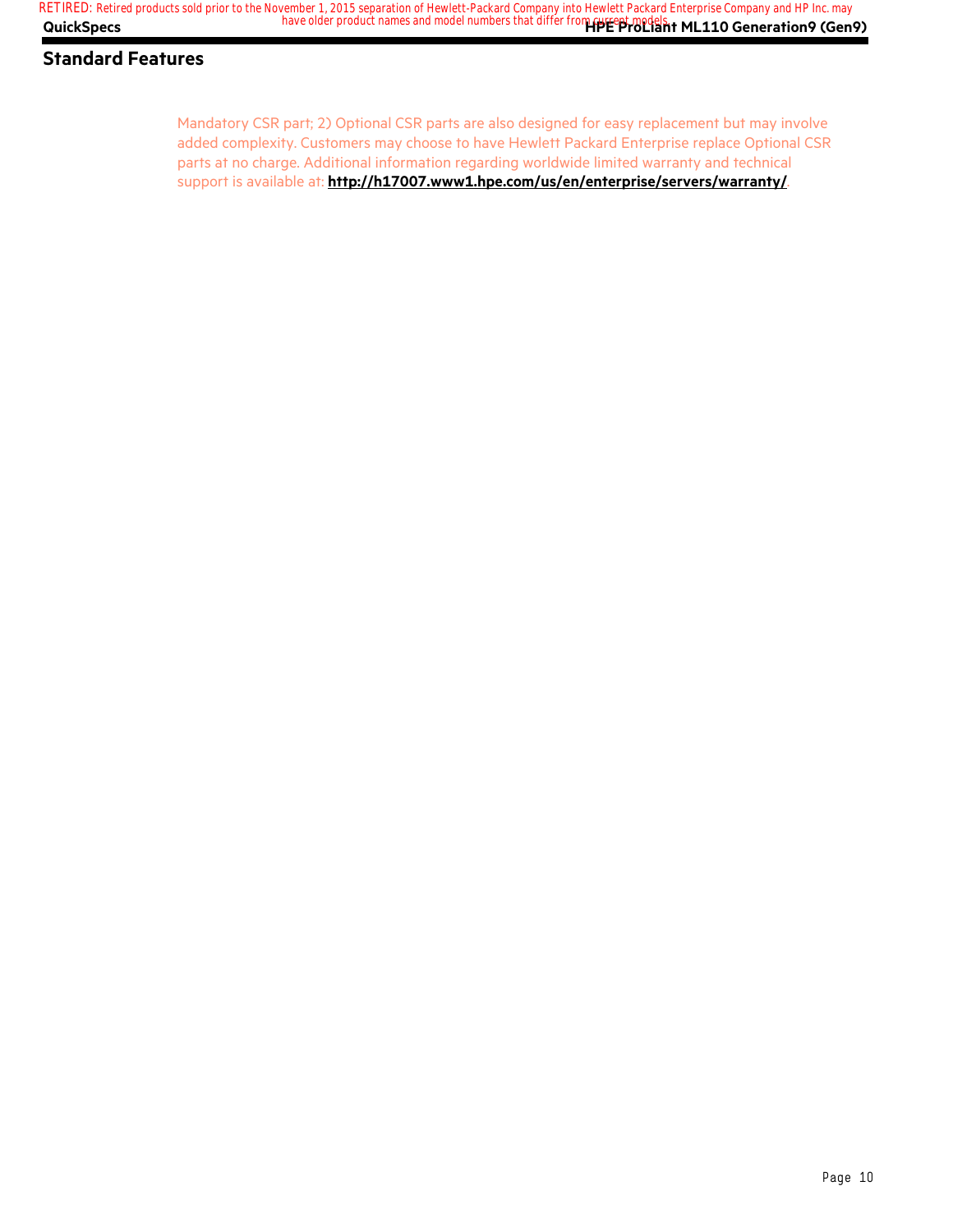| <b>QuickSpecs</b>                          |                                                                                                                                                                                                                                                                                                                                                                                                                                                                                                                                                    | RETIRED: Retired products sold prior to the November 1, 2015 separation of Hewlett-Packard Company into Hewlett Packard Enterprise Company and HP Inc. may<br>Network 1, 2013 Separation of Houston Company of the differ from current models.<br>have older product names and model numbers that differ from current models.                                                                                                                                                                                                                                                                                                                                                                                                                                                                                                                                                          |  |  |  |
|--------------------------------------------|----------------------------------------------------------------------------------------------------------------------------------------------------------------------------------------------------------------------------------------------------------------------------------------------------------------------------------------------------------------------------------------------------------------------------------------------------------------------------------------------------------------------------------------------------|----------------------------------------------------------------------------------------------------------------------------------------------------------------------------------------------------------------------------------------------------------------------------------------------------------------------------------------------------------------------------------------------------------------------------------------------------------------------------------------------------------------------------------------------------------------------------------------------------------------------------------------------------------------------------------------------------------------------------------------------------------------------------------------------------------------------------------------------------------------------------------------|--|--|--|
| <b>Optional Features</b>                   |                                                                                                                                                                                                                                                                                                                                                                                                                                                                                                                                                    |                                                                                                                                                                                                                                                                                                                                                                                                                                                                                                                                                                                                                                                                                                                                                                                                                                                                                        |  |  |  |
| <b>Embedded</b><br><b>Management</b>       | <b>iLO Essentials</b>                                                                                                                                                                                                                                                                                                                                                                                                                                                                                                                              | HPE iLO Essentials is the preferred license for small and medium business that<br>offers full remote server management capabilities for small and medium business via<br>the Integrated Remote Console (IRC), virtual media, and e-mail based alerts. Learn<br>more about HPE iLO Essentials at http://www.hp.com/go/iLO/essentials.                                                                                                                                                                                                                                                                                                                                                                                                                                                                                                                                                   |  |  |  |
|                                            | iLO Advanced                                                                                                                                                                                                                                                                                                                                                                                                                                                                                                                                       | HPE iLO Advanced licenses offer smart remote functionality without compromise,<br>for all HPE ProLiant servers. The license includes the full integrated remote console,<br>virtual keyboard, video, and mouse (KVM), multi-user collaboration, console record<br>and replay, and GUI-based and scripted virtual media and virtual folders. You can<br>also activate the enhanced security and power management functionality. Learn<br>more about HPE iLO Advanced at http://www.hp.com/go/iloadvanced.                                                                                                                                                                                                                                                                                                                                                                               |  |  |  |
| <b>Server</b><br>Management                | <b>HPE Insight</b><br>Control                                                                                                                                                                                                                                                                                                                                                                                                                                                                                                                      | HPE Insight Control, lets you deploy, migrate, monitor, remote control, and optimize<br>your IT infrastructure through a single, simple management console. For more<br>information, see http://www.hpe.com/info/insightcontrol.                                                                                                                                                                                                                                                                                                                                                                                                                                                                                                                                                                                                                                                       |  |  |  |
| <b>High Performance</b><br><b>Clusters</b> | HPE Insight Cluster Management Utility (CMU) is a Hewlett Packard Enterprise licensed and supported<br>suite of tools that are used for lifecycle management of hyperscale clusters of Linux ProLiant systems.<br>CMU includes software for the centralized provisioning, management and monitoring of nodes. CMU<br>makes the administration of clusters user friendly, efficient, and<br>effective. http://www.hpe.com/info/cmu.                                                                                                                 |                                                                                                                                                                                                                                                                                                                                                                                                                                                                                                                                                                                                                                                                                                                                                                                                                                                                                        |  |  |  |
|                                            | HPE Cluster Platforms are specifically engineered, factory-integrated large-scale ProLiant clusters<br>optimized for High Performance Computing, with a choice of servers, networks and software. Operating<br>system options include specially priced offerings for Red Hat Enterprise Linux and SUSE Linux<br>Enterprise Server, as well as Microsoft Windows HPEC Server. A Cluster Platform Configurator simplifies<br>ordering. https://www.hpe.com/info/hpc/solutions.                                                                       |                                                                                                                                                                                                                                                                                                                                                                                                                                                                                                                                                                                                                                                                                                                                                                                                                                                                                        |  |  |  |
|                                            | HPC Interconnects NOTE: High Performance Computing (HPC) interconnect technologies are available for this server<br>under the HPE Cluster Platform product portfolio. These high-speed interconnects are fully supported<br>by Hewlett Packard Enterprise when they are part of these configure to order clusters. Solutions can<br>be defined with a lot of flexibility with the help of configuration tools. Please visit the following URL to<br>configure HPEC Clusters with InfiniBand Interconnects: https://www.hpe.com/info/hpc/solutions. |                                                                                                                                                                                                                                                                                                                                                                                                                                                                                                                                                                                                                                                                                                                                                                                                                                                                                        |  |  |  |
| <b>Storage Software</b>                    | Whether you need to solve a specific data protection, archiving, or storage command and control<br>challenge, or deliver on strategic consolidation, compliance, or continuity initiatives, look no further<br>than Hewlett Packard Enterprise storage software. Our storage software helps you reduce costs, simplify<br>storage infrastructure, protect vital assets and respond faster to business opportunities.<br>Storage software that gets the job done:                                                                                   |                                                                                                                                                                                                                                                                                                                                                                                                                                                                                                                                                                                                                                                                                                                                                                                                                                                                                        |  |  |  |
|                                            | $\bullet$<br>$\bullet$                                                                                                                                                                                                                                                                                                                                                                                                                                                                                                                             | <b>Data Protection and Recovery Software</b><br>Whether you're a large enterprise or a smaller business, Hewlett Packard Enterprise data<br>protection and recovery software will cost-effectively protect you against disaster and ensure<br>business continuity.<br><b>Data Archive and Migration Software</b><br>Hewlett Packard Enterprise storage software enables you to comply with data retention and<br>retrieval requirements, improve application performance, and reduce costs by efficiently<br>migrating infrequently accessed or less valuable data to lower cost storage.<br><b>Storage Resource Management Software (SRM)</b><br>Hewlett Packard Enterprise storage resource management software reduces operational costs<br>and provides the command and control foundation you need to efficiently manage and visualize<br>your physical and virtual environments. |  |  |  |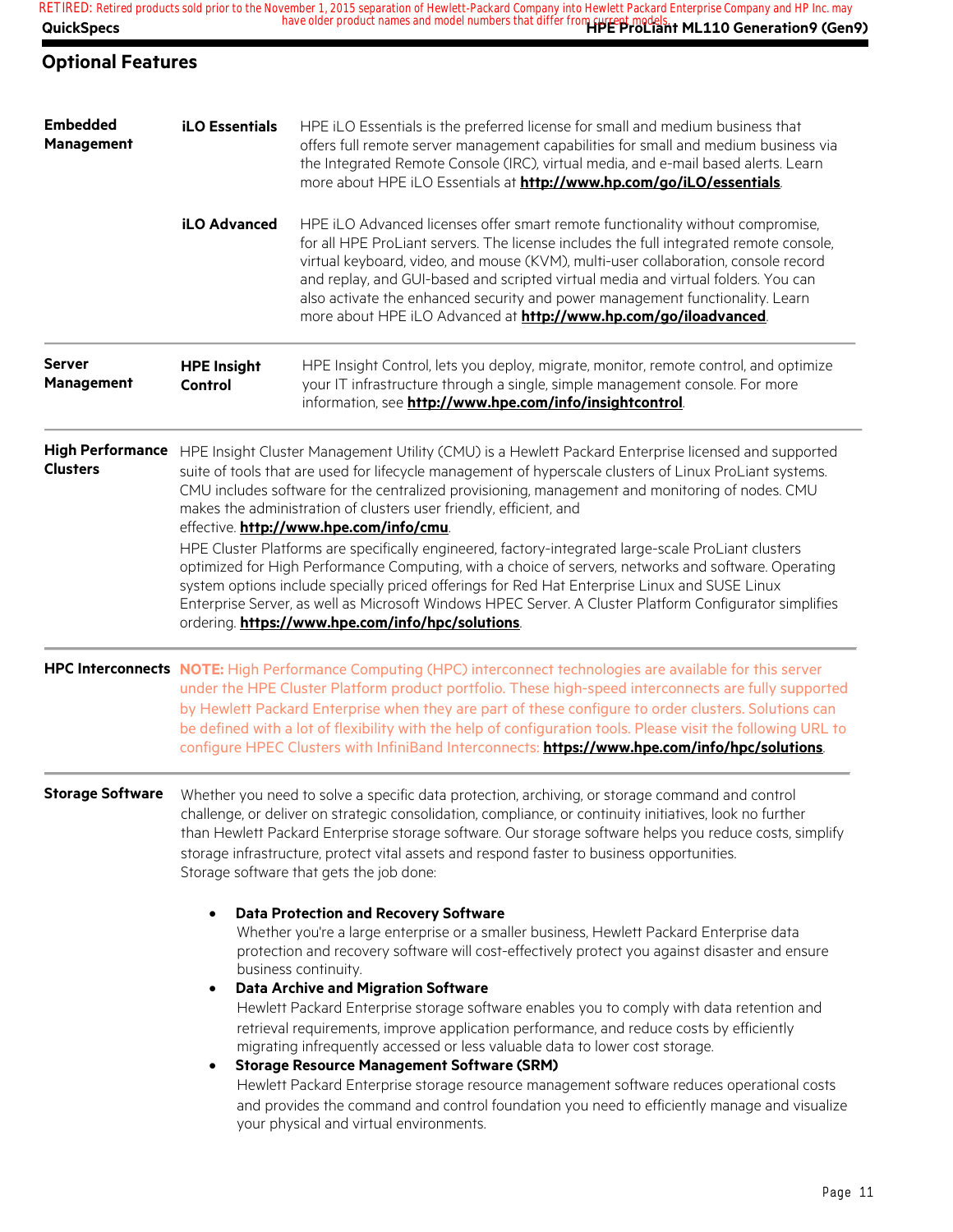### **Optional Features**

|                | <b>Data Replication Software</b><br>$\bullet$<br>Hewlett Packard Enterprise offers array-based and host-based replication software for use in                                                                                                                                                                                                                                                                                                                                                                                                                                                                                                                                                                                                                                                                                                                                                                                                                                                         |
|----------------|-------------------------------------------------------------------------------------------------------------------------------------------------------------------------------------------------------------------------------------------------------------------------------------------------------------------------------------------------------------------------------------------------------------------------------------------------------------------------------------------------------------------------------------------------------------------------------------------------------------------------------------------------------------------------------------------------------------------------------------------------------------------------------------------------------------------------------------------------------------------------------------------------------------------------------------------------------------------------------------------------------|
|                | disaster recovery, testing, application development and reporting.<br><b>Storage Device Management Software</b><br>$\bullet$<br>Maximize your investment in Hewlett Packard Enterprise storage and networking with software<br>that enables hardware-specific configuration, performance tuning and connectivity<br>management.<br><b>HPE StoreVirtual VSA</b><br>$\bullet$<br>With HPE StoreVirtual VSA you can use the power of virtualization to create a virtual array<br>within your host server. Manage it as a single pool of shared storage capacity, and scale it to<br>match your evolving needs. HPE ProLiant Gen9 servers include a 3-year limited license for HPE<br>StoreVirtual VSA software with 1TB of capacity at no extra cost. Simply select to install HPE<br>StoreVirtual VSA software during server setup within Intelligent Provisioning. More information,<br>instructional videos, and free console management software are available<br>at http://www.hpe.com/info/vsa1TB. |
|                | <b>NOTE:</b> For more information about Storage Software including QuickSpecs, please<br>see: https://www.hpe.com/us/en/storage/software-defined.html                                                                                                                                                                                                                                                                                                                                                                                                                                                                                                                                                                                                                                                                                                                                                                                                                                                 |
| <b>ClearOS</b> | HPE and ClearCenter will help you lower the cost of building on-premise solutions without sacrificing<br>security and ease of use. HPE ProLiant servers with ClearOS give you a simple, secure, and affordable<br>operating system with an intuitive web based graphical user interface that provides a cloud-like experience<br>on- premise, and an Application Marketplace with over 100 apps and growing. Whether you're starting out<br>or scaling, you decide what applications you need and pay as you grow.                                                                                                                                                                                                                                                                                                                                                                                                                                                                                    |
| (SCE)          | One Config Simple SCE is a guided self-service tool to help sales and non-technical people provide customers with initial<br>configurations in 3 to 5 minutes. You may then send the configuration on for configuration help, or use in<br>your existing ordering processes. If you require "custom" rack configuration or configuration for products<br>not available in SCE, please contact Hewlett Packard Enterprise Customer Business Center or an<br>Authorized Partner for assistance. http://ocs.ext.hpe.com/.                                                                                                                                                                                                                                                                                                                                                                                                                                                                                |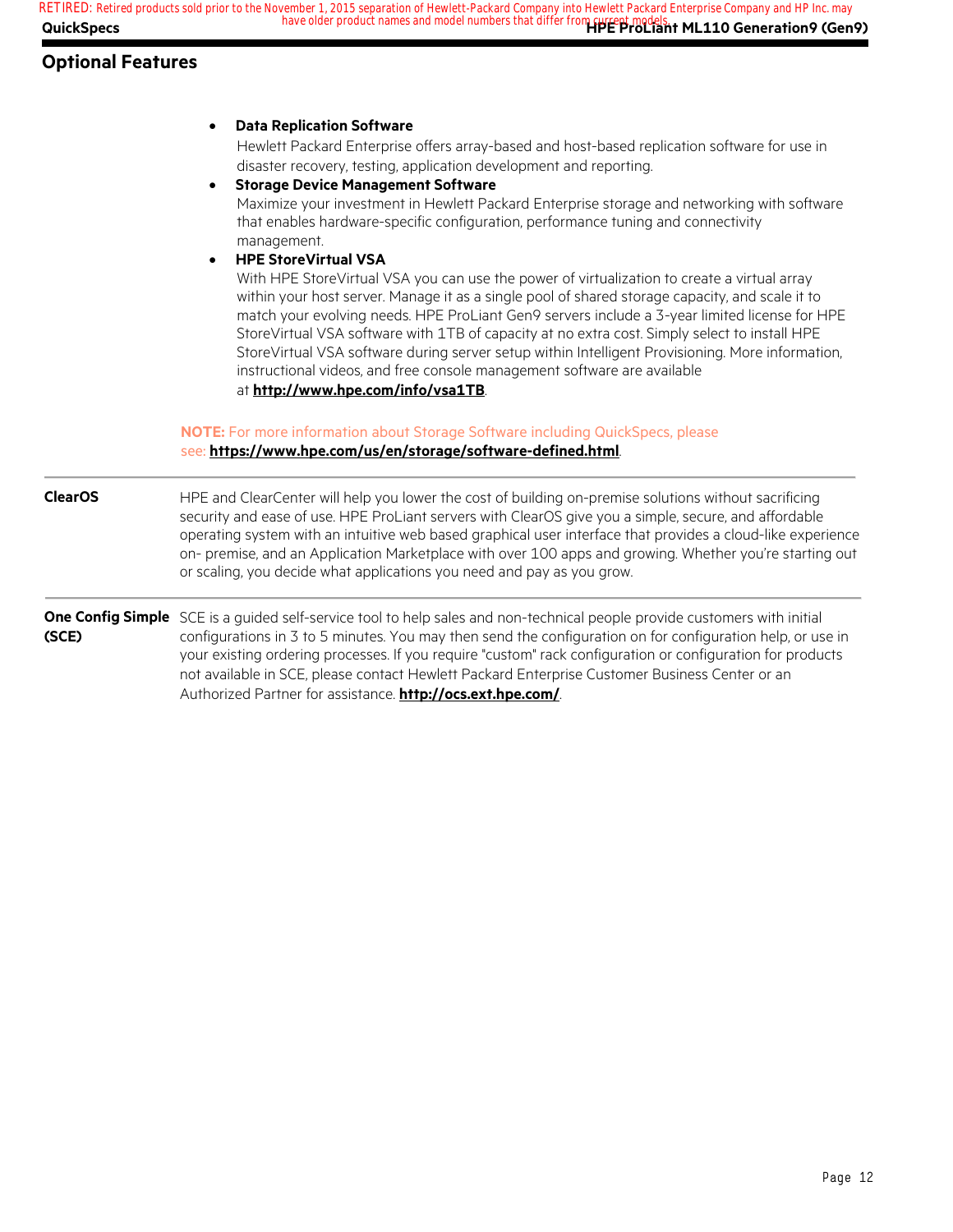### **Service and Support**

| <b>HPE Support</b><br><b>Services</b> | HPE Technology Services delivers confidence, reduces risk and helps customers realize agility and stability.<br>Connect to Hewlett Packard Enterprise to help prevent problems and solve issues faster. HPE Support<br>Services enable you to choose the right service level, length of coverage and response time as you<br>purchase your new server, giving you full entitlement to the support for need for your IT and business.                                                                                                                                                                                                                                                                                                                                                             |
|---------------------------------------|--------------------------------------------------------------------------------------------------------------------------------------------------------------------------------------------------------------------------------------------------------------------------------------------------------------------------------------------------------------------------------------------------------------------------------------------------------------------------------------------------------------------------------------------------------------------------------------------------------------------------------------------------------------------------------------------------------------------------------------------------------------------------------------------------|
| Connect your<br>devices               | Unlock all of the benefits of your technology investment by connecting your products to Hewlett Packard<br>Enterprise. Achieve up to 77% <sup>1</sup> reduction in down time, near 100% <sup>2</sup> diagnostic accuracy and a single<br>consolidated view of your environment. By connecting, you will receive 24x7monitoring, pre-failure alerts,<br>automatic call logging, and automatic parts dispatch. HPE Proactive Care Service and HPE Datacenter Care<br>Service customers will also benefit from proactive activities to help prevent issues and increase<br>optimization. All of these benefits are already available to you with your server storage and networking<br>products, securely connected to Hewlett Packard Enterprise support.<br>1- IDC 2 - HP CSC reports 2014 - 2015 |
| Recommended<br><b>Support</b>         | Standard: HPE Foundation Care 24x7, three-year Support Service<br>HPE Foundation Care 24x7 gives you access to Hewlett Packard Enterprise 24 hours a day, seven days a<br>week for assistance on resolving issues. This service includes need based Hardware onsite response within<br>four hours. In addition, collaborative software support is included in this service that provides<br>troubleshooting assistance on industry leading software running on your HPE server. Simplify your support<br>experience and make Hewlett Packard Enterprise your first call to help resolve hardware or software<br>problems.<br>https://www.hpe.com/h20195/V2/GetDocument.aspx?docname=4AA4-8876ENW&cc=us&lc=en                                                                                     |
|                                       | Optimized: HPE Proactive Care* with 24x7 coverage, three year Support Service<br>HPE Proactive Care gives customers an enhanced call experience. When your products are connected to<br>Hewlett Packard Enterprise, Proactive Care helps prevent problems and maintains IT stability by utilizing<br>personalized proactive reports with recommendations and advice. This service combines three years<br>proactive reporting and advice with our 24x7 coverage, four hour hardware response time when there is a<br>problem. This service also includes collaborative software support for Independent Software Vendors<br>(ISVs), (Red Hat, VMWare, Microsoft, etc.) running on your HPE servers.<br>https://www.hpe.com/h20195/v2/GetPDF.aspx/4AA3-8855ENW.pdf                                |
| <b>Parts and</b><br><b>Materials</b>  | Hewlett Packard Enterprise will provide Hewlett Packard Enterprise-supported replacement parts and<br>materials necessary to maintain the covered hardware product in operating condition, including parts and<br>materials for available and recommended engineering improvements.<br>Parts and components that have reached their maximum supported lifetime and/or the maximum usage<br>limitations as set forth in the manufacturer's operating manual, product QuickSpecs, or the technical                                                                                                                                                                                                                                                                                                 |
|                                       | product data sheet will not be provided, repaired, or replaced as part of these services.<br>The defective media retention service feature option applies only to Disk or eligible SSD/Flash Drives<br>replaced by Hewlett Packard Enterprise due to malfunction.                                                                                                                                                                                                                                                                                                                                                                                                                                                                                                                                |
| <b>Related Services</b>               | <b>HPE Server Hardware Installation</b><br>Provides for the basic hardware installation of Hewlett Packard Enterprise branded servers, storage devices<br>and networking options to assist you in bringing your new hardware into operation in a timely and<br>professional manner.<br>https://www.hpe.com/h20195/V2/GetPDF.aspx/5981-9356EN.pdf                                                                                                                                                                                                                                                                                                                                                                                                                                                 |
|                                       | <b>HPE Installation and Startup Service</b><br>Provides for the installation and startup of Hewlett Packard Enterprise technology including BladeSystems,<br>C-Class enclosure, HPE ProLiant c-Class and Integrity server blades, storage blades, SAN switch blades,<br>HPE Virtual Connect modules (Ethernet and Fibre Channel), Ethernet network interconnects, and<br>InfiniBand, as well as the installation of one supported operating system type (Windows® or Linux).                                                                                                                                                                                                                                                                                                                     |

#### **HPE Technology Services Support Credits**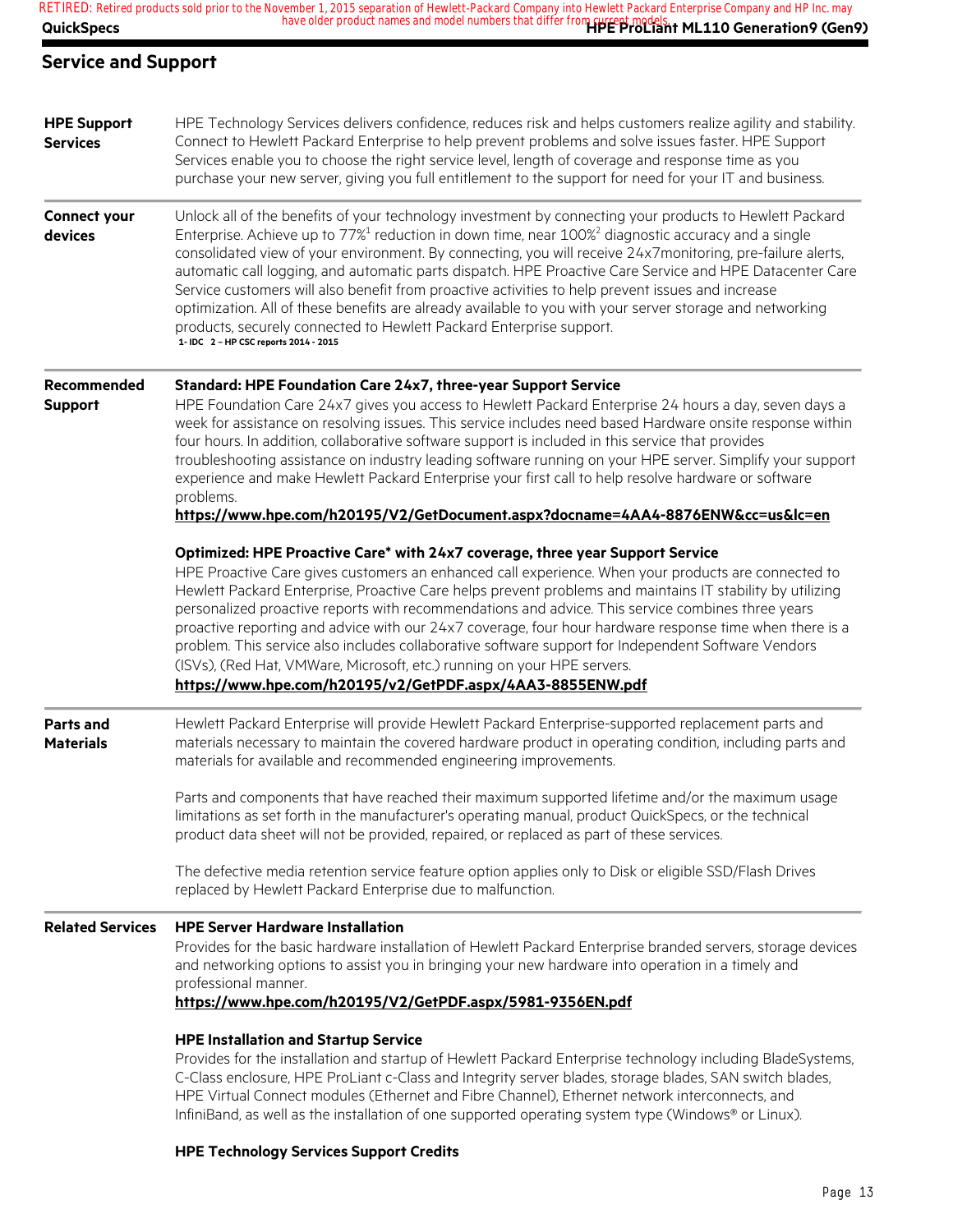#### **Service and Support**

|                                         | Offer flexible services and technical skills to meet your changing IT demands. With a menu of service that is<br>tailored to suit your needs, you get additional resources and specialist skills to help you maintain peak<br>performance of your IT. Offered as annual credits, you can plan your budgets while proactively responding<br>to your dynamic business. |
|-----------------------------------------|----------------------------------------------------------------------------------------------------------------------------------------------------------------------------------------------------------------------------------------------------------------------------------------------------------------------------------------------------------------------|
| <b>HPE Education</b><br><b>Services</b> | Keep your IT staff trained making sure they have the right skills to deliver on your business outcomes. Book<br>on a class today and learn how to get the most from your technology<br>investment. http://www.hpe.com/ww/learn                                                                                                                                       |
| <b>HPE Support</b><br><b>Center</b>     | The HPE Support Center is a personalized online support portal with access to information, tools and<br>experts to support Hewlett Packard Enterprise business products. Submit support cases online, chat with<br>Hewlett Packard Enterprise experts, access support resources or collaborate with peers.                                                           |
|                                         | Learn more http://www.hpe.com/support/hpesc                                                                                                                                                                                                                                                                                                                          |
|                                         | The Hewlett Packard Enterprise Support Center Mobile App* allows you to resolve issues yourself or<br>quickly connect to an agent for live support. Now, you can get access to personalized IT support anywhere,<br>anytime.                                                                                                                                         |
|                                         | HPE Insight Remote Support and HPE Support Center are available at no additional cost with a Hewlett<br>Packard Enterprise warranty, HPE Support Service or Hewlett Packard Enterprise contractual support<br>agreement.                                                                                                                                             |
|                                         | *HPE Support Center Mobile App is subject to local availability.                                                                                                                                                                                                                                                                                                     |
|                                         | For more information: http://www.hpe.com/services                                                                                                                                                                                                                                                                                                                    |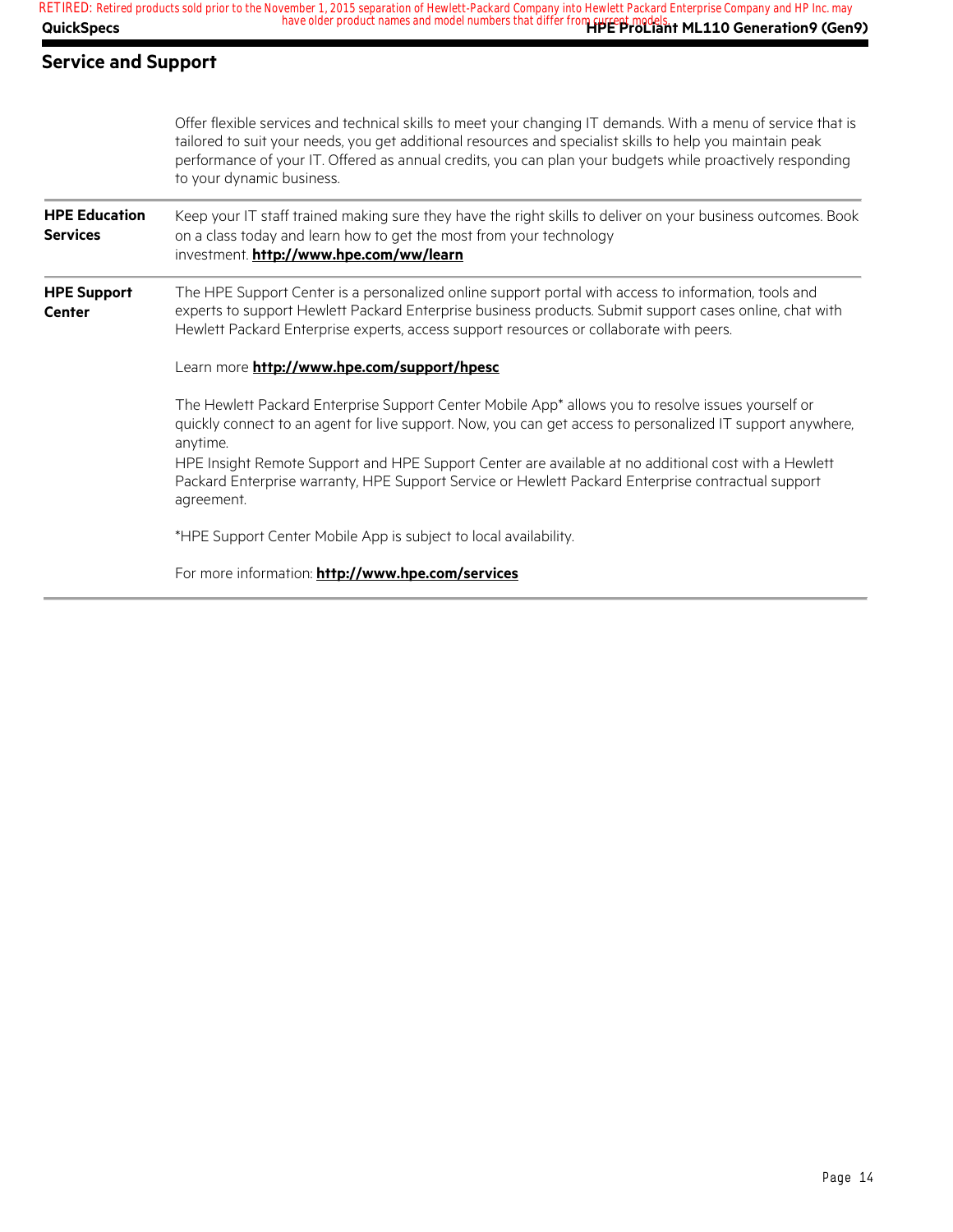### **Pre-configured Models**

|                           | <b>Entry Models</b>                                                                                                                                         | <b>Base Models</b>                                                        |  |  |
|---------------------------|-------------------------------------------------------------------------------------------------------------------------------------------------------------|---------------------------------------------------------------------------|--|--|
| [SKU Number]              | 838502-xx1                                                                                                                                                  | 838503-xx1                                                                |  |  |
| <b>Model Name</b>         | HPE ProLiant ML110 Gen9 E5-2603v4 8GB-R<br>B140i 4LFF NHP 350W PS Entry Server                                                                              | HPE ProLiant ML110 Gen9 E5-2620v4 8GB-R<br>B140i 4LFF 350W PS Base Server |  |  |
| <b>Processor</b>          | Intel® Xeon® E5-2603v4                                                                                                                                      | Intel® Xeon® E5-2620v4                                                    |  |  |
| Number of Processors      |                                                                                                                                                             | One                                                                       |  |  |
| <b>Memory</b>             |                                                                                                                                                             | 8GB (1x8GB Registered DIMMs, 2400 MHz)                                    |  |  |
| <b>Network Controller</b> | Broadcom 5717 Dual-port 1GbE                                                                                                                                |                                                                           |  |  |
| <b>Storage Controller</b> | HPE Dynamic Smart Array B140i                                                                                                                               |                                                                           |  |  |
| <b>Hard Drive</b>         | None ship standard                                                                                                                                          |                                                                           |  |  |
| <b>Internal Storage</b>   | 4 LFF HDD Bays (Non Hot Plug)<br>4 LFF HDD Bays (Hot Plug)                                                                                                  |                                                                           |  |  |
| <b>Optical Drive Bay</b>  | 1; (Optional: DVD-ROM, DVD-RW)                                                                                                                              |                                                                           |  |  |
| <b>Optical Drive</b>      | Optional Slim Optical Bay (SATA DVD-RW/ROM Optical Drive)                                                                                                   |                                                                           |  |  |
| <b>PCI-Express Slots</b>  | 5 PCIe 3.0 slots (without risers)                                                                                                                           |                                                                           |  |  |
| <b>Power Supply</b>       | (1) 350W ATX Power Supply                                                                                                                                   | (1) HPE 350W ATX Power Supply                                             |  |  |
| Fans                      | 1 non hot plug, non-redundant                                                                                                                               |                                                                           |  |  |
| <b>Management</b>         | iLO Management (standard), Intelligent Provisioning (standard), iLO Essentials (optional), iLO<br>Scale-out (optional only for DL), iLO Advanced (optional) |                                                                           |  |  |
| <b>Form Factor</b>        | Tower (4.5U)                                                                                                                                                |                                                                           |  |  |
| <b>Warranty</b>           | Server Warranty includes 3-Year Parts, 1-Year Labor, 1-Year Onsite support with next business day<br>response.                                              |                                                                           |  |  |

| <b>Country Code Key</b> | $xx1 = B21$  | Worldwide |
|-------------------------|--------------|-----------|
|                         | $xx1 = 001$  | US        |
|                         | $xx1 = 031$  | UK        |
|                         | $xx1 = 291$  | Japan     |
|                         | $xx1 = 371$  | AP        |
|                         | $xx1 = 421$  | FU        |
|                         | $xx1 = A A1$ | PRC       |
|                         |              |           |

**NOTE:** Not all models are available in all regions. Check with your local country Hewlett Packard Enterprise offices for availability.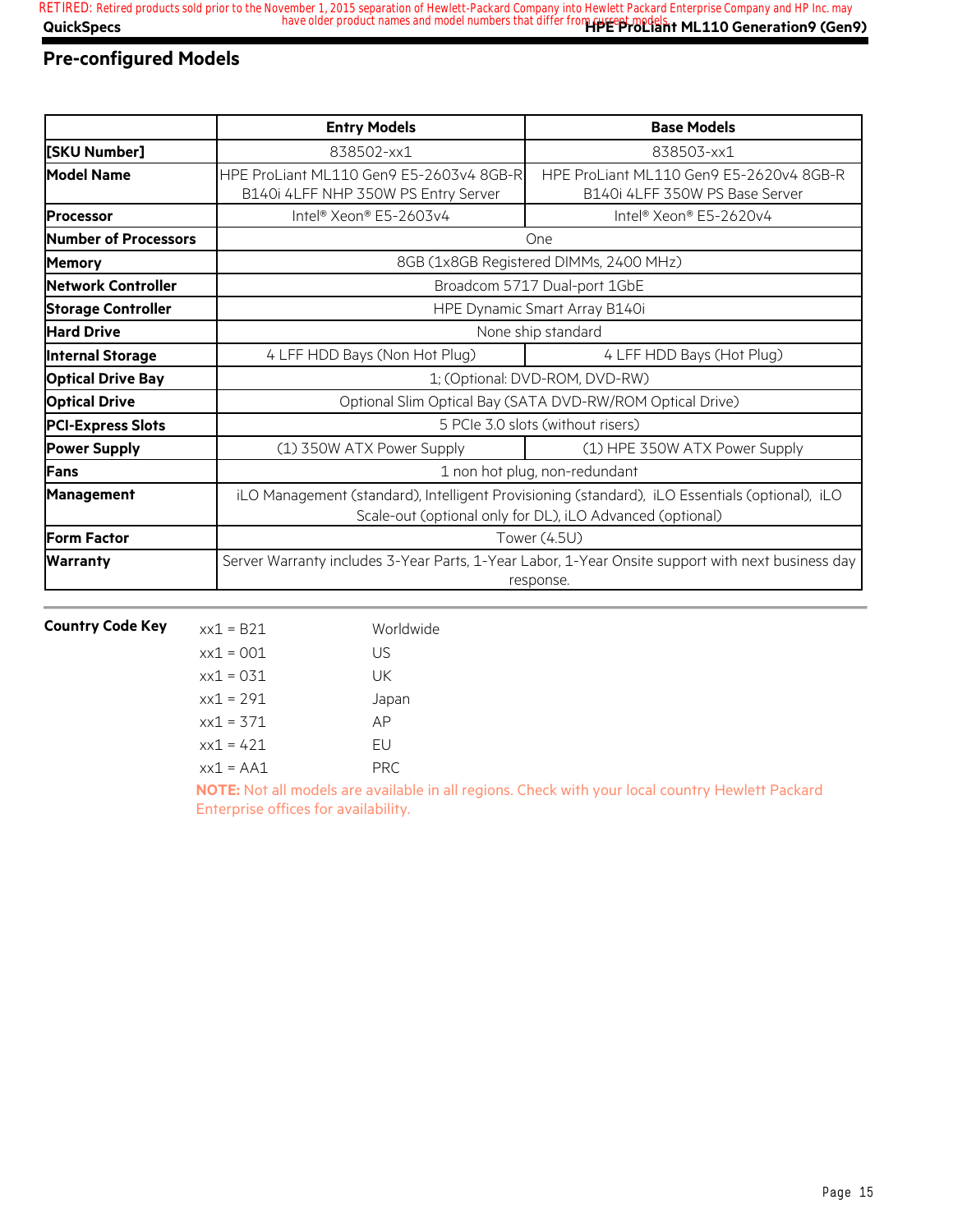**QuickSpecs Here are all of the same of the product names and model numbers that differ from <b>current models**. ML110 Generation9 (Gen9) **RETIRED: Retired products sold prior to the November 1, 2015 separation of Hewlett-Packard Company into Hewlett Packard Enterprise Company and HP Inc. may**

### **Configuration Information - Factory Integrated Models**

This section lists some of the steps required to configure a Factory Integrated Model. To ensure only valid configurations are ordered, Hewlett Packard Enterprise recommends the use of an HPE approved configurator. Contact your local sales representative for information on configurable product offerings and requirements.

1. Factory Integrated Models must start with a CTO Server.

2. FIO indicates that this option is only available as a factory installable option.

3. All Factory Integrated Models will be populated with sufficient hard drive blanks based on the number of initial hard drives ordered with the server.

4. Some options may not be integrated at the factory. Contact your local sales representative for additional information.

#### **Step 1: Base Configuration (choose one of the following configurable models)**

| [Chassis]                 | HP ProLiant ML110 Gen9 Non-<br>hot Plug 4LFF Configure-to-<br>order Server             | HP ProLiant ML110 Gen9 Hot<br>Plug 4LFF Configure-to-order<br>Server | HP ProLiant ML110 Gen9<br>Hot Plug 8SFF Configure-to-<br>order Server |
|---------------------------|----------------------------------------------------------------------------------------|----------------------------------------------------------------------|-----------------------------------------------------------------------|
| <b>SKU Number</b>         | 776933-B21                                                                             | 776934-B21                                                           | 776935-B21                                                            |
| <b>Processor</b>          |                                                                                        |                                                                      |                                                                       |
| <b>DIMM Slots</b>         | 8 DIMM slots for RDIMM, LRDIMM DDR4 Memory                                             |                                                                      |                                                                       |
| <b>Storage Controller</b> | HPE Dynamic Smart Array B140i                                                          |                                                                      |                                                                       |
| <b>PCIe</b>               | 5 PCIe 3.0 Slots                                                                       |                                                                      |                                                                       |
| <b>Drive Cage</b>         | 4LFF Non Hot Plug                                                                      | 4LFF Hot Plug                                                        | 8SFF Hot Plug                                                         |
| <b>Network Controller</b> | Broadcom 5717 Dual-port 1GbE                                                           |                                                                      |                                                                       |
| <b>IFans</b>              | 1 non hot plug, non-redundant                                                          |                                                                      |                                                                       |
| <b>Management</b>         | iLO Management (standard), Intelligent Provisioning (standard), HPE OneView (standard) |                                                                      |                                                                       |
| <b>IUSB</b>               | 2 front, 2 internal, 4 rear                                                            |                                                                      |                                                                       |

#### **Step 2: Choose Required Options (only one of the following from each list unless otherwise noted)**

**HPE** 

- Select one or two processors from Core Options-Processor section below,
- **Processors**
- 
- If one processor is desired, select one xxxxxx-L21
	- If two processors are desired, select one xxxxxx-L21 and one xxxxxx-B21.
	- Up to 2 processors supported. Mixing different processor models is not supported.
	- DDR4 speed is the maximum memory speed of the processor. Actual memory speed may depend on the quantity and type of DIMMs installed.

For the Intel® C600 Chipset E5-2600 Series, the letter preceding the model number indicates the Product Line (E3, E5, E7); 2600x v#, 2 = number of CPUs in a Node, 6 is socket/segment designation, 00 = Processor SKU,  $x = L$  for low power SKUs and  $v#$  (not yet designated) = version number.

**HPE Memory** Select one or more memory from Core options-Memory section below,

- LRDIMM, RDIMM are all distinct memory technologies and cannot be mixed within a server. The majority of ProLiant Gen9 servers support LRDIMM and RDIMM.
- HPE memory from previous generation servers are not qualified or warranted with this HPE ProLiant Server. HPE SmartMemory is required to realize the memory performance improvements and enhanced functionality listed in this document for Gen9.
- If only one processor is installed, only half of the total DIMM slots are available. When populating with two processors all DIMM slots are available.
- Kits described as LP include Low Power DIMMs. Depending on the memory configuration and processor model, the memory speed may run at 2133MHz, 1866MHz, 1600MHz or 1333MHz.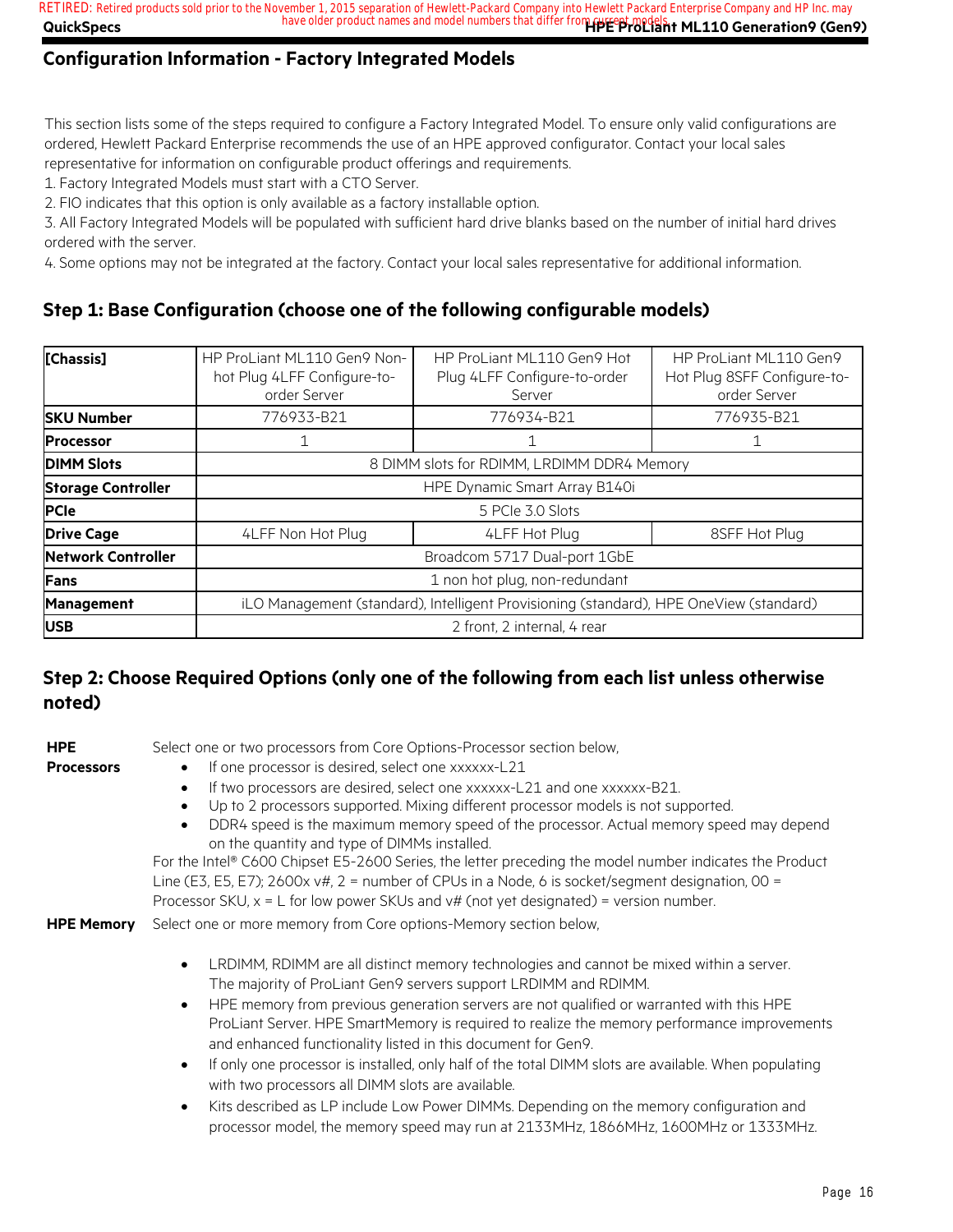| QuickSpecs                          | RETIRED: Retired products sold prior to the November 1, 2015 separation of Hewlett-Packard Company into Hewlett Packard Enterprise Company and HP Inc. may<br>have older product names and model numbers that differ from recording to ML110 Generation9 (Gen9)                                                                                                                                                                                                                                                                                                                                                                                                                                                                                            |
|-------------------------------------|------------------------------------------------------------------------------------------------------------------------------------------------------------------------------------------------------------------------------------------------------------------------------------------------------------------------------------------------------------------------------------------------------------------------------------------------------------------------------------------------------------------------------------------------------------------------------------------------------------------------------------------------------------------------------------------------------------------------------------------------------------|
|                                     | <b>Configuration Information - Factory Integrated Models</b>                                                                                                                                                                                                                                                                                                                                                                                                                                                                                                                                                                                                                                                                                               |
|                                     | Please see Memory Population Table or the Online Memory Configuration Tool<br>at: http://www.hpe.com/servers/ddr4memoryconfig.                                                                                                                                                                                                                                                                                                                                                                                                                                                                                                                                                                                                                             |
| <b>HPE Power</b><br><b>Supplies</b> | Select one or more power supplies from Core Options-Power Supplies section below:<br>Prior to selecting a power supply option, it is highly recommended that you review your server<br>configuration in the HPE Power Advisor tool to determine the right size power supply for your<br>server configuration. The HPE Power Advisor is located<br>at: http://www.hpe.com/info/hppoweradvisor.<br>By RPS Enablement Kit power options, mixing of power supplies in the same RPS enablement kit is<br>not supported. All power supplies must be of the same input voltage, output rating, and efficiency<br>rating. If non-matching power supplies are installed, you may receive an error message and/or<br>experience operational issues with your server. |
|                                     | <b>Step 3: Choose Additional Factory Integratable Options</b>                                                                                                                                                                                                                                                                                                                                                                                                                                                                                                                                                                                                                                                                                              |
| <b>HPE</b><br><b>Networking</b>     | Select a standup NIC adapter from Core Options-Networking section below,<br>Please see the QuickSpecs for Technical Specifications and additional<br>$\bullet$<br>information: http://www.hpe.com/servers/ProLiantNICs.<br>These options are upgradeable and can be changed from the original configuration after the server<br>$\bullet$<br>is shipped.<br>For 10 GB adapters, a minimum of two Gigabytes (2 GB) of server memory is required per each<br>adapter.                                                                                                                                                                                                                                                                                        |
| <b>HPE Drives</b>                   | Select one or more drives from Core Options-HPE Drives section below:                                                                                                                                                                                                                                                                                                                                                                                                                                                                                                                                                                                                                                                                                      |
|                                     | The components of a storage subsystem (e.g. the drive, the HBA/controller, firmware, and the<br>server backplane) should operate at the same data transfer rate or the system bandwidth will be<br>negotiated down to an acceptable level for all components.<br>Hard drives have either a one year or three year warranty; refer to the specific hard drive<br>QuickSpecs for details.<br>The HPE ProLiant Gen9 Smart Storage solutions are equipped with re-designed Small Form Factor<br>(SFF 2.5 in) and Large Form Factor (LFF 3.5 in) hot plug carriers for HPE Qualified Hard Drives and<br>Solid State Drives. These new carriers provide status and activity indicators as well as caution<br>indicators for "Do Not Remove."                     |
| <b>Options</b>                      | HPE Graphics Select one or more graphics adapter from Additional Options section below.<br>Please see the HPE Power Advisor for estimated power consumption of your individual system<br>configuration prior to installing GPUs. The HPE Power Advisor is located<br>at: http://www.hpe.com/go/hpepoweradvisor.                                                                                                                                                                                                                                                                                                                                                                                                                                            |
|                                     | This section may contain FIO options, please see HPE Computation & Graphics Accelerators section<br>below.                                                                                                                                                                                                                                                                                                                                                                                                                                                                                                                                                                                                                                                 |
| <b>HPE Unique</b>                   | Select one or more Unique options from Core Options section below.                                                                                                                                                                                                                                                                                                                                                                                                                                                                                                                                                                                                                                                                                         |
| <b>Options</b>                      | This section may contain FIO options, please see the Unique options section below.<br>$\bullet$<br>FIO indicates that this option is only available as a factory installable option.<br>$\bullet$                                                                                                                                                                                                                                                                                                                                                                                                                                                                                                                                                          |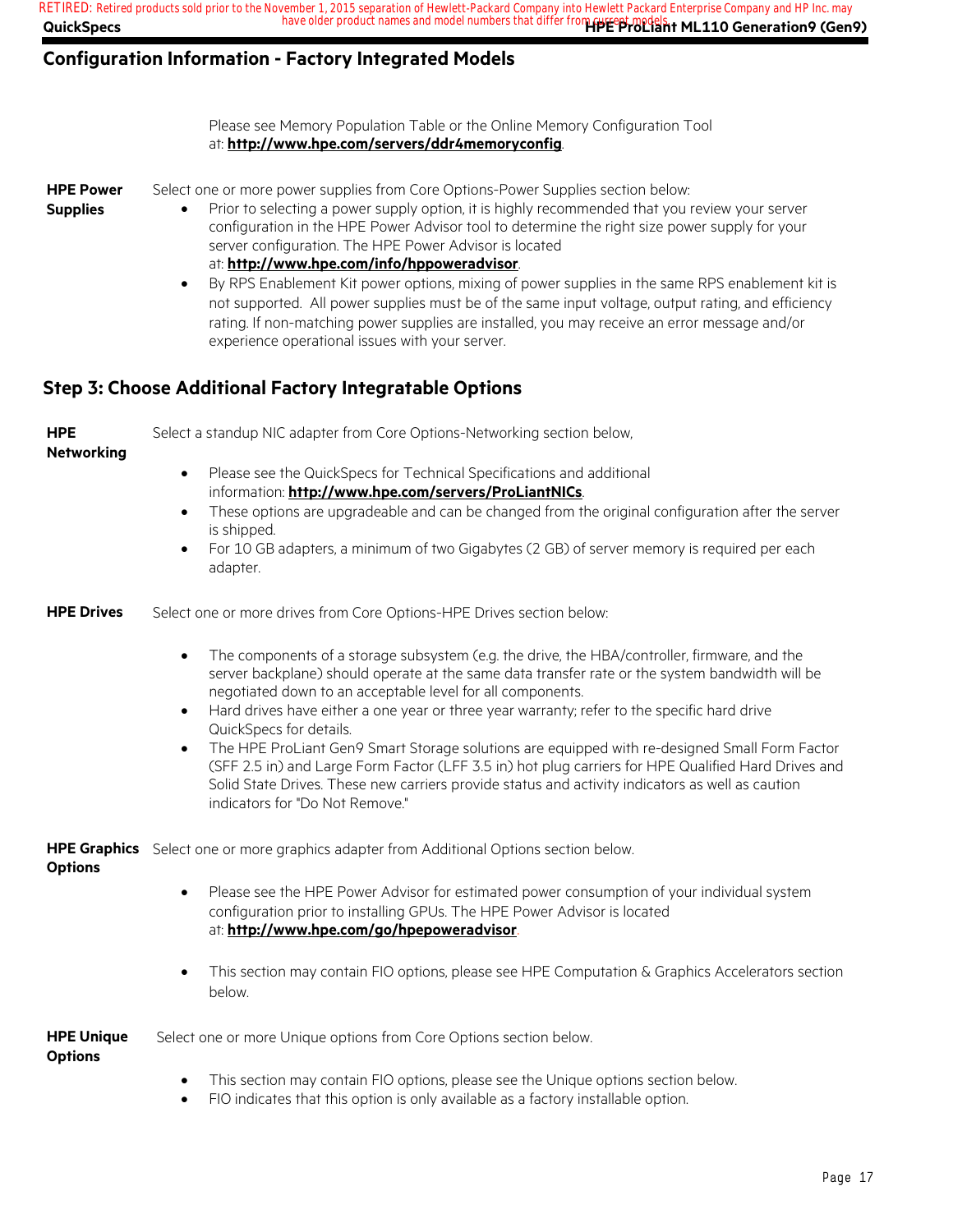#### **Configuration Information - Factory Integrated Models**

|               | <b>HPE Cooling</b> Select one or more Fan Kits from Core Options section below. |
|---------------|---------------------------------------------------------------------------------|
| $\sim$ $\sim$ |                                                                                 |

#### **Options**

- This section may contain FIO options, please see HPE Cooling Options section below.
- FIO indicates that this option is only available as a factory installable option.

**HPE Storage Controllers** Select one or more Storage options from Additional Options section below.

- The embedded B140i controller will operate in UEFI only mode. For legacy support an additional controller will be needed, and for CTO orders please also select the Legacy mode settings part, 758959-B22.
- This section may contain FIO options, please see HPE Storage Controllers section below.
- FIO indicates that this option is only available as a factory installable option.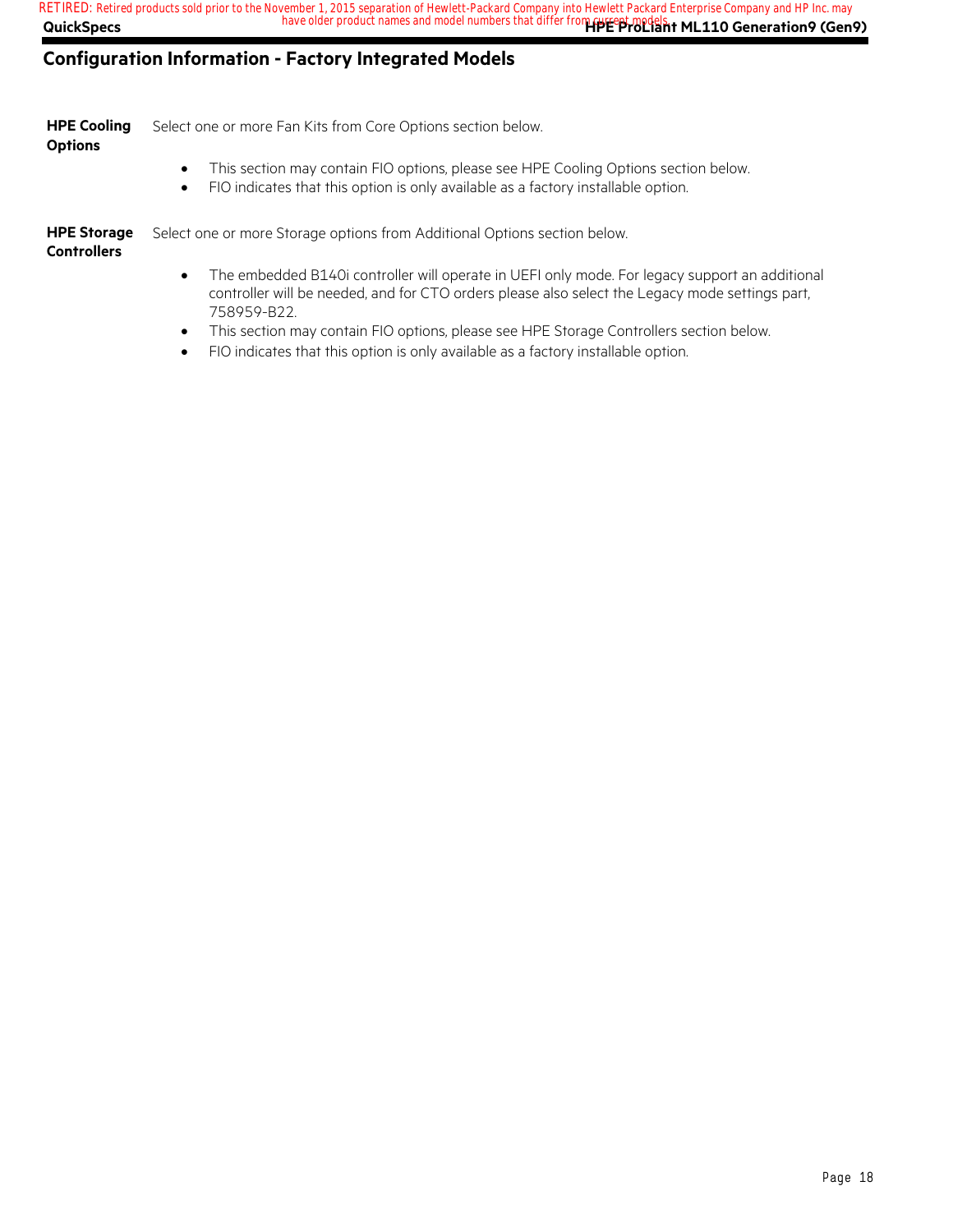#### **Core Options**

**NOTE:** Some options may not be integrated at the factory. To ensure only valid configurations are ordered, Hewlett Packard Enterprise recommends the use of an HPE approved configurator. Contact your local sales representative for additional information.

| <b>HPE Unique</b><br><b>Options</b> | HP ML110 Gen9 Mini SAS H240 Cable Kit<br><b>NOTE:</b> Must be selected for H240 controller.<br>1 cable kit is required for Hot Plug 4LFF<br>2 cable kits are required for below:<br>- Hot Plug 4+4 LFF (with additional drive cage)<br>$-8SFF$ | 789648-B21 |
|-------------------------------------|------------------------------------------------------------------------------------------------------------------------------------------------------------------------------------------------------------------------------------------------|------------|
|                                     | HP ML110 Gen9 Mini SAS P440/P840 Cable Kit<br>NOTE: Must be selected for P440/P840 controller.<br>1 cable kit is required for P440x1<br>2 cable kits are required for P840x1                                                                   | 789651-B21 |
|                                     | HP ML110 Gen9 System Fan Upgrade Kit<br>NOTE: When any E5-1600 processor kit or SAS SSD is selected, then this option<br>kit must be ordered.                                                                                                  | 789654-B21 |
|                                     | HP ML110 Gen9 PCI Fan and Baffle Kit<br>NOTE: If any PCIe card is selected, then this option kit must be selected. This<br>option kit cannot be selected if no PCIe card is ordered.                                                           | 784580-B21 |
|                                     | HP ML110 Gen9 Redundant Power Supply Enablement Kit<br>NOTE: If this kit must be selected when 750W CS Gold Ht Plg Pwr Supply Kit is<br>ordered.                                                                                               | 784582-B21 |
|                                     | HP AHCI-Enable FIO Setting<br>NOTE: This needs to be selected when Advanced Host Controller Interface<br>mode is required on B140i controller.                                                                                                 | 801845-B21 |
|                                     | HP ML150 Gen9 Dedicated iLO Management Port Kit                                                                                                                                                                                                | 780310-B21 |
| <b>HPE Processors</b>               | E5-2600v4 series Processors                                                                                                                                                                                                                    |            |
|                                     | HPE ML110 Gen9 Intel® Xeon® E5-2609v4 (1.7GHz/8-core/20MB/85W) FIO<br>Processor Kit                                                                                                                                                            | 826102-L21 |
|                                     | HPE ML110 Gen9 Intel® Xeon® E5-2603v4 (1.7GHz/6-core/15MB/85W) FIO<br>Processor Kit                                                                                                                                                            | 826103-L21 |
|                                     | HPE ML110 Gen9 Intel® Xeon® E5-2630Lv4 (1.8GHz/10-core/25MB/55W) FIO<br>Processor Kit                                                                                                                                                          | 826104-L21 |
|                                     | HPE ML110 Gen9 Intel® Xeon® E5-2620v4 (2.1GHz/8-core/20MB/85W) FIO<br>Processor Kit                                                                                                                                                            | 826101-L21 |
|                                     | HPE ML110 Gen9 Intel® Xeon® E5-2623v4 (2.6GHz/4-core/10MB/85W) FIO<br>Processor Kit                                                                                                                                                            | 826105-L21 |
|                                     | HPE ML110 Gen9 Intel® Xeon® E5-2640v4 (2.4GHz/10-core/25MB/90W) FIO<br>Processor Kit                                                                                                                                                           | 826100-L21 |
|                                     | HPE ML110 Gen9 Intel® Xeon® E5-2660v4 (2.0GHz/14-core/35MB/105W) FIO<br>Processor Kit                                                                                                                                                          | 826099-L21 |
|                                     | E5-1600v4 series Processors                                                                                                                                                                                                                    |            |
|                                     | HPE ML110 Gen9 Intel® Xeon® E5-1603v4 (2.8GHz/4-core/10MB/140W) FIO<br>Processor Kit                                                                                                                                                           | 826106-L21 |
|                                     | HPE ML110 Gen9 Intel® Xeon® E5-1620v4 (3.5GHz/4-core/10MB/140W) FIO<br>Processor Kit                                                                                                                                                           | 826107-L21 |
|                                     | HPE ML110 Gen9 Intel® Xeon® E5-1607v4 (3.1GHz/4-core/20MB/140W) FIO<br>Processor Kit                                                                                                                                                           | 826108-L21 |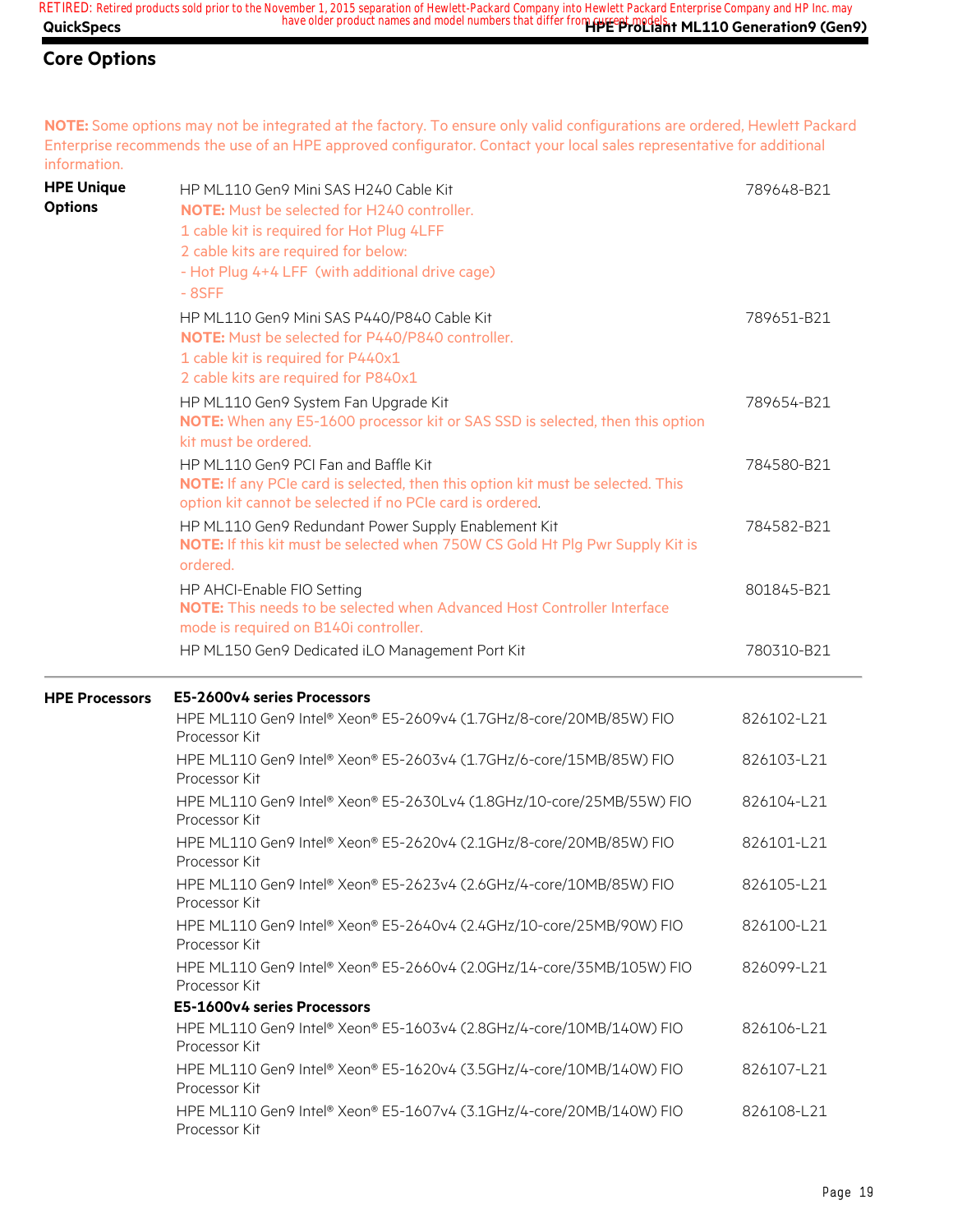|                   | RETIRED: Retired products sold prior to the November 1, 2015 separation of Hewlett-Packard Company into Hewlett Packard Enterprise Company and HP Inc. may |
|-------------------|------------------------------------------------------------------------------------------------------------------------------------------------------------|
| <b>QuickSpecs</b> | have older product names and model numbers that differ from HPE ProLlant ML110 Generation 9 (Gen 9)                                                        |

|                   | HPE ML110 Gen9 Intel® Xeon® E5-1660v4 (3.2GHz/8-core/20MB/140W) FIO<br>Processor Kit    | 826110-L21 |
|-------------------|-----------------------------------------------------------------------------------------|------------|
|                   | HPE ML110 Gen9 Intel® Xeon® E5-1680v4 (3.4GHz/8-core/20MB/140W) FIO<br>Processor Kit    | 826111-L21 |
|                   | E5-1600v3 series Processors                                                             |            |
|                   | HP ML110 Gen9 Intel® Xeon® E5-1603v3 (2.8GHz/4-core/10MB/140W) FIO<br>Processor Kit     | 783017-L21 |
|                   | HP ML110 Gen9 Intel® Xeon® E5-1620v3 (3.5GHz/4-core/10MB/140W) FIO<br>Processor Kit     | 783021-L21 |
|                   | HP ML110 Gen9 Intel® Xeon® E5-1650v3 (3.5GHz/6-core/15MB/140W) FIO<br>Processor Kit     | 783023-L21 |
| <b>HPE Memory</b> | Registered DIMMs (RDIMMs) for E5-2600v3 Series                                          |            |
|                   | HP 4GB (1x4GB) Single Rank x8 DDR4-2133 CAS-15-15-15 Registered Memory<br>Kit           | 726717-B21 |
|                   | HP 8GB (1x8GB) Single Rank x4 DDR4-2133 CAS-15-15-15 Registered Memory<br><b>Kit</b>    | 726718-B21 |
|                   | HP 8GB (1x8GB) Dual Rank x8 DDR4-2133 CAS-15-15-15 Registered Memory<br>Kit             | 759934-B21 |
|                   | HP 16GB (1x16GB) Dual Rank x4 DDR4-2133 CAS-15-15-15 Registered<br>Memory Kit           | 726719-B21 |
|                   | HP 32GB (1x32GB) Dual Rank x4 DDR4-2133 CAS-15-15-15 Registered<br>Memory Kit           | 728629-B21 |
|                   | HP 4GB (1x4GB) Single Rank x8 DDR4-2133 CAS-15-15-15 Registered<br>Standard Memory Kit  | 803026-B21 |
|                   | HP 8GB (1x8GB) Single Rank x4 DDR4-2133 CAS-15-15-15 Registered<br>Standard Memory Kit  | 803028-B21 |
|                   | Load Reduced DIMMs (LRDIMMs) for E5-2600v3 Series                                       |            |
|                   | HP 16GB (1x16GB) Dual Rank x4 DDR4-2133 CAS-15-15-15 Load Reduced<br>Memory Kit         | 726720-B21 |
|                   | Registered DIMMs (RDIMMs) for E5-2600v4 Series                                          |            |
|                   | HP 8GB (1x8GB) Single Rank x8 DDR4-2400 CAS-17-17-17 Registered Memory<br>Kit           | 805347-B21 |
|                   | HPE 8GB (1x8GB) Single Rank x8 DDR4-2400 CAS-17-17-17 Registered<br>Standard Memory Kit | 851353-B21 |
|                   | HP 16GB (1x16GB) Single Rank x4 DDR4-2400 CAS-17-17-17 Registered<br>Memory Kit         | 805349-B21 |
|                   | HPE 16GB (1x16GB) Dual Rank x4 DDR4-2400 CAS-17-17-17 Registered<br>Memory Kit          | 836220-B21 |
|                   | HP 32GB (1x32GB) Dual Rank x4 DDR4-2400 CAS-17-17-17 Registered<br>Memory Kit           | 805351-B21 |
|                   | HPE Optical Drives HP 9.5mm SATA DVD-ROM JackBlack Gen9 Optical Drive                   | 726536-B21 |
|                   | HP 9.5mm SATA DVD-RW JackBlack G9 Optical Drive                                         | 726537-B21 |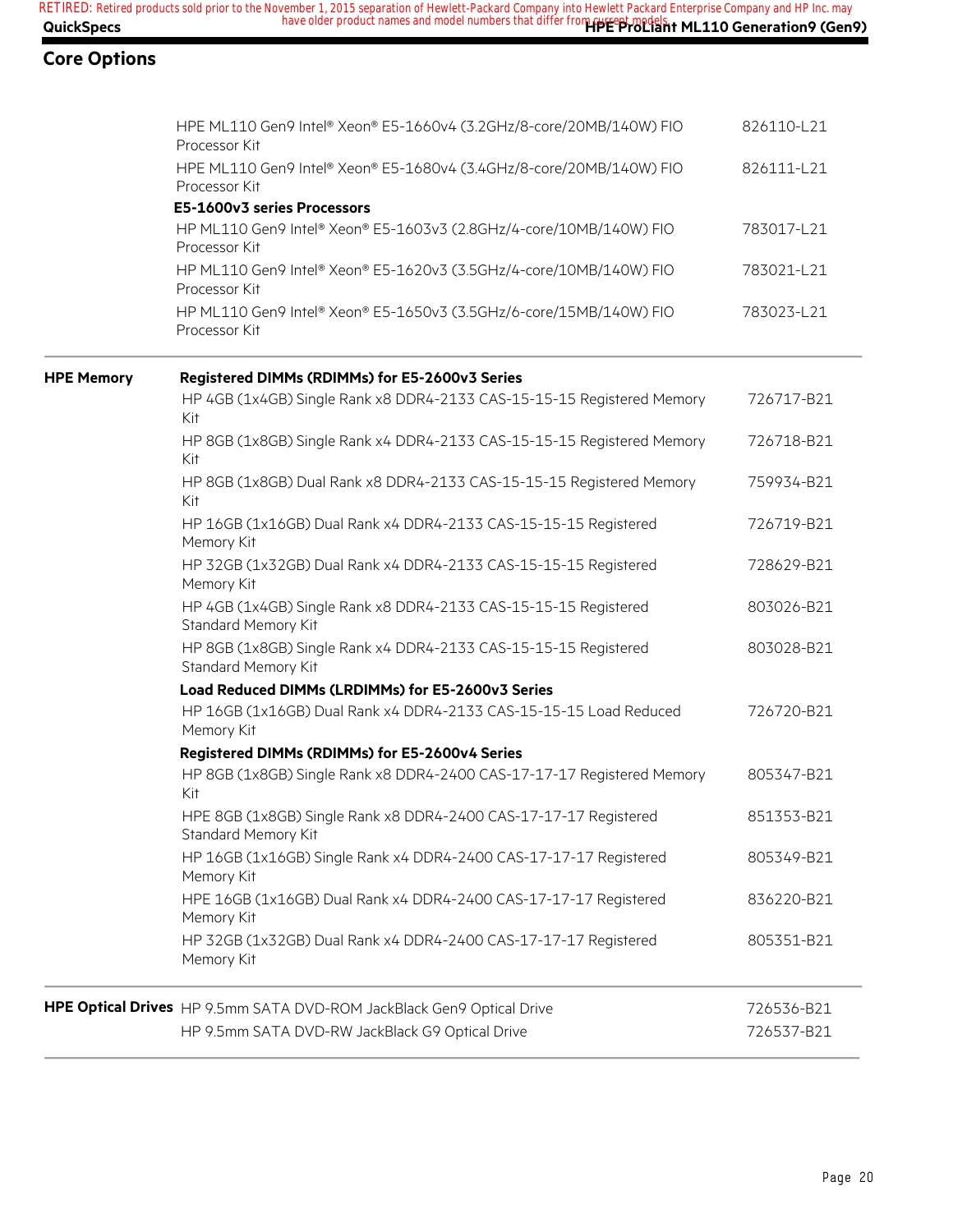**HPE Drives NOTE:** User may select any combination of SAS or SATA Hard Drives. However, if RAID is selected and both SAS and SATA Hard Drives have been selected, then only the SAS Drives will be used in the RAID set.

**NOTE:** If B140i is the primary controller, user can only select SATA drives.

#### **NOTE:** SAS drives require the selection of a SAS controller. See card lists in Controllers section.

#### **SAS Hot Plug SFF (2.5-inch) Enterprise (ENT) Drives**

| HPE 2.4TB SAS 12G Enterprise 10K SFF (2.5in) SC 3yr Wty 512e Digitally Signed<br>Firmware HDD     | 881457-B21 |
|---------------------------------------------------------------------------------------------------|------------|
| HPE 1.8TB SAS 12G Enterprise 10K SFF (2.5in) SC 3yr Wty 512e Digitally Signed<br>Firmware HDD     | 872481-B21 |
| HPE 1.2TB SAS 12G Enterprise 10K SFF (2.5in) SC 3yr Wty Digitally Signed Firmware<br><b>HDD</b>   | 872479-B21 |
| HPE 1.2TB SAS 12G Enterprise 10K SFF (2.5in) SC 3yr Wty HDD                                       | 781518-B21 |
| HPE 900GB SAS 12G Enterprise 15K SFF (2.5in) SC 3yr Wty Digitally Signed Firmware<br><b>HDD</b>   | 870759-B21 |
| HPE 900GB SAS 12G Enterprise 15K SFF (2.5in) SC 3yr Wty 512e Digitally Signed<br>Firmware HDD     | 870765-B21 |
| HPE 900GB SAS 12G Enterprise 10K SFF (2.5in) SC 3yr Wty HDD                                       | 785069-B21 |
| HPE 600GB SAS 12G Enterprise 15K SFF (2.5in) SC 3yr Wty Digitally Signed Firmware<br><b>HDD</b>   | 870757-B21 |
| HPE 600GB SAS 12G Enterprise 15K SFF (2.5in) SC 3yr Wty 512e Digitally Signed<br>Firmware HDD     | 870763-B21 |
| HPE 600GB SAS 12G Enterprise 10K SFF (2.5in) SC 3yr Wty Digitally Signed Firmware<br><b>HDD</b>   | 872477-B21 |
| HPE 600GB SAS 12G Enterprise 15K SFF (2.5in) SC 3yr Wty HDD                                       | 759212-B21 |
| HPE 600GB SAS 12G Enterprise 10K SFF (2.5in) SC 3yr Wty HDD                                       | 781516-B21 |
| HPE 450GB SAS 12G Enterprise 15K SFF (2.5in) SC 3yr Wty HDD                                       | 759210-B21 |
| HPE 300GB SAS 12G Enterprise 15K SFF (2.5in) SC 3yr Wty Digitally Signed Firmware<br><b>HDD</b>   | 870753-B21 |
| HPE 300GB SAS 12G Enterprise 10K SFF (2.5in) SC 3yr Wty Digitally Signed Firmware<br><b>HDD</b>   | 872475-B21 |
| HPE 300GB SAS 12G Enterprise 15K SFF (2.5in) SC 3yr Wty HDD                                       | 759208-B21 |
| HPE 300GB SAS 12G Enterprise 10K SFF (2.5in) SC 3yr Wty HDD                                       | 785067-B21 |
| SAS Hot Plug SFF (2.5-inch) Midline (MDL) Drives                                                  |            |
| HPE 1TB SAS 12G Midline 7.2K SFF (2.5in) SC 1yr Wty Digitally Signed Firmware HDD                 | 832514-B21 |
| SAS Hot Plug LFF (3.5-inch) Enterprise (ENT) Drives                                               |            |
| HPE 600GB SAS 12G Enterprise 15K LFF (3.5in) SC 3yr Wty HDD                                       | 765424-B21 |
| HPE 450GB SAS 12G Enterprise 15K LFF (3.5in) SCC 3yr Wty HDD                                      | 737394-B21 |
| HPE 300GB SAS 12G Enterprise 15K LFF (3.5in) SCC 3yr Wty HDD                                      | 737261-B21 |
| SAS Hot Plug LFF (3.5-inch) Midline (MDL) Drives                                                  |            |
| HPE 10TB SAS 12G Midline 7.2K LFF (3.5in) SC 1yr Wty Helium 512e Digitally Signed<br>Firmware HDD | 857644-B21 |
| HPE 8TB SAS 12G Midline 7.2K LFF (3.5in) SC 1yr Wty Helium 512e Digitally Signed<br>Firmware HDD  | 861590-B21 |
| HPE 8TB SAS 12G Midline 7.2K LFF (3.5in) SC 1yr Wty 512e Digitally Signed<br>Firmware HDD         | 819201-B21 |
| HPE 6TB SAS 12G Midline 7.2K LFF (3.5in) SC 1yr Wty 512e HDD                                      | 861754-B21 |
| HPE 6TB SAS 12G Midline 7.2K LFF (3.5in) SC 1yr Wty Digitally Signed Firmware HDD                 | 846514-B21 |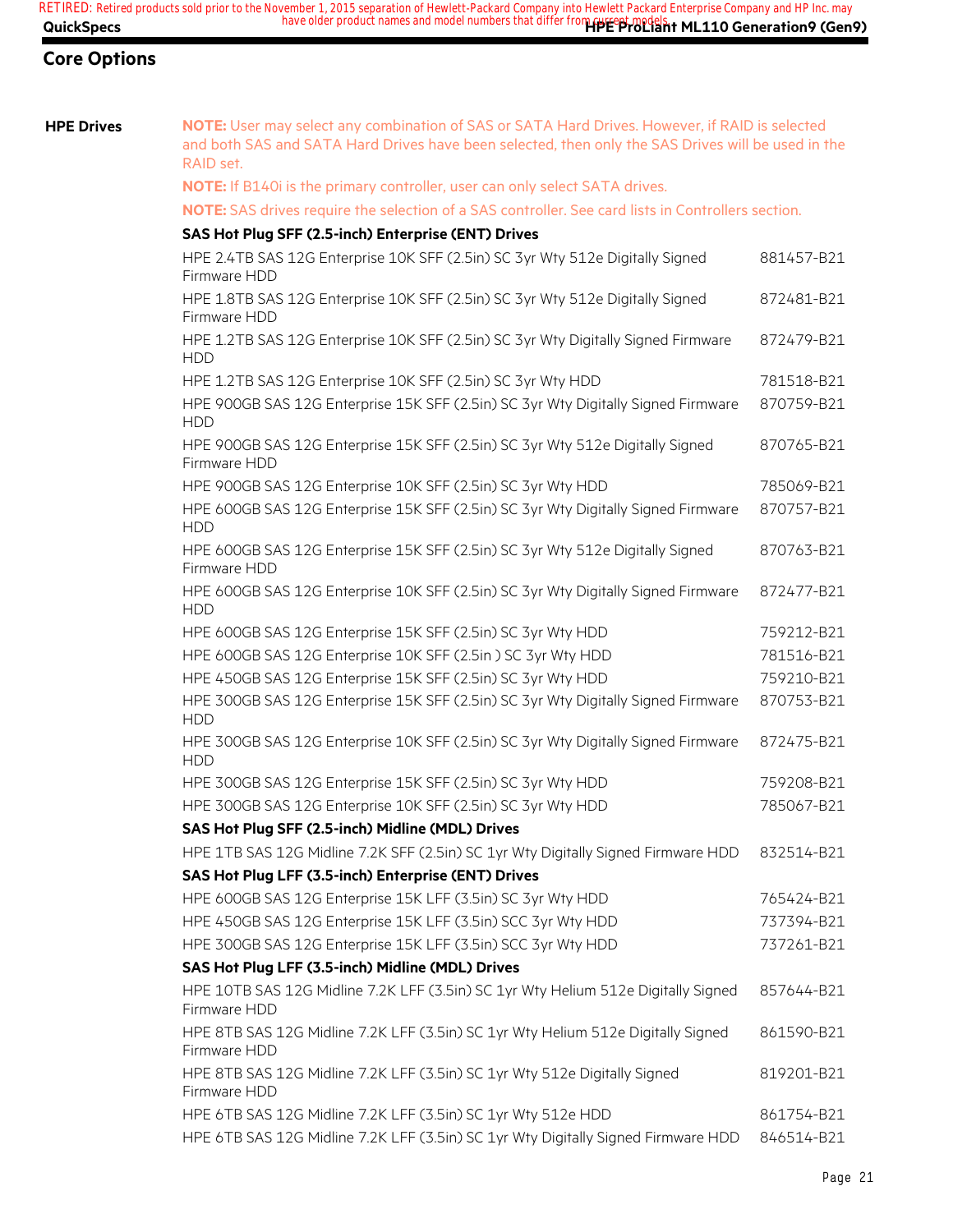| HPE 4TB SAS 12G Midline 7.2K LFF (3.5in) SC 1yr Wty Digitally Signed Firmware HDD                 | 872487-B21 |
|---------------------------------------------------------------------------------------------------|------------|
| HPE 4TB SAS 12G Midline 7.2K LFF (3.5in) SC 1yr Wty 512e HDD                                      | 861756-B21 |
| HPE 4TB SAS 12G Midline 7.2K LFF (3.5in) SC 1yr Wty HDD                                           | 818367-B21 |
| HPE 3TB SAS 12G Midline 7.2K LFF (3.5in) SC 1yr Wty Digitally Signed Firmware HDD                 | 846528-B21 |
| HPE 2TB SAS 12G Midline 7.2K LFF (3.5in) SC 1yr Wty Digitally Signed Firmware HDD                 | 872485-B21 |
| HPE 2TB SAS 12G Midline 7.2K LFF (3.5in) SC 1yr Wty HDD                                           | 818365-B21 |
| HPE 1TB SAS 12G Midline 7.2K LFF (3.5in) SC 1yr Wty Digitally Signed Firmware HDD                 | 846524-B21 |
| SATA Hot Plug SFF (2.5-inch) Midline (MDL) Drives                                                 |            |
| HPE 1TB SATA 6G Midline 7.2K SFF (2.5in) SC 1yr Wty Digitally Signed Firmware<br><b>HDD</b>       | 655710-B21 |
| HPE 2TB SATA 6G Midline 7.2K SFF (2.5in) SC 1yr Wty 512e Digitally Signed<br>Firmware HDD         | 765455-B21 |
| HPE 1TB SATA 6G Midline 7.2K SFF (2.5in) SC 1yr Wty 512e Digitally Signed<br>Firmware HDD         | 765453-B21 |
| SATA Hot Plug LFF (3.5-inch) Midline (MDL) Drives                                                 |            |
| HPE 12TB SATA 6G Midline 7.2K LFF (3.5in) SC 1yr Wty Helium 512e Digitally<br>Signed Firmware HDD | 881785-B21 |
| HPE 10TB SATA 6G Midline 7.2K LFF (3.5in) SC 1yr Wty Helium 512e Digitally<br>Signed Firmware HDD | 857648-B21 |
| HPE 8TB SATA 6G Midline 7.2K LFF (3.5in) SC 1yr Wty Helium 512e Digitally Signed<br>Firmware HDD  | 861594-B21 |
| HPE 8TB SATA 6G Midline 7.2K LFF (3.5in) SC 1yr Wty 512e Digitally Signed<br>Firmware HDD         | 819203-B21 |
| HPE 6TB SATA 6G Midline 7.2K LFF (3.5in) SC 1yr Wty Digitally Signed Firmware<br><b>HDD</b>       | 846510-B21 |
| HPE 6TB SATA 6G Midline 7.2K LFF (3.5in) SC 1yr Wty 512e HDD                                      | 861750-B21 |
| HPE 4TB SATA 6G Midline 7.2K LFF (3.5in) SC 1yr Wty Digitally Signed Firmware<br><b>HDD</b>       | 872491-B21 |
| HPE 4TB SATA 6G Midline 7.2K LFF (3.5in) SC 1yr Wty 512e HDD                                      | 861752-B21 |
| HPE 4TB SATA 6G Midline 7.2K LFF (3.5in) SC 1yr Wty HDD                                           | 861678-B21 |
| HP 3TB 6G SATA 7.2K rpm LFF (3.5-inch) SC Midline 1yr Warranty Hard Drive                         | 628061-B21 |
| HPE 3TB SATA 6G Midline 7.2K LFF (3.5in) SC 1yr Wty Digitally Signed Firmware<br><b>HDD</b>       | 861693-B21 |
| HPE 2TB SATA 6G Midline 7.2K LFF (3.5in) SC 1yr Wty Digitally Signed Firmware<br>HDD              | 872489-B21 |
| HPE 2TB SATA 6G Midline 7.2K LFF (3.5in) SC 1yr Wty HDD                                           | 858596-B21 |
| HPE 2TB SATA 6G Midline 7.2K LFF (3.5in) SC 1yr Wty HDD                                           | 861676-B21 |
| HPE 1TB SATA 6G Midline 7.2K LFF (3.5in) SC 1yr Wty HDD                                           | 858594-B21 |
| HPE 1TB SATA 6G Midline 7.2K LFF (3.5in) SC 1yr Wty HDD                                           | 861691-B21 |
| SATA Non-Hot Plug LFF (3.5-inch) Midline (MDL) Drives                                             |            |
| HPE 4TB SATA 6G Midline 7.2K LFF (3.5in) RW 1yr Wty HDD                                           | 801888-B21 |
| HPE 2TB SATA 6G Midline 7.2K LFF (3.5in) RW 1yr Wty HDD                                           | 801884-B21 |
| HPE 1TB SATA 6G Midline 7.2K LFF (3.5in) RW 1yr Wty HDD                                           | 801882-B21 |
| 12G SAS Hot Plug SFF (2.5-inch) SC 512e Drives                                                    |            |
| HPE 2TB SAS 12G Midline 7.2K SFF (2.5in) SC 1yr Wty 512e HDD                                      | 765466-B21 |
| HPE 1.8TB SAS 12G Enterprise 10K SFF (2.5in) SC 3yr Wty 512e HDD                                  | 791034-B21 |
| HPE 1TB SAS 12G Midline 7.2K SFF (2.5in) SC 1yr Wty 512e Digitally Signed<br>Firmware HDD         | 765464-B21 |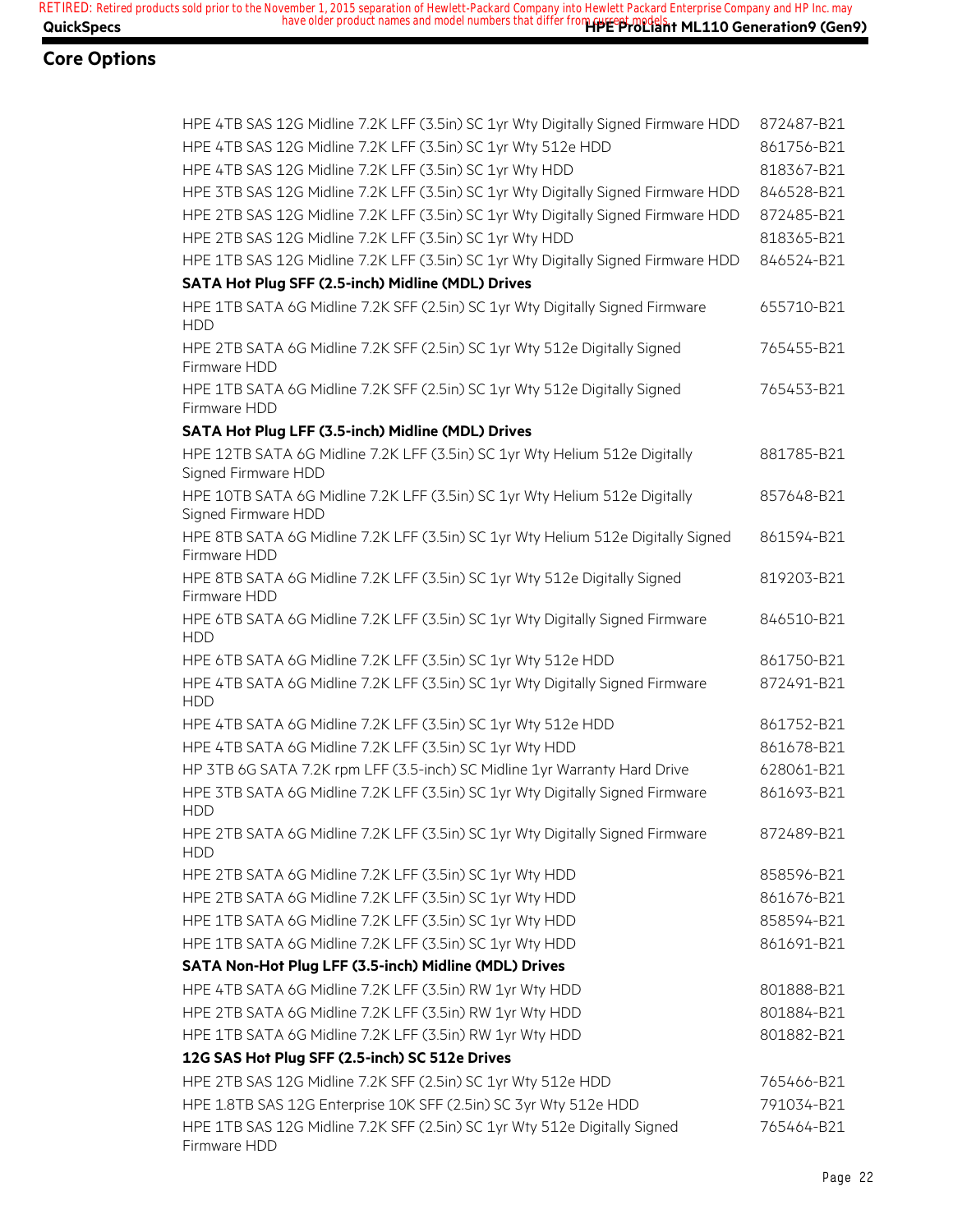| HPE 600GB SAS 12G Enterprise 15K SFF (2.5in) SC 3yr Wty 512e HDD                                 | 748387-B21 |
|--------------------------------------------------------------------------------------------------|------------|
| 12G SAS Hot Plug SFF (2.5-inch) SC Read Intensive Solid State Drives                             |            |
| HPE 7.68TB SAS 12G Read Intensive SFF (2.5in) SC 3yr Wty Digitally Signed Firmware<br><b>SSD</b> | 870144-B21 |
| HPE 3.84TB SAS 12G Read Intensive SFF (2.5in) SC 3yr Wty Digitally Signed Firmware<br>SSD        | 872394-B21 |
| HPE 3.84TB SAS 12G Read Intensive SFF (2.5in) SC 3yr Wty Digitally Signed Firmware<br>SSD        | 875330-B21 |
| HPE 1.92TB SAS 12G Read Intensive SFF (2.5in) SC 3yr Wty Digitally Signed Firmware<br>SSD        | 872392-B21 |
| HPE 1.92TB SAS 12G Read Intensive SFF (2.5in) SC 3yr Wty Digitally Signed Firmware<br><b>SSD</b> | 875326-B21 |
| HPE 960GB SAS 12G Read Intensive SFF (2.5in) SC 3yr Wty Digitally Signed Firmware<br>SSD         | 872390-B21 |
| HPE 960GB SAS 12G Read Intensive SFF (2.5in) SC 3yr Wty Digitally Signed Firmware<br>SSD         | 875313-B21 |
| HPE 480GB SAS 12G Read Intensive SFF (2.5in) SC 3yr Wty Digitally Signed Firmware<br><b>SSD</b>  | 875311-B21 |
| 12G SAS Hot Plug SFF (2.5-inch) SC Write Intensive Solid State Drives                            |            |
| HPE 1.6TB SAS 12G Write Intensive SFF (2.5in) SC 3yr Wty Digitally Signed Firmware<br>SSD        | 873357-B21 |
| HPE 800GB SAS 12G Write Intensive SFF (2.5in) SC 3yr Wty Digitally Signed Firmware<br><b>SSD</b> | 873355-B21 |
| HPE 400GB SAS 12G Write Intensive SFF (2.5in) SC 3yr Wty Digitally Signed Firmware<br>SSD        | 873351-B21 |
| 12G SAS Hot Plug SFF (2.5-inch) SC Mixed Use Solid State Drives                                  |            |
| HPE 3.2TB SAS 12G Mixed Use SFF (2.5in) SC 3yr Wty Digitally Signed Firmware SSD                 | 873367-B21 |
| HPE 3.2TB SAS 12G Mixed Use SFF (2.5in) SC 3yr Wty Digitally Signed Firmware SSD                 | 872386-B21 |
| HPE 1.6TB SAS 12G Mixed Use SFF (2.5in) SC 3yr Wty Digitally Signed Firmware SSD                 | 873365-B21 |
| HPE 1.6TB SAS 12G Mixed Use SFF (2.5in) SC 3yr Wty Digitally Signed Firmware SSD                 | 872382-B21 |
| HPE 800GB SAS 12G Mixed Use SFF (2.5in) SC 3yr Wty Digitally Signed Firmware SSD                 | 873363-B21 |
| HPE 800GB SAS 12G Mixed Use SFF (2.5in) SC 3yr Wty Digitally Signed Firmware SSD                 | 872376-B21 |
| HPE 400GB SAS 12G Mixed Use SFF (2.5in) SC 3yr Wty Digitally Signed Firmware SSD                 | 873359-B21 |
| HPE 400GB SAS 12G Mixed Use SFF (2.5in) SC 3yr Wty Digitally Signed Firmware SSD 872374-B21      |            |
| 6G SATA Hot Plug SFF (2.5-inch) SC Read Intensive Solid State Drives                             |            |
| HPE 3.84TB SATA 6G Read Intensive SFF (2.5in) SC 3yr Wty Digitally Signed                        | 877764-B21 |
| Firmware SSD                                                                                     |            |
| HPE 3.8TB SATA 6G Read Intensive SFF (2.5in) SC 3yr Wty Digitally Signed Firmware<br><b>SSD</b>  | 868830-B21 |
| HPE 1.92TB SATA 6G Read Intensive SFF (2.5in) SC 3yr Wty Digitally Signed<br>Firmware SSD        | 877758-B21 |
| HPE 1.92TB SATA 6G Read Intensive SFF (2.5in) SC 3yr Wty Digitally Signed<br>Firmware SSD        | 875513-B21 |
| HPE 1.92TB SATA 6G Read Intensive SFF (2.5in) SC 3yr Wty Digitally Signed<br>Firmware SSD        | 868826-B21 |
| HPE 1.92TB SATA 6G Read Intensive SFF (2.5in) SC 3yr Wty Digitally Signed<br>Firmware SSD        | 871770-B21 |
| HPE 1.6TB SATA 6G Read Intensive SFF (2.5in) SC 3yr Wty Digitally Signed Firmware<br><b>SSD</b>  | 869386-B21 |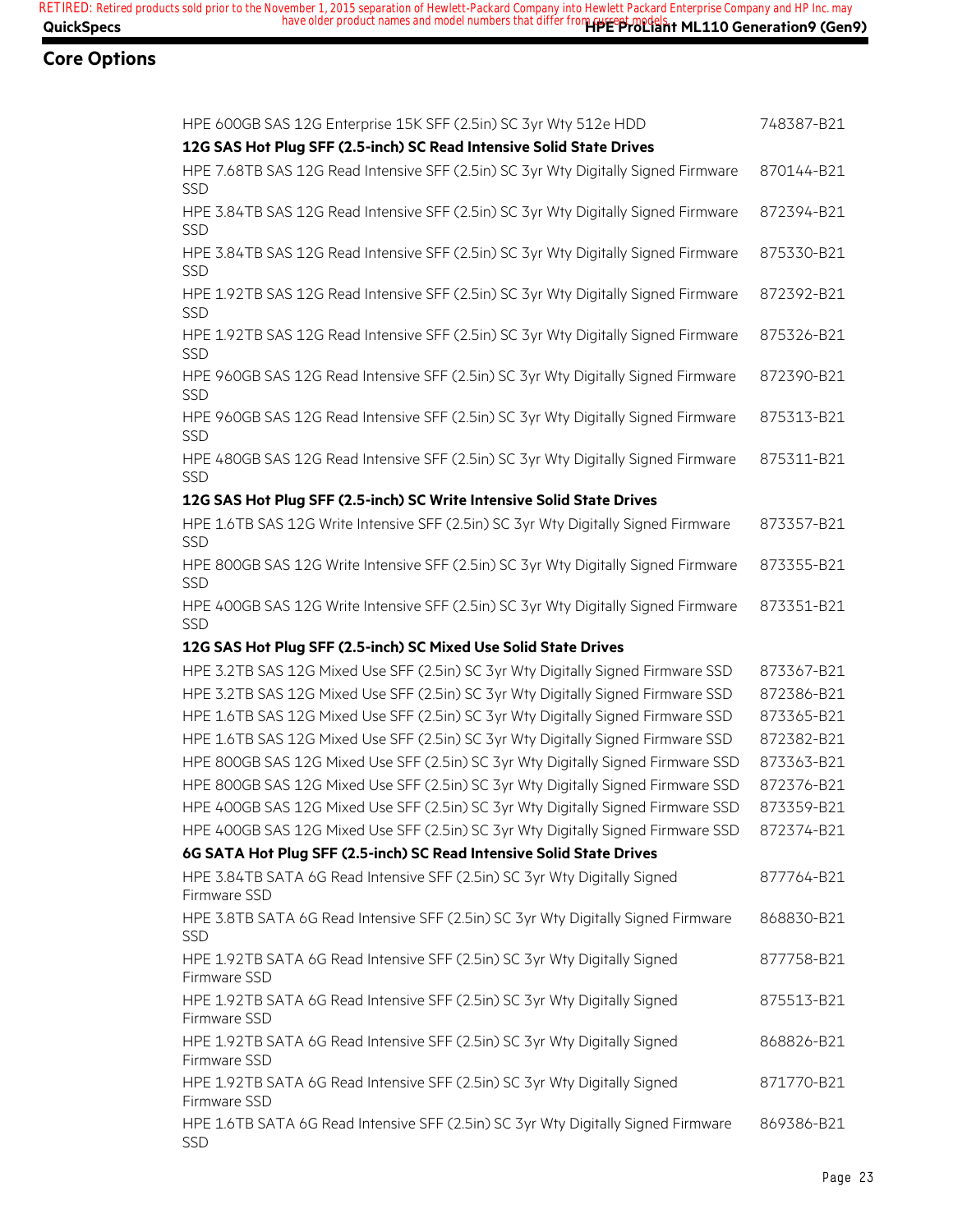| HPE 960GB SATA 6G Read Intensive SFF (2.5in) SC 3yr Wty Digitally Signed Firmware<br><b>SSD</b>  | 877752-B21 |
|--------------------------------------------------------------------------------------------------|------------|
| HPE 960GB SATA 6G Read Intensive SFF (2.5in) SC 3yr Wty Digitally Signed Firmware<br><b>SSD</b>  | 875511-B21 |
| HPE 960GB SATA 6G Read Intensive SFF (2.5in) SC 3yr Wty Digitally Signed Firmware<br>SSD         | 868822-B21 |
| HPE 960GB SATA 6G Read Intensive SFF (2.5in) SC 3yr Wty Digitally Signed Firmware<br>SSD         | 869384-B21 |
| HPE 960GB SATA 6G Read Intensive SFF (2.5in) SC 3yr Wty SSD                                      | 871768-B21 |
| HPE 480GB SATA 6G Read Intensive SFF (2.5in) SC 3yr Wty Digitally Signed Firmware<br>SSD         | 877746-B21 |
| HPE 480GB SATA 6G Read Intensive SFF (2.5in) SC 3yr Wty Digitally Signed Firmware<br><b>SSD</b>  | 875509-B21 |
| HPE 480GB SATA 6G Read Intensive SFF (2.5in) SC 3yr Wty Digitally Signed Firmware<br><b>SSD</b>  | 868818-B21 |
| HPE 480GB SATA 6G Read Intensive SFF (2.5in) SC 3yr Wty Digitally Signed Firmware<br>SSD         | 869378-B21 |
| HPE 240GB SATA 6G Read Intensive SFF (2.5in) SC 3yr Wty Digitally Signed Firmware<br><b>SSD</b>  | 877740-B21 |
| HPE 240GB SATA 6G Read Intensive SFF (2.5in) SC 3yr Wty Digitally Signed Firmware<br>SSD         | 875503-B21 |
| HPE 240GB SATA 6G Read Intensive SFF (2.5in) SC 3yr Wty Digitally Signed Firmware<br><b>SSD</b>  | 868814-B21 |
| HPE 240GB SATA 6G Read Intensive SFF (2.5in) SC 3yr Wty Digitally Signed Firmware<br><b>SSD</b>  | 869376-B21 |
| HPE 150GB SATA 6G Read Intensive SFF (2.5in) SC 3yr Wty Digitally Signed Firmware<br>SSD         | 869374-B21 |
| 6G SATA Hot Plug SFF (2.5-inch) SC Write Intensive Solid State Drives                            |            |
| HPE 1.6TB SATA 6G Write Intensive SFF (2.5in) SC 3yr Wty Digitally Signed Firmware<br><b>SSD</b> | 872363-B21 |
| HPE 800GB SATA 6G Write Intensive SFF (2.5in) SC 3yr Wty Digitally Signed<br>Firmware SSD        | 872359-B21 |
| HPE 400GB SATA 6G Write Intensive SFF (2.5in) SC 3yr Wty Digitally Signed<br>Firmware SSD        | 872355-B21 |
| 6G SATA Hot Plug SFF (2.5-inch) SC Mixed Use Solid State Drives                                  |            |
| HPE 1.92TB SATA 6G Mixed Use SFF (2.5in) SC 3yr Wty Digitally Signed Firmware<br><b>SSD</b>      | 877788-B21 |
| HPE 1.92TB SATA 6G Mixed Use SFF (2.5in) SC 3yr Wty Digitally Signed Firmware<br><b>SSD</b>      | 872352-B21 |
| HPE 1.92TB SATA 6G Mixed Use SFF (2.5in) SC 3yr Wty Digitally Signed Firmware<br><b>SSD</b>      | 875478-B21 |
| HPE 1.6TB SATA 6G Mixed Use SFF (2.5in) SC 3yr Wty SSD                                           |            |
|                                                                                                  | 804631-B21 |
| HPE 960GB SATA 6G Mixed Use SFF (2.5in) SC 3yr Wty Digitally Signed Firmware<br><b>SSD</b>       | 877782-B21 |
| HPE 960GB SATA 6G Mixed Use SFF (2.5in) SC 3yr Wty Digitally Signed Firmware<br>SSD              | 872348-B21 |
| HPE 960GB SATA 6G Mixed Use SFF (2.5in) SC 3yr Wty Digitally Signed Firmware<br><b>SSD</b>       | 875474-B21 |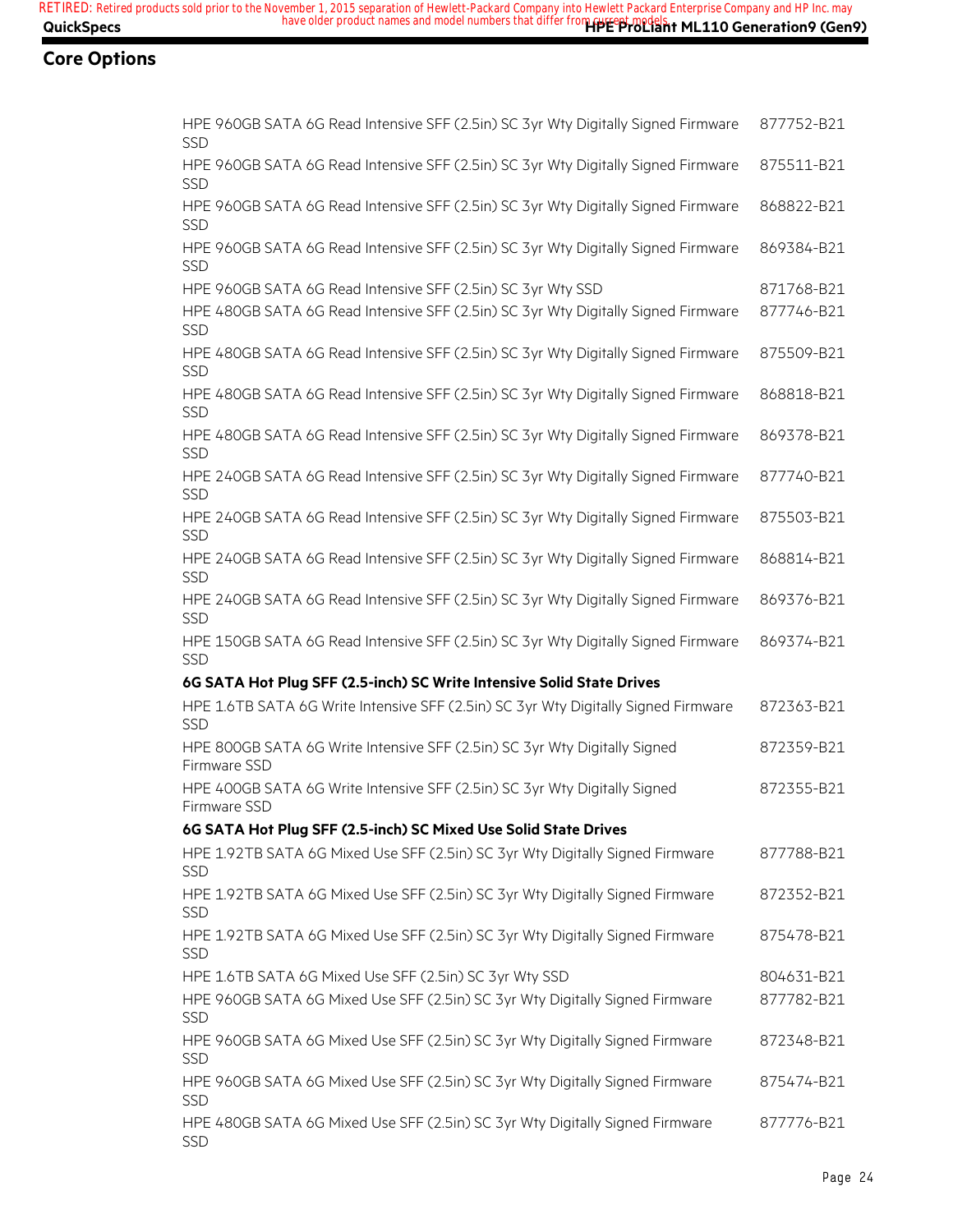**HPE** Networking

| HPE 480GB SATA 6G Mixed Use SFF (2.5in) SC 3yr Wty Digitally Signed Firmware<br><b>SSD</b>   | 872344-B21 |
|----------------------------------------------------------------------------------------------|------------|
| HPE 480GB SATA 6G Mixed Use SFF (2.5in) SC 3yr Wty Digitally Signed Firmware<br><b>SSD</b>   | 875470-B21 |
| HPE 240GB SATA 6G Mixed Use SFF (2.5in) SC 3yr Wty Digitally Signed Firmware<br>SSD          | 880295-B21 |
| HPE 240GB SATA 6G Mixed Use SFF (2.5in) SC 3yr Wty Digitally Signed Firmware<br><b>SSD</b>   | 875483-B21 |
| 6G SATA Hot Plug LFF (3.5-inch) SC Read Intensive Solid State Drives                         |            |
| HPE 1.92TB SATA 6G Read Intensive LFF (3.5in) SCC 3yr Wty Digitally Signed<br>Firmware SSD   | 877760-B21 |
| HPE 1.6TB SATA 6G Read Intensive LFF (3.5in) SCC 3yr Wty Digitally Signed<br>Firmware SSD    | 869388-B21 |
| HPE 960GB SATA 6G Read Intensive LFF (3.5in) SCC 3yr Wty Digitally Signed<br>Firmware SSD    | 877754-B21 |
| HPE 480GB SATA 6G Read Intensive LFF (3.5in) SCC 3yr Wty Digitally Signed<br>Firmware SSD    | 877748-B21 |
| HPE 480GB SATA 6G Read Intensive LFF (3.5in) SCC 3yr Wty Digitally Signed<br>Firmware SSD    | 869380-B21 |
| 6G SATA Hot Plug LFF (3.5-inch) SC Mixed Use Solid State Drives                              |            |
| HPE 1.92TB SATA 6G Mixed Use LFF (3.5in) SCC 3yr Wty Digitally Signed Firmware<br><b>SSD</b> | 877790-B21 |
| HPE 1.92TB SATA 6G Mixed Use LFF (3.5in) SCC 3yr Wty Digitally Signed Firmware<br><b>SSD</b> | 875480-B21 |
| HPE 1.6TB SATA 6G Mixed Use LFF (3.5in) SCC 3yr Wty SSD                                      | 804634-B21 |
| HPE 960GB SATA 6G Mixed Use LFF (3.5in) SCC 3yr Wty Digitally Signed Firmware<br>SSD         | 877784-B21 |
| HPE 960GB SATA 6G Mixed Use LFF (3.5in) SCC 3yr Wty Digitally Signed Firmware<br><b>SSD</b>  | 875476-B21 |
| HPE 960GB SATA 6G Mixed Use LFF (3.5in) SCC 3yr Wty Digitally Signed Firmware<br>SSD         | 872350-B21 |
| HPE 800GB SAS 12G Mixed Use LFF (3.5in) SCC 3yr Wty Digitally Signed Firmware<br>SSD         | 872378-B21 |
| HPE 480GB SATA 6G Mixed Use LFF (3.5in) SCC 3yr Wty Digitally Signed Firmware<br><b>SSD</b>  | 875472-B21 |
| HPE 480GB SATA 6G Mixed Use LFF (3.5in) SCC 3yr Wty Digitally Signed Firmware<br>SSD         | 872346-B21 |
| <b>Hard Drive Blank Kits</b>                                                                 |            |
| HPE Large Form Factor Hard Drive Blank Kit                                                   | 666986-B21 |
| HPE Small Form Factor Hard Drive Blank Kit                                                   | 666987-B21 |
| <b>Hard Drive Kits</b>                                                                       |            |
| HP ML110 Gen9 4LFF Hot Plug Drive Cage Kit                                                   | 784584-B21 |
| HP ML110 Gen9 8SFF Hot Plug Drive Cage Kit                                                   | 784586-B21 |
| 1 Gigabit Ethernet adapters                                                                  |            |
| HP Ethernet 1Gb 4-port 331T Adapter                                                          | 647594-B21 |
| HP Ethernet 1Gb 2-port 332T Adapter                                                          | 615732-B21 |

HP Ethernet 1Gb 2-port 361T Adapter 652497-B21 HP Ethernet 1Gb 4-port 366T Adapter 811546-B21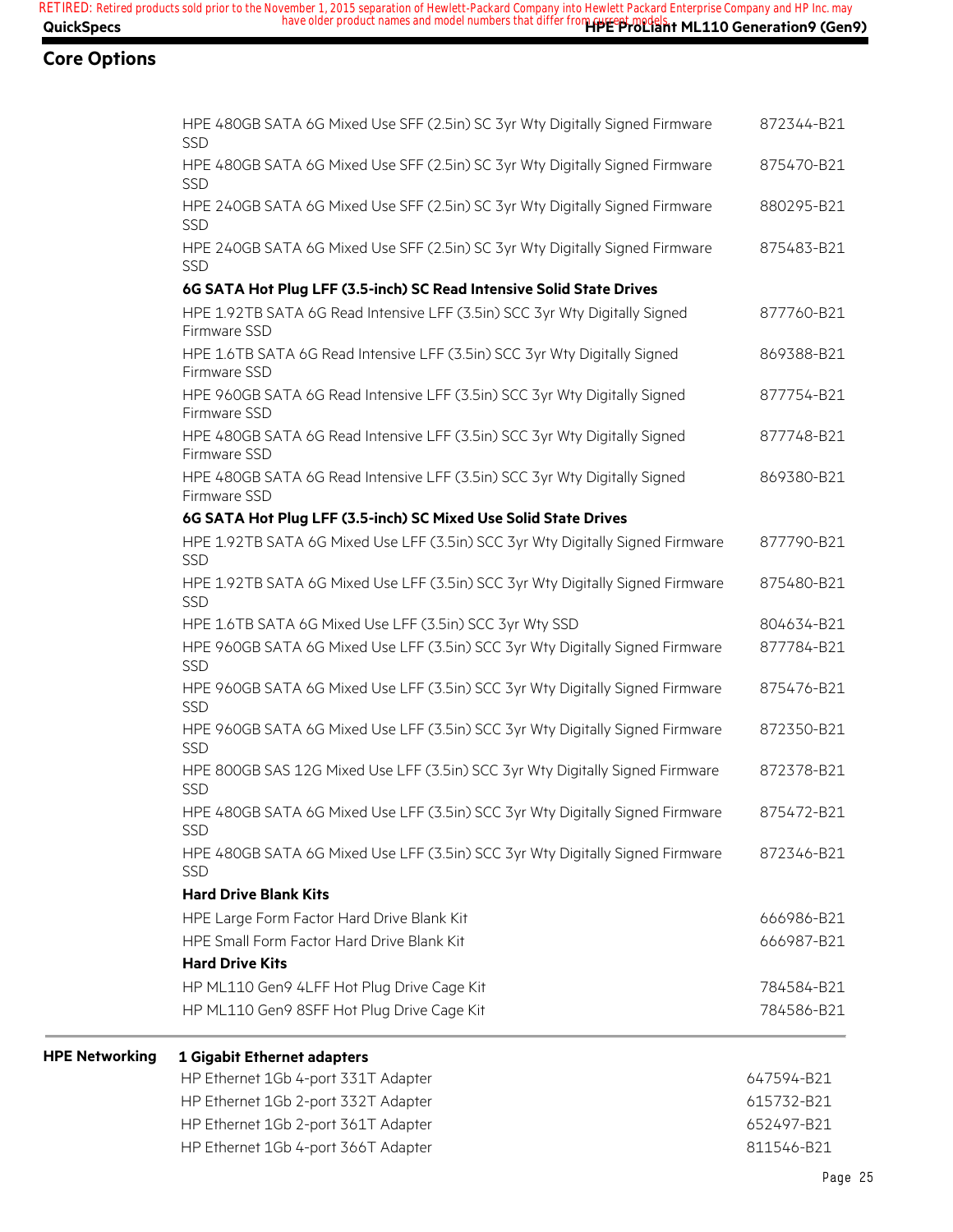|                   | RETIRED: Retired products sold prior to the November 1, 2015 separation of Hewlett-Packard Company into Hewlett Packard Enterprise Company and HP Inc. may |
|-------------------|------------------------------------------------------------------------------------------------------------------------------------------------------------|
| <b>QuickSpecs</b> | have older product names and model numbers that differ from reversing dels, t ML110 Generation 9 (Gen 9)                                                   |

|                                      | 10 Gigabit Ethernet adapters                                                                                                                                                                                                                                                                                                                                          |               |
|--------------------------------------|-----------------------------------------------------------------------------------------------------------------------------------------------------------------------------------------------------------------------------------------------------------------------------------------------------------------------------------------------------------------------|---------------|
|                                      | HP Ethernet 10Gb 2-port 560SFP+ Adapter                                                                                                                                                                                                                                                                                                                               | 665249-B21    |
|                                      | HP Ethernet 10Gb 2-port 561T Adapter                                                                                                                                                                                                                                                                                                                                  | 716591-B21    |
|                                      | HP Ethernet 10Gb 2-port 546SFP+ Adapter                                                                                                                                                                                                                                                                                                                               | 779793-B21    |
|                                      | HPE Ethernet 10Gb 2-port 562SFP+ Adapter                                                                                                                                                                                                                                                                                                                              | 727055-B21    |
| <b>HPE Power</b>                     | <b>HPE Entry-Level Power Supplies</b>                                                                                                                                                                                                                                                                                                                                 |               |
| <b>Supplies</b>                      | HPE 750W Common Slot Gold Hot Plug Power Supply Kit                                                                                                                                                                                                                                                                                                                   | 512327-B21    |
|                                      | HPE 350W ATX-Gen9 Power Supply FIO Kit                                                                                                                                                                                                                                                                                                                                | 776442-B21    |
|                                      | HPE 550W ATX-Gen9 Power Supply Kit                                                                                                                                                                                                                                                                                                                                    | 776444-B21    |
|                                      | HP ML110 Gen9 Redundant Power Supply Enablement Kit<br>NOTE: If this kit must be selected when 750W CS Gold Ht Plg Pwr Supply Kit is<br>ordered.                                                                                                                                                                                                                      | 784582-B21    |
|                                      | NOTE: Check power advisor for power consumption for the customer usage case. Power specifications and<br>technical content for all HPE Server power supplies can be found<br>at http://www.hpe.com/info/proliant/powersupply.                                                                                                                                         |               |
| <b>HPE Computation</b>               | HP ML110 Gen9 GPU Supporting Holder Kit                                                                                                                                                                                                                                                                                                                               | 787006-B21    |
| and Graphics                         | HPE NVIDIA Quadro M2000 Graphics Accelerator                                                                                                                                                                                                                                                                                                                          | <b>P8Y48A</b> |
| <b>Accelerators</b>                  | NOTE: Only the above listed Graphics cards are HPE standard supported options in this server.<br>NOTE: The NVIDIA Quadro modules are supported only on 64-bit versions of Linux and Windows<br>operating systems as well as on Virtual Machine client operating systems. The supported bare metal<br>operating systems are RHEL6, SLES 11 and Windows Server 2012 R2. |               |
|                                      | NOTE: Please see the HPE Power Advisor for estimated power consumption of your individual system<br>configuration prior to installing GPUs. The HPE Power Advisor is located<br>at: http://www.hpe.com/info/hppoweradvisor.                                                                                                                                           |               |
| <b>HPE Cooling</b><br><b>Options</b> | HP ML110 Gen9 PCI Fan and Baffle Kit<br>NOTE: If any PCIe card is selected, then this option kit must be selected. This<br>option kit cannot be selected if no PCIe card is ordered.                                                                                                                                                                                  | 784580-B21    |
|                                      | HP ML110 Gen9 System Fan Upgrade Kit<br>NOTE: When any 140W processor kit or SAS SSD is selected, then this option<br>kit must be ordered.                                                                                                                                                                                                                            | 789654-B21    |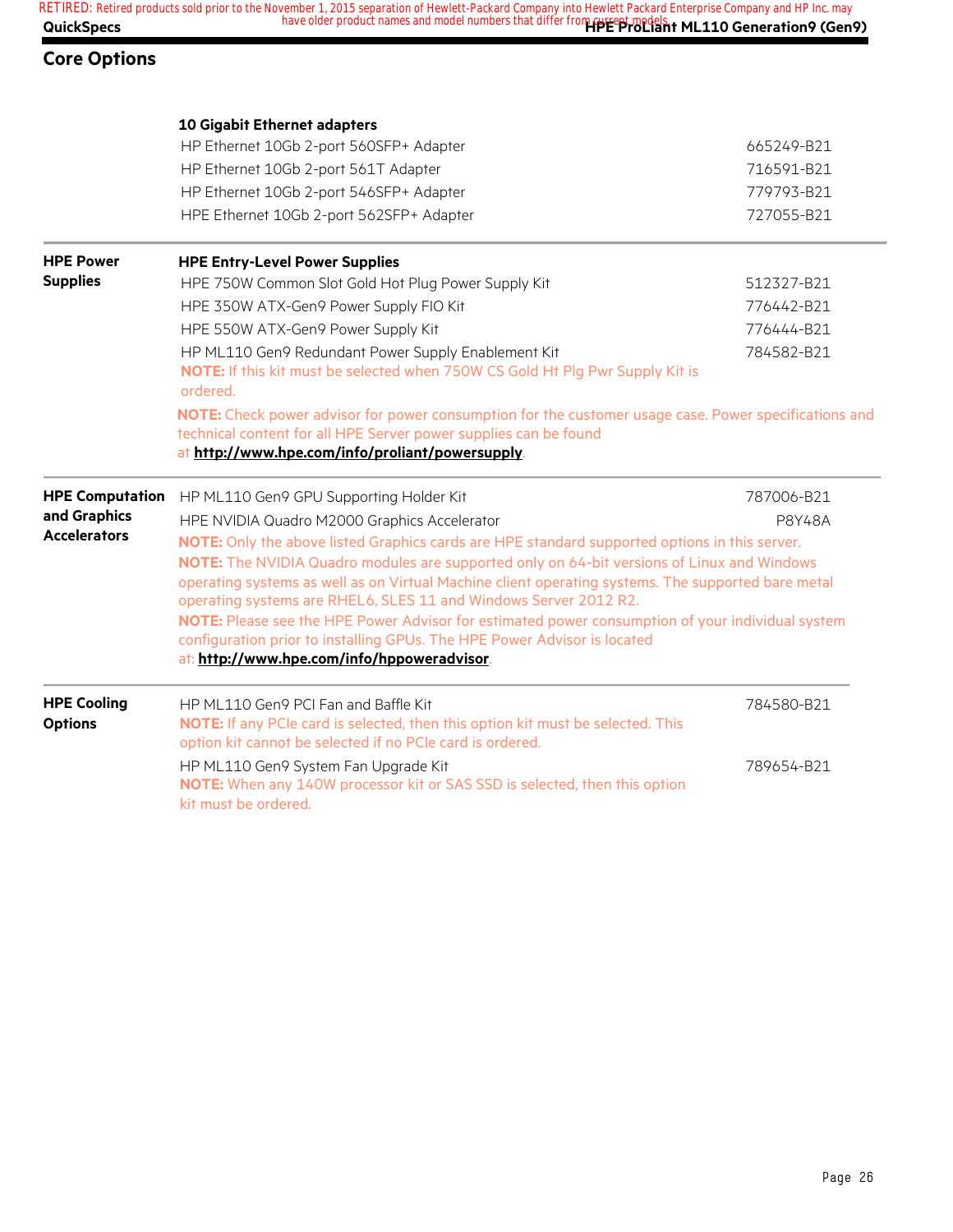#### **Additional Options**

**NOTE:** Some options may not be integrated at the factory. To ensure only valid configurations are ordered, Hewlett Packard Enterprise recommends the use of an HPE approved configurator. Contact your local sales representative for additional information.

| <b>HPE Insight</b>  | <b>HPE Insight Control</b>                                                                                                                                                                                                                                                 |               |
|---------------------|----------------------------------------------------------------------------------------------------------------------------------------------------------------------------------------------------------------------------------------------------------------------------|---------------|
| <b>Software</b>     | HPE Insight Control including 1yr 24x7 Support ProLiant ML/DL/BL-bundle<br>Single Server FIO LTU                                                                                                                                                                           | C6N36A        |
|                     | HPE Insight Management Media Kit                                                                                                                                                                                                                                           | C6N31A        |
|                     | NOTE: Electronic and Flexible-Quantity licenses can be used to purchase multiple licenses with a single<br>activation key.                                                                                                                                                 |               |
|                     | NOTE: Customer will receive a license entitlement certificate. The license entitlement certificate must be<br>redeemed online or via fax in order to obtain the license activation key(s). Includes one year of 24x7 HPE<br>Software Technical Support and Update Service. |               |
|                     | NOTE: Licenses ship without media. The HPE Insight Control Media Kit can be ordered separately, or can<br>be downloaded at: https://www.hpe.com/info/insightmanagement.                                                                                                    |               |
|                     | NOTE: For additional license options please see the QuickSpecs                                                                                                                                                                                                             |               |
|                     | at: https://www.hpe.com/h20195/v2/gethtml.aspx?docname=c04123391.                                                                                                                                                                                                          |               |
| <b>Embedded</b>     | <b>HPE iLO Advanced</b>                                                                                                                                                                                                                                                    |               |
| Management          | HPE iLO Advanced including 3yr 24x7 Technical Support and Updates E-LTU                                                                                                                                                                                                    | E6U64ABE      |
|                     | HPE iLO Advanced including 3yr 24x7 Tech Support and Updates 1-server LTU                                                                                                                                                                                                  | <b>BD505A</b> |
|                     | HPE iLO Advanced including 1yr 24x7 Technical Support and Updates 1-server<br>LTU                                                                                                                                                                                          | 512485-B21    |
|                     | HPE iLO Advanced including 1yr 24x7 Technical Support and Updates Flexible<br>Quantity LTU                                                                                                                                                                                 | 512486-B21    |
|                     | HPE iLO Advanced including 1yr 24x7 Technical Support and Updates Tracking<br>LTU                                                                                                                                                                                          | 512487-B21    |
|                     | HPE iLO Advanced including 1yr 24x7 Technical Support and Updates E-LTU                                                                                                                                                                                                    | E6U59ABE      |
|                     | <b>HPE iLO Essentials</b>                                                                                                                                                                                                                                                  |               |
|                     | HPE iLO Essentials including 3yr 24x7 Technical Support and Updates E-LTU                                                                                                                                                                                                  | E6U61ABE      |
|                     | HPE iLO Essentials including 1yr 24x7 Technical Support and Updates E-LTU                                                                                                                                                                                                  | E6U62ABE      |
|                     | HPE iLO Essentials including 3yr 24x7 Tech Support and Updates 1-server LTU                                                                                                                                                                                                | <b>BD774A</b> |
|                     | HPE iLO Essentials including 1yr 24x7 Tech Support and Updates 1-server LTU                                                                                                                                                                                                | <b>BD775A</b> |
| <b>HPE Security</b> | HP Trusted Platform Module 2.0 Kit                                                                                                                                                                                                                                         | 745823-B21    |
|                     | NOTE: HPE Trusted Platform Module 2.0 Option works with Gen9 servers with<br>UEFI Mode not Legacy Mode. It is not compatible with HPE ProLiant Gen8<br>servers or earlier generation variants.                                                                             |               |
|                     | NOTE: HPE Gen9 servers purchased earlier may need the latest firmware<br>update to be compatible with the TPM 2.0 Option.                                                                                                                                                  |               |
|                     | NOTE: HPE server systems can have a TPM module (of any type) installed only<br>once. It cannot be replaced with any other TPM module.                                                                                                                                      |               |
|                     | HP Trusted Platform Module Option                                                                                                                                                                                                                                          | 488069-B21    |
|                     | NOTE: The HPE Trusted Platform Module Option (488069-B21) is the TPM 1.2                                                                                                                                                                                                   |               |
|                     | version. Compatible server platforms include Gen8 and Gen9 servers                                                                                                                                                                                                         |               |
|                     | NOTE: HPE server systems can have a TPM module (of any type) installed only                                                                                                                                                                                                |               |
|                     | once. It cannot be replaced with any other TPM module.                                                                                                                                                                                                                     |               |
| <b>HPE Storage</b>  | <b>SAS Controller</b>                                                                                                                                                                                                                                                      |               |
| <b>Controllers</b>  | HP Smart Array P440/2GB FBWC 12Gb 1-port Int SAS Controller                                                                                                                                                                                                                | 820834-B21    |
|                     | HP Smart Array P440/4GB FBWC 12Gb 1-port Int SAS Controller                                                                                                                                                                                                                | 726821-B21    |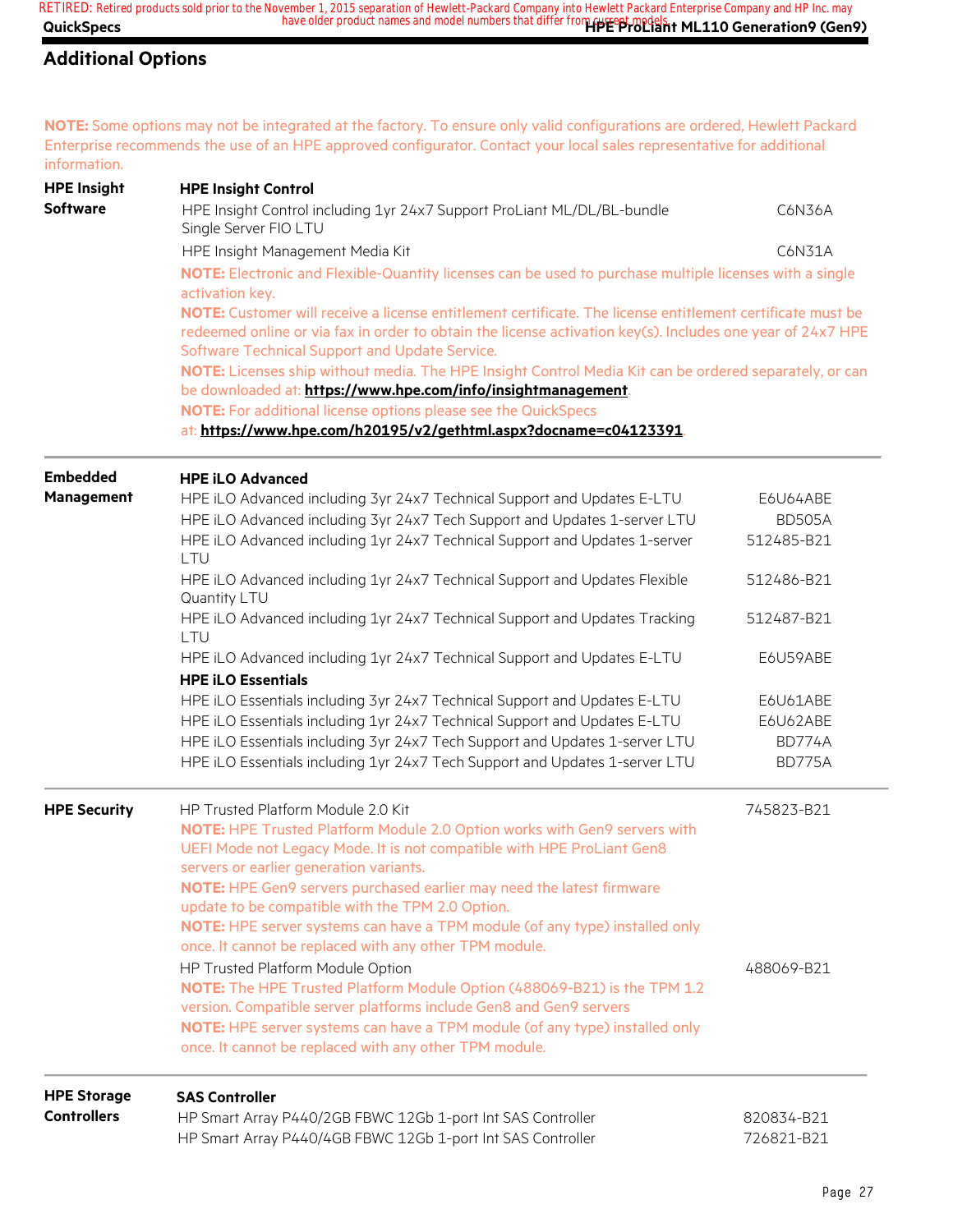### **Additional Options**

| HP Smart Array P441/4GB FBWC 12Gb 2-ports Ext SAS Controller<br>HP Smart Array P840/4GB FBWC 12Gb 2-ports Int SAS Controller<br>NOTE: When additional 8SFF Drive cage is ordered and also P840 is selected,<br>then must select one separate HPE ML110 Gen9 Mini SAS P440/P840 Cbl Kit.                                                                                                                                                                                      | 726825-B21<br>726897-B21               |
|------------------------------------------------------------------------------------------------------------------------------------------------------------------------------------------------------------------------------------------------------------------------------------------------------------------------------------------------------------------------------------------------------------------------------------------------------------------------------|----------------------------------------|
| HP Smart Array P440/4GB FBWC 12Gb 1-port Int FIO SAS Controller<br><b>NOTE:</b> Smart Storage Battery included.<br>NOTE: Must select battery holder P/N: 786710-B21 when purchase P440.<br>NOTE: B140i can't mix with any standup internal controller.                                                                                                                                                                                                                       | 761872-B21                             |
| HP Smart Array P840/4GB FBWC 12Gb 2-ports Int FIO SAS Controller<br><b>NOTE:</b> Smart Storage Battery included.<br>NOTE: B140i can't mix with any standup internal controller.<br>NOTE: Must select P840/4G Controller when apply 16SFF.<br>NOTE: Must select P440/P840 Cable kit, 1 cable kit per controller.<br>NOTE: Must select P840/4G FIO Controller when additional drive cage is<br>selected.                                                                       | 761874-B21                             |
| HP Smart Array P841/4GB FBWC 12Gb 4-ports Ext SAS Controller<br>HP ML110 Gen9 Mini SAS H240 Cable Kit<br><b>NOTE:</b> Must be selected for H240 controller.<br>1 cable kit is required for Hot Plug 4LFF<br>2 cable kits are required for below:<br>- Hot Plug 4+4 LFF (with additional drive cage)<br>$-8SFF$                                                                                                                                                               | 726903-B21<br>789648-B21               |
| HP ML110 Gen9 Mini SAS P440/P840 Cable Kit<br>NOTE: Must be selected for P440/P840 controller.<br>1 cable kit is required for P440x1<br>2 cable kits are required for P840x1<br>NOTE: Must select battery holder kit when P series FIO controller is selected.                                                                                                                                                                                                               | 789651-B21                             |
| <b>SAS Controller Options</b><br>HP 96W Smart Storage Battery with 145mm Cable for DL/ML/SL Servers                                                                                                                                                                                                                                                                                                                                                                          | 727258-B21                             |
| <b>HPE Host Bus Adapter</b><br>HP H240 12Gb 2-ports Int Smart Host Bus Adapter<br>HP H241 12Gb 2-ports Ext Smart Host Bus Adapter<br>HP H240 12Gb 2-ports Int FIO Smart Host Bus Adapter<br><b>NOTE:</b> Must select for H240 controller.<br>1 cable kit is required for Hot Plug 4LFF.<br>2 cable kits are required for below:<br>- Hot Plug 4+4 LFF (with additional drive cage)<br>$-8SFF$                                                                                | 726907-B21<br>726911-B21<br>761873-B21 |
| <b>Battery Holder</b><br>HP ML150 Gen9 Smart Storage Battery Holder Kit<br><b>NOTE:</b> Only support P series controllers.                                                                                                                                                                                                                                                                                                                                                   | 786710-B21                             |
| <b>Optional Software</b><br>HPE SmartCache No Media 24x7 Technical Support 1-server LTU<br>HPE SmartCache No Media 24x7 Technical Support Flexible LTU<br>HPE SmartCache No Media 24x7 Technical Support E-LTU<br>NOTE: HPE SmartCache is supported when one of the supported Smart Array<br>Controllers is installed in the server.<br>NOTE: HPE SmartCache comes standard (no licensing is required) if the HPE<br>Smart Array P840 Controller is installed in the server. | D7S26A<br>D7S27A<br>D7S27AAE           |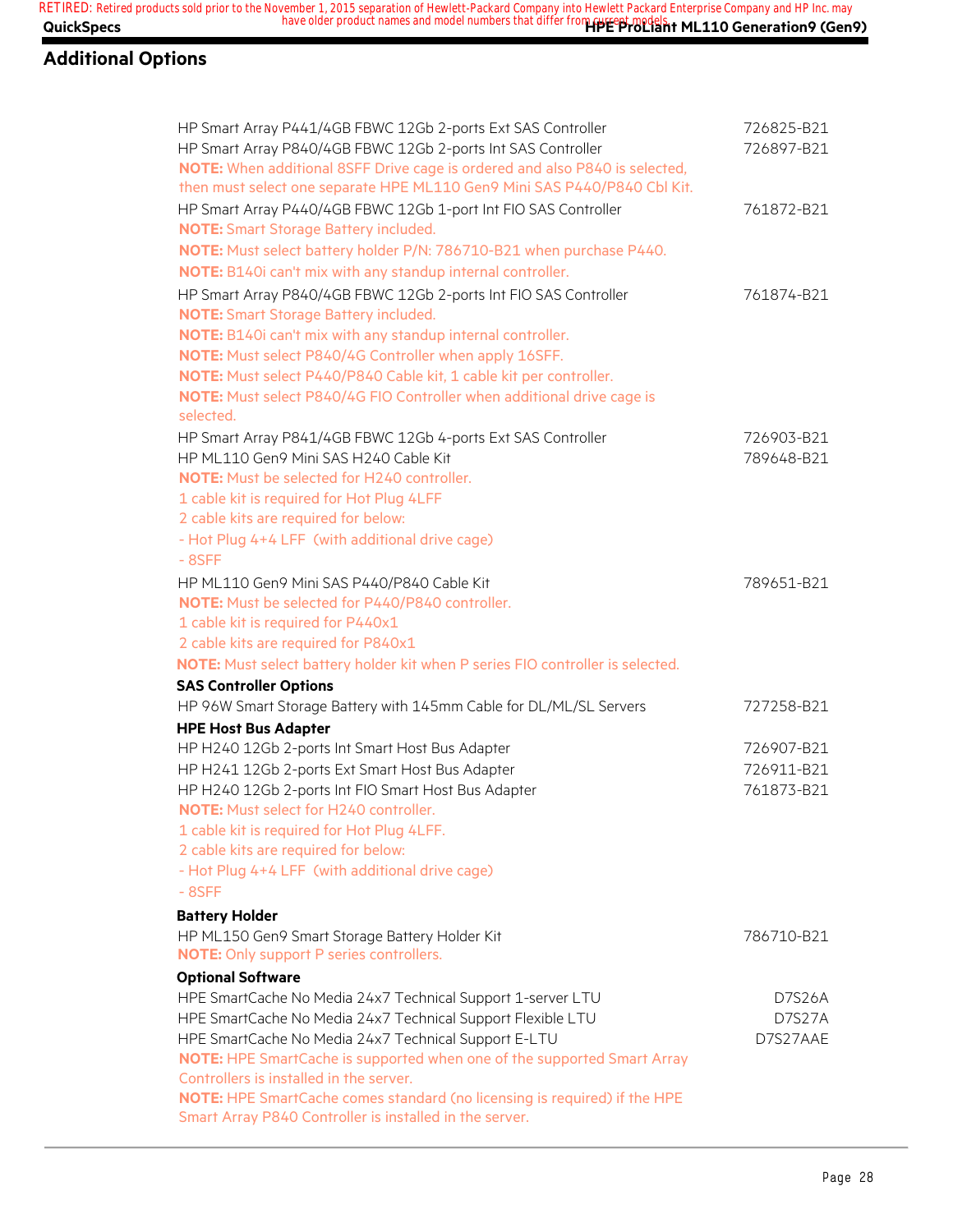### **Additional Options**

| see: http://www.hpe.com/storage/storeever. For hardware and software compatibility of HPE tape<br>backup products see: http://www.hpe.com/storage/spock.<br>NOTE: Limited to H241, P441, P841 when select External Tape Drive.<br><b>Tape Drives</b><br>HPE StoreEver LTO-7 Ultrium 15000 External Tape Drive<br><b>BB874A</b><br>HPE StoreEver Mini-SAS High Density to 4-lane Mini-SAS External Fanout 2m<br>K2R09A<br>Cable<br>HPE StoreEver Mini-SAS High Density to 4-lane Mini-SAS External Fanout 4m<br><b>K2R10A</b><br>Cable<br><b>HPE RDX Removable Disk Backup System</b><br>HPE D3700 Enclosure<br>QW967A<br>HPE D3600 Enclosure<br>QW968A<br>HPE RDX 4TB USB Ext Disk Backup Sys<br>Q2R33A<br>HPE RDX+ 3TB USB 3.0 External Disk Backup System<br><b>P9L72A</b><br>HP RDX+ 500GB External Backup System<br><b>B7B66B</b><br>HP RDX+ 1TB External Backup System<br><b>B7B69B</b><br>HP RDX 2TB USB3.0 External Disk Backup System<br>E7X53B<br>C8S07B<br>HPE RDX+ External Docking System<br><b>HPE Rack Mount</b><br><b>HPE Location Discovery Services</b><br><b>Consoles, KVM</b><br><b>TL052A</b><br>HPE Location Discovery Services LCD8500 Kit<br>Switches, and<br>NOTE: Please see the HPE Location Discovery Services QuickSpecs for<br><b>Keyboards</b><br>information on additional options and product specifications.<br><b>HPE Rack Mount Consoles</b><br>HP LCD8500 1U US Rackmount Console Kit<br>AF630A<br>HP LCD8500 1U UK Rackmount Console Kit<br>AF631A<br>HP LCD8500 1U DE Rackmount Console Kit<br>AF632A<br>HP LCD8500 1U FR Rackmount Console Kit<br>AF633A<br>HP LCD8500 1U JP Rackmount Console Kit<br>AF642A<br>HP LCD8500 1U RU Rackmount Console Kit<br>AF643A<br>HP LCD8500 1U INTL Rackmount Console Kit<br>AF644A<br>HP LCD8500 1U US TAA Rackmount Console Kit<br>AF645A<br><b>HPE KVM Switches</b><br>HP USB Remote Access Key for G3 KVM Console Switches<br>AF650A<br>HP 0x1x8 G3 KVM Console Switch<br>AF651A<br>HP 0x2x16 G3 KVM Console Switch<br>AF652A<br>HP TAA 0x2x16 G3 KVM Console Switch<br>AF653A<br>HP KVM Console USB Interface Adapter<br>AF628A<br>HP 0x2x16 KVM Server Console Switch G2 with Virtual Media CAC Software<br>AF618A<br>HP 0x2x32 KVM Server Console Switch G2 with Virtual Media CAC Software<br>AF619A<br>HP KVM Console USB 2.0 Virtual Media CAC Interface Adapter<br>AF629A<br>HP 1x4 USB/PS2 KVM Console Switch<br>AF611A<br>HP 1x1Ex8 KVM IP Console Switch G2 with Virtual Media CAC Software<br>AF620A<br>HP 2x1Ex16 KVM IP Console Switch G2 with Virtual Media CAC Software<br>AF621A<br>HP 4x1Ex32 KVM IP Console Switch G2 with Virtual Media CAC Software<br>AF622A<br><b>HPE USB Keyboard and Mouse</b><br>HP USB BFR with PVC Free US Keyboard/Mouse Kit<br>631341-B21<br>HP USB BFR with PVC Free Intl Keyboard/Mouse Kit<br>672097-B33 | <b>HPE Tape Backup</b> | NOTE: For the complete range of tape drives, autoloaders, libraries and media |  |
|----------------------------------------------------------------------------------------------------------------------------------------------------------------------------------------------------------------------------------------------------------------------------------------------------------------------------------------------------------------------------------------------------------------------------------------------------------------------------------------------------------------------------------------------------------------------------------------------------------------------------------------------------------------------------------------------------------------------------------------------------------------------------------------------------------------------------------------------------------------------------------------------------------------------------------------------------------------------------------------------------------------------------------------------------------------------------------------------------------------------------------------------------------------------------------------------------------------------------------------------------------------------------------------------------------------------------------------------------------------------------------------------------------------------------------------------------------------------------------------------------------------------------------------------------------------------------------------------------------------------------------------------------------------------------------------------------------------------------------------------------------------------------------------------------------------------------------------------------------------------------------------------------------------------------------------------------------------------------------------------------------------------------------------------------------------------------------------------------------------------------------------------------------------------------------------------------------------------------------------------------------------------------------------------------------------------------------------------------------------------------------------------------------------------------------------------------------------------------------------------------------------------------------------------------------------------------------------------------------------------------------------------------------------------------------------------------------------------------------------------------------------------------------------------------------------------------------------|------------------------|-------------------------------------------------------------------------------|--|
|                                                                                                                                                                                                                                                                                                                                                                                                                                                                                                                                                                                                                                                                                                                                                                                                                                                                                                                                                                                                                                                                                                                                                                                                                                                                                                                                                                                                                                                                                                                                                                                                                                                                                                                                                                                                                                                                                                                                                                                                                                                                                                                                                                                                                                                                                                                                                                                                                                                                                                                                                                                                                                                                                                                                                                                                                                        |                        |                                                                               |  |
|                                                                                                                                                                                                                                                                                                                                                                                                                                                                                                                                                                                                                                                                                                                                                                                                                                                                                                                                                                                                                                                                                                                                                                                                                                                                                                                                                                                                                                                                                                                                                                                                                                                                                                                                                                                                                                                                                                                                                                                                                                                                                                                                                                                                                                                                                                                                                                                                                                                                                                                                                                                                                                                                                                                                                                                                                                        |                        |                                                                               |  |
|                                                                                                                                                                                                                                                                                                                                                                                                                                                                                                                                                                                                                                                                                                                                                                                                                                                                                                                                                                                                                                                                                                                                                                                                                                                                                                                                                                                                                                                                                                                                                                                                                                                                                                                                                                                                                                                                                                                                                                                                                                                                                                                                                                                                                                                                                                                                                                                                                                                                                                                                                                                                                                                                                                                                                                                                                                        |                        |                                                                               |  |
|                                                                                                                                                                                                                                                                                                                                                                                                                                                                                                                                                                                                                                                                                                                                                                                                                                                                                                                                                                                                                                                                                                                                                                                                                                                                                                                                                                                                                                                                                                                                                                                                                                                                                                                                                                                                                                                                                                                                                                                                                                                                                                                                                                                                                                                                                                                                                                                                                                                                                                                                                                                                                                                                                                                                                                                                                                        |                        |                                                                               |  |
|                                                                                                                                                                                                                                                                                                                                                                                                                                                                                                                                                                                                                                                                                                                                                                                                                                                                                                                                                                                                                                                                                                                                                                                                                                                                                                                                                                                                                                                                                                                                                                                                                                                                                                                                                                                                                                                                                                                                                                                                                                                                                                                                                                                                                                                                                                                                                                                                                                                                                                                                                                                                                                                                                                                                                                                                                                        |                        |                                                                               |  |
|                                                                                                                                                                                                                                                                                                                                                                                                                                                                                                                                                                                                                                                                                                                                                                                                                                                                                                                                                                                                                                                                                                                                                                                                                                                                                                                                                                                                                                                                                                                                                                                                                                                                                                                                                                                                                                                                                                                                                                                                                                                                                                                                                                                                                                                                                                                                                                                                                                                                                                                                                                                                                                                                                                                                                                                                                                        |                        |                                                                               |  |
|                                                                                                                                                                                                                                                                                                                                                                                                                                                                                                                                                                                                                                                                                                                                                                                                                                                                                                                                                                                                                                                                                                                                                                                                                                                                                                                                                                                                                                                                                                                                                                                                                                                                                                                                                                                                                                                                                                                                                                                                                                                                                                                                                                                                                                                                                                                                                                                                                                                                                                                                                                                                                                                                                                                                                                                                                                        |                        |                                                                               |  |
|                                                                                                                                                                                                                                                                                                                                                                                                                                                                                                                                                                                                                                                                                                                                                                                                                                                                                                                                                                                                                                                                                                                                                                                                                                                                                                                                                                                                                                                                                                                                                                                                                                                                                                                                                                                                                                                                                                                                                                                                                                                                                                                                                                                                                                                                                                                                                                                                                                                                                                                                                                                                                                                                                                                                                                                                                                        |                        |                                                                               |  |
|                                                                                                                                                                                                                                                                                                                                                                                                                                                                                                                                                                                                                                                                                                                                                                                                                                                                                                                                                                                                                                                                                                                                                                                                                                                                                                                                                                                                                                                                                                                                                                                                                                                                                                                                                                                                                                                                                                                                                                                                                                                                                                                                                                                                                                                                                                                                                                                                                                                                                                                                                                                                                                                                                                                                                                                                                                        | <b>HPE Disk Backup</b> |                                                                               |  |
|                                                                                                                                                                                                                                                                                                                                                                                                                                                                                                                                                                                                                                                                                                                                                                                                                                                                                                                                                                                                                                                                                                                                                                                                                                                                                                                                                                                                                                                                                                                                                                                                                                                                                                                                                                                                                                                                                                                                                                                                                                                                                                                                                                                                                                                                                                                                                                                                                                                                                                                                                                                                                                                                                                                                                                                                                                        |                        |                                                                               |  |
|                                                                                                                                                                                                                                                                                                                                                                                                                                                                                                                                                                                                                                                                                                                                                                                                                                                                                                                                                                                                                                                                                                                                                                                                                                                                                                                                                                                                                                                                                                                                                                                                                                                                                                                                                                                                                                                                                                                                                                                                                                                                                                                                                                                                                                                                                                                                                                                                                                                                                                                                                                                                                                                                                                                                                                                                                                        |                        |                                                                               |  |
|                                                                                                                                                                                                                                                                                                                                                                                                                                                                                                                                                                                                                                                                                                                                                                                                                                                                                                                                                                                                                                                                                                                                                                                                                                                                                                                                                                                                                                                                                                                                                                                                                                                                                                                                                                                                                                                                                                                                                                                                                                                                                                                                                                                                                                                                                                                                                                                                                                                                                                                                                                                                                                                                                                                                                                                                                                        |                        |                                                                               |  |
|                                                                                                                                                                                                                                                                                                                                                                                                                                                                                                                                                                                                                                                                                                                                                                                                                                                                                                                                                                                                                                                                                                                                                                                                                                                                                                                                                                                                                                                                                                                                                                                                                                                                                                                                                                                                                                                                                                                                                                                                                                                                                                                                                                                                                                                                                                                                                                                                                                                                                                                                                                                                                                                                                                                                                                                                                                        |                        |                                                                               |  |
|                                                                                                                                                                                                                                                                                                                                                                                                                                                                                                                                                                                                                                                                                                                                                                                                                                                                                                                                                                                                                                                                                                                                                                                                                                                                                                                                                                                                                                                                                                                                                                                                                                                                                                                                                                                                                                                                                                                                                                                                                                                                                                                                                                                                                                                                                                                                                                                                                                                                                                                                                                                                                                                                                                                                                                                                                                        |                        |                                                                               |  |
|                                                                                                                                                                                                                                                                                                                                                                                                                                                                                                                                                                                                                                                                                                                                                                                                                                                                                                                                                                                                                                                                                                                                                                                                                                                                                                                                                                                                                                                                                                                                                                                                                                                                                                                                                                                                                                                                                                                                                                                                                                                                                                                                                                                                                                                                                                                                                                                                                                                                                                                                                                                                                                                                                                                                                                                                                                        |                        |                                                                               |  |
|                                                                                                                                                                                                                                                                                                                                                                                                                                                                                                                                                                                                                                                                                                                                                                                                                                                                                                                                                                                                                                                                                                                                                                                                                                                                                                                                                                                                                                                                                                                                                                                                                                                                                                                                                                                                                                                                                                                                                                                                                                                                                                                                                                                                                                                                                                                                                                                                                                                                                                                                                                                                                                                                                                                                                                                                                                        |                        |                                                                               |  |
|                                                                                                                                                                                                                                                                                                                                                                                                                                                                                                                                                                                                                                                                                                                                                                                                                                                                                                                                                                                                                                                                                                                                                                                                                                                                                                                                                                                                                                                                                                                                                                                                                                                                                                                                                                                                                                                                                                                                                                                                                                                                                                                                                                                                                                                                                                                                                                                                                                                                                                                                                                                                                                                                                                                                                                                                                                        |                        |                                                                               |  |
|                                                                                                                                                                                                                                                                                                                                                                                                                                                                                                                                                                                                                                                                                                                                                                                                                                                                                                                                                                                                                                                                                                                                                                                                                                                                                                                                                                                                                                                                                                                                                                                                                                                                                                                                                                                                                                                                                                                                                                                                                                                                                                                                                                                                                                                                                                                                                                                                                                                                                                                                                                                                                                                                                                                                                                                                                                        |                        |                                                                               |  |
|                                                                                                                                                                                                                                                                                                                                                                                                                                                                                                                                                                                                                                                                                                                                                                                                                                                                                                                                                                                                                                                                                                                                                                                                                                                                                                                                                                                                                                                                                                                                                                                                                                                                                                                                                                                                                                                                                                                                                                                                                                                                                                                                                                                                                                                                                                                                                                                                                                                                                                                                                                                                                                                                                                                                                                                                                                        |                        |                                                                               |  |
|                                                                                                                                                                                                                                                                                                                                                                                                                                                                                                                                                                                                                                                                                                                                                                                                                                                                                                                                                                                                                                                                                                                                                                                                                                                                                                                                                                                                                                                                                                                                                                                                                                                                                                                                                                                                                                                                                                                                                                                                                                                                                                                                                                                                                                                                                                                                                                                                                                                                                                                                                                                                                                                                                                                                                                                                                                        |                        |                                                                               |  |
|                                                                                                                                                                                                                                                                                                                                                                                                                                                                                                                                                                                                                                                                                                                                                                                                                                                                                                                                                                                                                                                                                                                                                                                                                                                                                                                                                                                                                                                                                                                                                                                                                                                                                                                                                                                                                                                                                                                                                                                                                                                                                                                                                                                                                                                                                                                                                                                                                                                                                                                                                                                                                                                                                                                                                                                                                                        |                        |                                                                               |  |
|                                                                                                                                                                                                                                                                                                                                                                                                                                                                                                                                                                                                                                                                                                                                                                                                                                                                                                                                                                                                                                                                                                                                                                                                                                                                                                                                                                                                                                                                                                                                                                                                                                                                                                                                                                                                                                                                                                                                                                                                                                                                                                                                                                                                                                                                                                                                                                                                                                                                                                                                                                                                                                                                                                                                                                                                                                        |                        |                                                                               |  |
|                                                                                                                                                                                                                                                                                                                                                                                                                                                                                                                                                                                                                                                                                                                                                                                                                                                                                                                                                                                                                                                                                                                                                                                                                                                                                                                                                                                                                                                                                                                                                                                                                                                                                                                                                                                                                                                                                                                                                                                                                                                                                                                                                                                                                                                                                                                                                                                                                                                                                                                                                                                                                                                                                                                                                                                                                                        |                        |                                                                               |  |
|                                                                                                                                                                                                                                                                                                                                                                                                                                                                                                                                                                                                                                                                                                                                                                                                                                                                                                                                                                                                                                                                                                                                                                                                                                                                                                                                                                                                                                                                                                                                                                                                                                                                                                                                                                                                                                                                                                                                                                                                                                                                                                                                                                                                                                                                                                                                                                                                                                                                                                                                                                                                                                                                                                                                                                                                                                        |                        |                                                                               |  |
|                                                                                                                                                                                                                                                                                                                                                                                                                                                                                                                                                                                                                                                                                                                                                                                                                                                                                                                                                                                                                                                                                                                                                                                                                                                                                                                                                                                                                                                                                                                                                                                                                                                                                                                                                                                                                                                                                                                                                                                                                                                                                                                                                                                                                                                                                                                                                                                                                                                                                                                                                                                                                                                                                                                                                                                                                                        |                        |                                                                               |  |
|                                                                                                                                                                                                                                                                                                                                                                                                                                                                                                                                                                                                                                                                                                                                                                                                                                                                                                                                                                                                                                                                                                                                                                                                                                                                                                                                                                                                                                                                                                                                                                                                                                                                                                                                                                                                                                                                                                                                                                                                                                                                                                                                                                                                                                                                                                                                                                                                                                                                                                                                                                                                                                                                                                                                                                                                                                        |                        |                                                                               |  |
|                                                                                                                                                                                                                                                                                                                                                                                                                                                                                                                                                                                                                                                                                                                                                                                                                                                                                                                                                                                                                                                                                                                                                                                                                                                                                                                                                                                                                                                                                                                                                                                                                                                                                                                                                                                                                                                                                                                                                                                                                                                                                                                                                                                                                                                                                                                                                                                                                                                                                                                                                                                                                                                                                                                                                                                                                                        |                        |                                                                               |  |
|                                                                                                                                                                                                                                                                                                                                                                                                                                                                                                                                                                                                                                                                                                                                                                                                                                                                                                                                                                                                                                                                                                                                                                                                                                                                                                                                                                                                                                                                                                                                                                                                                                                                                                                                                                                                                                                                                                                                                                                                                                                                                                                                                                                                                                                                                                                                                                                                                                                                                                                                                                                                                                                                                                                                                                                                                                        |                        |                                                                               |  |
|                                                                                                                                                                                                                                                                                                                                                                                                                                                                                                                                                                                                                                                                                                                                                                                                                                                                                                                                                                                                                                                                                                                                                                                                                                                                                                                                                                                                                                                                                                                                                                                                                                                                                                                                                                                                                                                                                                                                                                                                                                                                                                                                                                                                                                                                                                                                                                                                                                                                                                                                                                                                                                                                                                                                                                                                                                        |                        |                                                                               |  |
|                                                                                                                                                                                                                                                                                                                                                                                                                                                                                                                                                                                                                                                                                                                                                                                                                                                                                                                                                                                                                                                                                                                                                                                                                                                                                                                                                                                                                                                                                                                                                                                                                                                                                                                                                                                                                                                                                                                                                                                                                                                                                                                                                                                                                                                                                                                                                                                                                                                                                                                                                                                                                                                                                                                                                                                                                                        |                        |                                                                               |  |
|                                                                                                                                                                                                                                                                                                                                                                                                                                                                                                                                                                                                                                                                                                                                                                                                                                                                                                                                                                                                                                                                                                                                                                                                                                                                                                                                                                                                                                                                                                                                                                                                                                                                                                                                                                                                                                                                                                                                                                                                                                                                                                                                                                                                                                                                                                                                                                                                                                                                                                                                                                                                                                                                                                                                                                                                                                        |                        |                                                                               |  |
|                                                                                                                                                                                                                                                                                                                                                                                                                                                                                                                                                                                                                                                                                                                                                                                                                                                                                                                                                                                                                                                                                                                                                                                                                                                                                                                                                                                                                                                                                                                                                                                                                                                                                                                                                                                                                                                                                                                                                                                                                                                                                                                                                                                                                                                                                                                                                                                                                                                                                                                                                                                                                                                                                                                                                                                                                                        |                        |                                                                               |  |
|                                                                                                                                                                                                                                                                                                                                                                                                                                                                                                                                                                                                                                                                                                                                                                                                                                                                                                                                                                                                                                                                                                                                                                                                                                                                                                                                                                                                                                                                                                                                                                                                                                                                                                                                                                                                                                                                                                                                                                                                                                                                                                                                                                                                                                                                                                                                                                                                                                                                                                                                                                                                                                                                                                                                                                                                                                        |                        |                                                                               |  |
|                                                                                                                                                                                                                                                                                                                                                                                                                                                                                                                                                                                                                                                                                                                                                                                                                                                                                                                                                                                                                                                                                                                                                                                                                                                                                                                                                                                                                                                                                                                                                                                                                                                                                                                                                                                                                                                                                                                                                                                                                                                                                                                                                                                                                                                                                                                                                                                                                                                                                                                                                                                                                                                                                                                                                                                                                                        |                        |                                                                               |  |
|                                                                                                                                                                                                                                                                                                                                                                                                                                                                                                                                                                                                                                                                                                                                                                                                                                                                                                                                                                                                                                                                                                                                                                                                                                                                                                                                                                                                                                                                                                                                                                                                                                                                                                                                                                                                                                                                                                                                                                                                                                                                                                                                                                                                                                                                                                                                                                                                                                                                                                                                                                                                                                                                                                                                                                                                                                        |                        |                                                                               |  |
|                                                                                                                                                                                                                                                                                                                                                                                                                                                                                                                                                                                                                                                                                                                                                                                                                                                                                                                                                                                                                                                                                                                                                                                                                                                                                                                                                                                                                                                                                                                                                                                                                                                                                                                                                                                                                                                                                                                                                                                                                                                                                                                                                                                                                                                                                                                                                                                                                                                                                                                                                                                                                                                                                                                                                                                                                                        |                        |                                                                               |  |
|                                                                                                                                                                                                                                                                                                                                                                                                                                                                                                                                                                                                                                                                                                                                                                                                                                                                                                                                                                                                                                                                                                                                                                                                                                                                                                                                                                                                                                                                                                                                                                                                                                                                                                                                                                                                                                                                                                                                                                                                                                                                                                                                                                                                                                                                                                                                                                                                                                                                                                                                                                                                                                                                                                                                                                                                                                        |                        |                                                                               |  |
|                                                                                                                                                                                                                                                                                                                                                                                                                                                                                                                                                                                                                                                                                                                                                                                                                                                                                                                                                                                                                                                                                                                                                                                                                                                                                                                                                                                                                                                                                                                                                                                                                                                                                                                                                                                                                                                                                                                                                                                                                                                                                                                                                                                                                                                                                                                                                                                                                                                                                                                                                                                                                                                                                                                                                                                                                                        |                        |                                                                               |  |
|                                                                                                                                                                                                                                                                                                                                                                                                                                                                                                                                                                                                                                                                                                                                                                                                                                                                                                                                                                                                                                                                                                                                                                                                                                                                                                                                                                                                                                                                                                                                                                                                                                                                                                                                                                                                                                                                                                                                                                                                                                                                                                                                                                                                                                                                                                                                                                                                                                                                                                                                                                                                                                                                                                                                                                                                                                        |                        |                                                                               |  |
|                                                                                                                                                                                                                                                                                                                                                                                                                                                                                                                                                                                                                                                                                                                                                                                                                                                                                                                                                                                                                                                                                                                                                                                                                                                                                                                                                                                                                                                                                                                                                                                                                                                                                                                                                                                                                                                                                                                                                                                                                                                                                                                                                                                                                                                                                                                                                                                                                                                                                                                                                                                                                                                                                                                                                                                                                                        |                        |                                                                               |  |
|                                                                                                                                                                                                                                                                                                                                                                                                                                                                                                                                                                                                                                                                                                                                                                                                                                                                                                                                                                                                                                                                                                                                                                                                                                                                                                                                                                                                                                                                                                                                                                                                                                                                                                                                                                                                                                                                                                                                                                                                                                                                                                                                                                                                                                                                                                                                                                                                                                                                                                                                                                                                                                                                                                                                                                                                                                        |                        |                                                                               |  |
|                                                                                                                                                                                                                                                                                                                                                                                                                                                                                                                                                                                                                                                                                                                                                                                                                                                                                                                                                                                                                                                                                                                                                                                                                                                                                                                                                                                                                                                                                                                                                                                                                                                                                                                                                                                                                                                                                                                                                                                                                                                                                                                                                                                                                                                                                                                                                                                                                                                                                                                                                                                                                                                                                                                                                                                                                                        |                        |                                                                               |  |
|                                                                                                                                                                                                                                                                                                                                                                                                                                                                                                                                                                                                                                                                                                                                                                                                                                                                                                                                                                                                                                                                                                                                                                                                                                                                                                                                                                                                                                                                                                                                                                                                                                                                                                                                                                                                                                                                                                                                                                                                                                                                                                                                                                                                                                                                                                                                                                                                                                                                                                                                                                                                                                                                                                                                                                                                                                        |                        |                                                                               |  |
|                                                                                                                                                                                                                                                                                                                                                                                                                                                                                                                                                                                                                                                                                                                                                                                                                                                                                                                                                                                                                                                                                                                                                                                                                                                                                                                                                                                                                                                                                                                                                                                                                                                                                                                                                                                                                                                                                                                                                                                                                                                                                                                                                                                                                                                                                                                                                                                                                                                                                                                                                                                                                                                                                                                                                                                                                                        |                        |                                                                               |  |
|                                                                                                                                                                                                                                                                                                                                                                                                                                                                                                                                                                                                                                                                                                                                                                                                                                                                                                                                                                                                                                                                                                                                                                                                                                                                                                                                                                                                                                                                                                                                                                                                                                                                                                                                                                                                                                                                                                                                                                                                                                                                                                                                                                                                                                                                                                                                                                                                                                                                                                                                                                                                                                                                                                                                                                                                                                        |                        |                                                                               |  |
|                                                                                                                                                                                                                                                                                                                                                                                                                                                                                                                                                                                                                                                                                                                                                                                                                                                                                                                                                                                                                                                                                                                                                                                                                                                                                                                                                                                                                                                                                                                                                                                                                                                                                                                                                                                                                                                                                                                                                                                                                                                                                                                                                                                                                                                                                                                                                                                                                                                                                                                                                                                                                                                                                                                                                                                                                                        |                        |                                                                               |  |
|                                                                                                                                                                                                                                                                                                                                                                                                                                                                                                                                                                                                                                                                                                                                                                                                                                                                                                                                                                                                                                                                                                                                                                                                                                                                                                                                                                                                                                                                                                                                                                                                                                                                                                                                                                                                                                                                                                                                                                                                                                                                                                                                                                                                                                                                                                                                                                                                                                                                                                                                                                                                                                                                                                                                                                                                                                        |                        |                                                                               |  |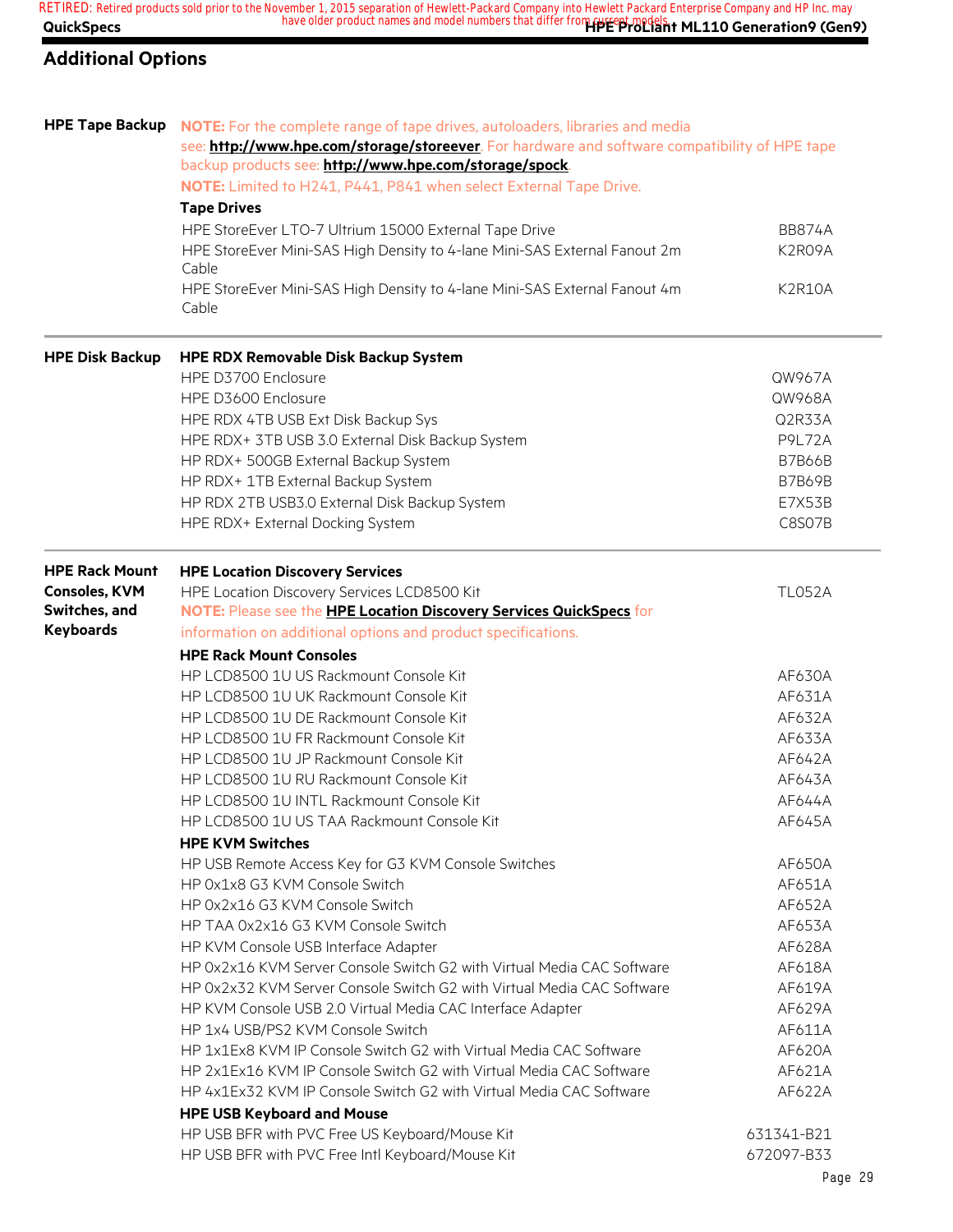### **Additional Options**

| HP USB BFR with PVC Free UK Keyboard/Mouse Kit                                                               | 631344-B21    |
|--------------------------------------------------------------------------------------------------------------|---------------|
| HP USB BFR with PVC Free FR Keyboard/Mouse Kit                                                               | 631346-B21    |
| HP USB BFR with PVC Free ES Keyboard/Mouse Kit                                                               | 631348-B21    |
| HP USB BFR with PVC Free DE Keyboard/Mouse Kit                                                               | 631358-B21    |
| HP USB BFR with PVC Free JP Keyboard/Mouse Kit                                                               | 631360-B21    |
| HP USB BFR with PVC Free IT Keyboard/Mouse Kit                                                               | 631362-B21    |
| HP USB BFR with PVC Free CN Keyboard/Mouse Kit                                                               | 631364-B21    |
| HP USB BFR with PVC Free AE Keyboard/Mouse Kit                                                               | 638212-B21    |
| HP USB BFR with PVC Free RU Keyboard/Mouse Kit                                                               | 638214-B21    |
| HP USB BFR with PVC Free SE Keyboard/Mouse Kit                                                               | 672097-103    |
| HP USB BFR with PVC Free CH Keyboard/Mouse Kit                                                               | 672097-113    |
| HP USB BFR with PVC Free PT Keyboard/Mouse Kit                                                               | 672097-133    |
| HP USB BFR with PVC Free TR Keyboard/Mouse Kit                                                               | 672097-143    |
| HP USB BFR with PVC Free CZ Keyboard/Mouse Kit                                                               | 672097-223    |
| HP USB BFR with PVC Free FI Keyboard/Mouse Kit                                                               | 672097-353    |
| HP USB BFR with PVC Free AP-Intl Keyboard/Mouse Kit                                                          | 672097-373    |
| HP USB BFR with PVC Free IN Keyboard/Mouse Kit                                                               | 672097-D63    |
| HP USB BFR with PVC Free KR Keyboard/Mouse Kit                                                               | 672097-KD3    |
| <b>HPE Other Options</b>                                                                                     |               |
| HPE Rack LED Light Kit                                                                                       | <b>BW939A</b> |
| HP Kit LCD 1.83m Latch Display Port Cable                                                                    | G7T29A        |
| HPE R12000 DirectFlow - POD 1U Rackmount Uninterruptible Power System                                        | AF478A        |
| HPE RP12000/3 12000VA Three Phase INTL 6U Rackmount Uninterruptible<br>Power System                          | AF437A        |
| Input/Output Module Options for 1U UPS                                                                       |               |
| HPE 32A 400-415 Volt Three Phase INTL R12000 DirectFlow UPS IEC309<br>Input/Output Module                    | AF488A        |
| HPE 30A 400-415 Volt Three Phase NA R10000 DirectFlow UPS IEC309<br>Input/Output Module                      | AF489A        |
| HPE 32A 380 Volt Three Phase China R12000 DirectFlow UPS Unterminated<br>Input/Output Module                 | AF490A        |
| HPE 30A 480 Volt Three Phase NA R12000 DirectFlow UPS L22-30<br>Input/Output Module                          | AF491A        |
| HPE 30A 480 Volt Three Phase NA R12000 DirectFlow UPS IEC309<br>Input/Output Module                          | AF492A        |
| HPE 30A 400-415 Volt Three Phase NA R12000 DirectFlow UPS IEC309<br>Input/Output Module                      | G9Y76A        |
| Power Unit (2U UPS)                                                                                          |               |
| HPE R18000 DirectFlow - 2U Rackmount Uninterruptible Power System                                            | AF479A        |
|                                                                                                              |               |
| Input/Output Module Options for 2U UPS<br>HPE 32A 400-415 Volt Three Phase INTL R18000 DirectFlow UPS IEC309 |               |
| Input/Output Module                                                                                          | AF483A        |
| HPE 30A 380 Volt Three Phase China R18000 DirectFlow UPS Unterminated                                        | AF485A        |
| Input/Output Module                                                                                          |               |
| HPE 30A 480 Volt Three Phase NA R18000 DirectFlow UPS IEC309<br>Input/Output Module                          | AF486A        |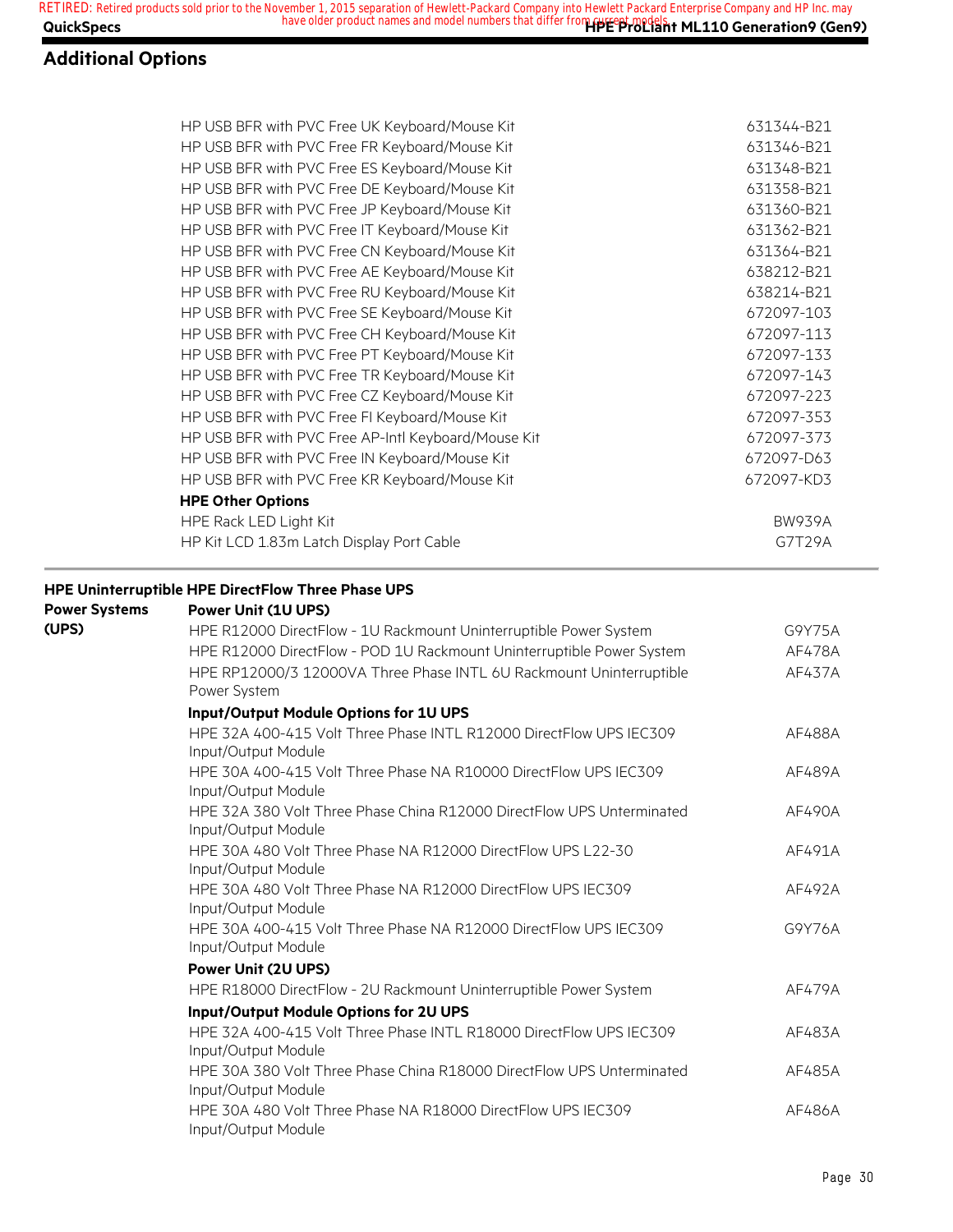#### **Additional Options**

| HPE 30A 480 Volt Three Phase NA R18000 DirectFlow UPS IEC309<br>Input/Output Module       | AF487A        |
|-------------------------------------------------------------------------------------------|---------------|
| HPE 30A 400 Volt Three Phase NA R18000 DirectFlow UPS IEC309<br>Input/Output Module       | D9002A        |
| HPE 30A 400-415V Three Phase NA R18000 DirectFlow UPS 1:1 IEC309<br>Input/Output Module   | AF484A        |
| NOTE: All Input/Output Modules support dual output outlets except the<br>AF484A.          |               |
|                                                                                           |               |
| <b>Battery Pack Options</b><br>HPE DirectFlow UPS - 1U Rackmount Lithium-ion Battery Pack | AF480A        |
| HPE DirectFlow UPS - 3U Rackmount VRLA Battery Pack                                       | AF482A        |
| HPE WW DirectFlow Secondary Battery Cable                                                 | AF497A        |
| NOTE: Please see the HPE DirectFlow Three Phase Uninterruptible Power System QuickSpecs   |               |
| for information on additional options and product specifications.                         |               |
| <b>HPE Tower UPS</b>                                                                      |               |
| <b>HPE T750 G4 UPS Models</b>                                                             |               |
| HPE T750 G4 NA/JP Uninterruptible Power System                                            | J2P85A        |
| HPE T750 G4 INTL Uninterruptible Power System                                             | <b>J2P88A</b> |
| HPE T1000 G4 UPS Models                                                                   |               |
| HPE T1000 G4 NA/JP Uninterruptible Power System                                           | <b>J2P86A</b> |
| HPE T1000 G4 INTL Uninterruptible Power System                                            | <b>J2P89A</b> |
| HPE T1500 G4 UPS Models                                                                   |               |
| HPE T1500 G4 NA/JP Uninterruptible Power System                                           | J2P87A        |
| HPE T1500 G4 INTL Uninterruptible Power System                                            | <b>J2P90A</b> |
| <b>HPE Rack/Tower UPS</b>                                                                 |               |
| HPE R/T2200 G4 UPS Models                                                                 |               |
| HPE R/T2200 G4 NA/JP Uninterruptible Power System                                         | J2R00A        |
| HPE R/T3000 G4 UPS Models                                                                 |               |
| HPE R/T3000 G4 Low Voltage NA/JP Uninterruptible Power System                             | J2R01A        |
| HPE R/T3000 G4 High Voltage NA/JP Uninterruptible Power System                            | J2R02A        |
| HPE R/T3000 G4 High Voltage INTL Uninterruptible Power System                             | J2R04A        |
| R1500 G4 Models                                                                           |               |
| HPE R1500 G4 NA Uninterruptible Power System                                              | J2Q99A        |
| HPE R1500 G4 JP/TWN Uninterruptible Power System                                          | J2RO5A        |
| HPE R1500 G4 INTL Uninterruptible Power System                                            | J2R03A        |
| R7000 Uninterruptible Power System (UPS)                                                  |               |
| HPE R7000 4U 50A High Voltage NA/JP Uninterruptible Power System                          | AF462A        |
| HPE R7000 4U IEC-32A High Voltage INTL Uninterruptible Power System                       | AF463A        |
| R5000 Uninterruptible Power System (UPS)                                                  |               |
| HPE R5000 3U L630 High Voltage NA/JP Uninterruptible Power System                         | AF460A        |
| HPE R5000 3U IEC309-32A High Voltage INTL Uninterruptible Power System                    | AF461A        |
| <b>HPE UPS Options</b>                                                                    |               |
| HPE R/T2200 G4 Extended Runtime Module                                                    | J2R09A        |
| HPE R/T3000 G4 Extended Runtime Module                                                    | J2R10A        |
| HPE 2U Rack/Tower UPS Shipping Kit                                                        | L4Q11A        |
| HPE DirectFlow UPS Management Card                                                        | AF493A        |

**NOTE:** To learn more, please visit the **HPE Uninterruptible Power Systems (UPS) web page**.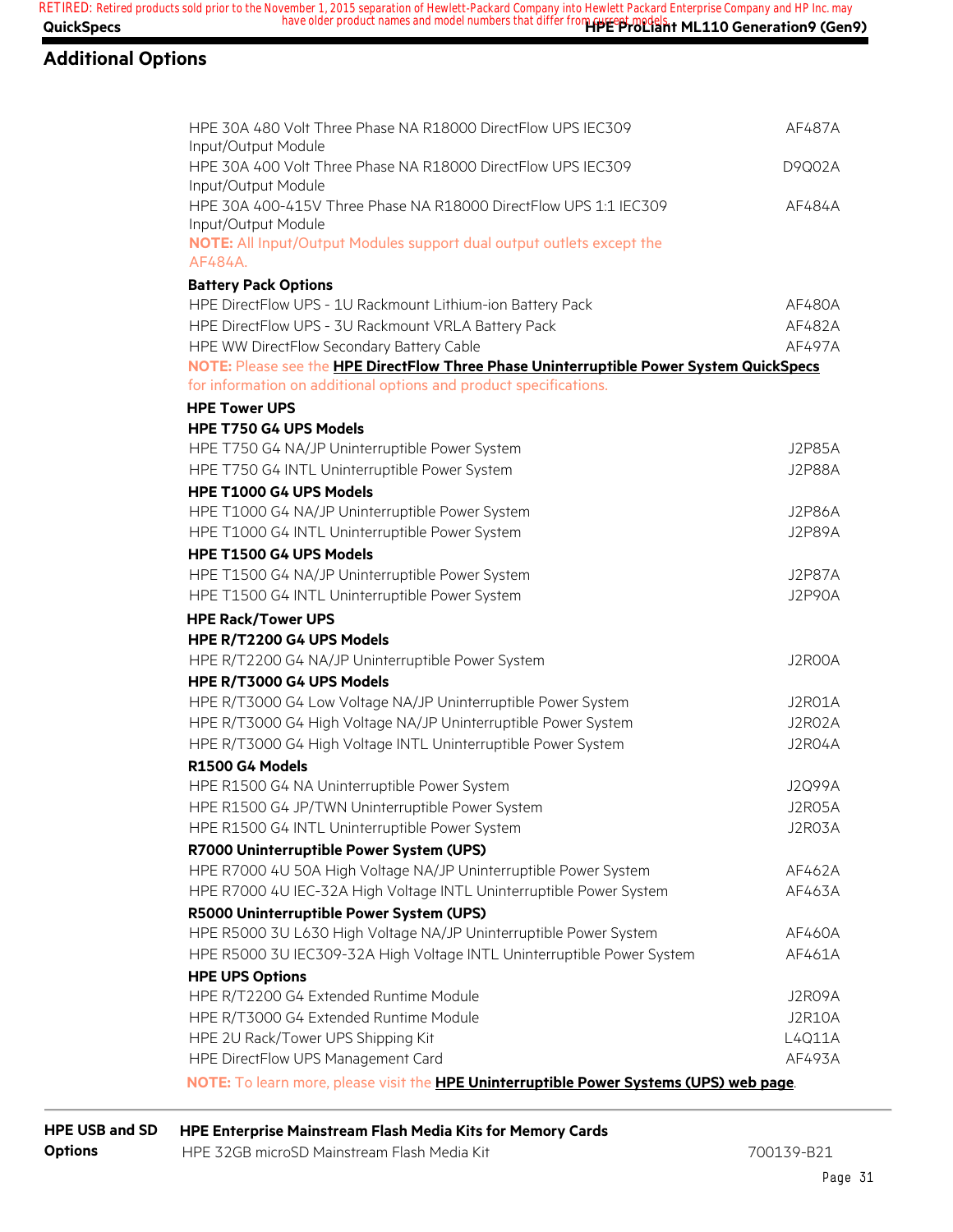| <b>QuickSpecs</b>         | Netting the 2010 separation of the contract that differ from recept modelsh t ML110 Generation9 (Gen9) |               |
|---------------------------|--------------------------------------------------------------------------------------------------------|---------------|
| <b>Additional Options</b> |                                                                                                        |               |
|                           | HPE 8GB microSD Enterprise Mainstream Flash Media Kit                                                  | 726116-B21    |
|                           | HP 8GB USB Enterprise Mainstream Flash Media Drive Key Kit                                             | 737953-B21    |
|                           | HP Dual 8GB microSD Enterprise Midline USB Kit                                                         | 741279-B21    |
| <b>HPE Support</b>        | <b>Foundation Care</b>                                                                                 |               |
| <b>Services</b>           | HPE 3 year Foundation Care 24x7 ML110 Gen9 Service                                                     | U8JB1E        |
|                           | HPE 3 year Foundation Care 24x7 wDMR ML110 Gen9 Service                                                | U8JB2E        |
|                           | HPE 3 year Foundation Care 24x7 wCDMR ML110 Gen9 Service                                               | U8JG2E        |
|                           | <b>Proactive Care</b>                                                                                  |               |
|                           | HPE 3 year Proactive Care 24x7 ML110 Gen9 Service                                                      | U8JB3E        |
|                           | HPE 3 year Proactive Care 24x7 with DMR ML110 Gen9 Service                                             | U8JB4E        |
|                           | HPE 3 year Proactive Care 24x7 with CDMR ML110 Gen9 Service                                            | U8JG3E        |
|                           | <b>Installation Services</b>                                                                           |               |
|                           | HPE Installation ML310e/ML110 Service                                                                  | <b>U6G21E</b> |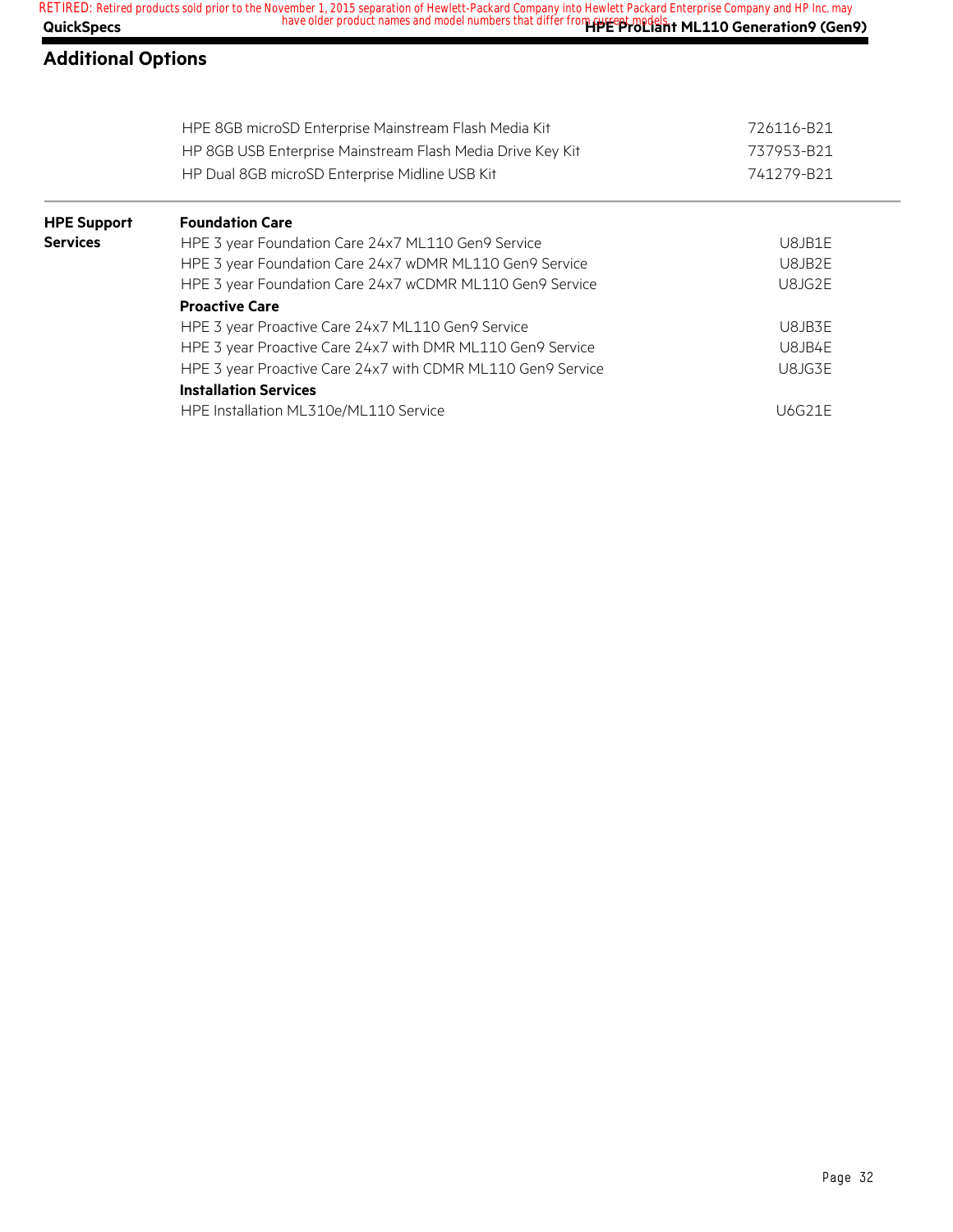**QuickSpecs Here are all of the same of the product names and model numbers that differ from <b>current models**. ML110 Generation9 (Gen9) **RETIRED: Retired products sold prior to the November 1, 2015 separation of Hewlett-Packard Company into Hewlett Packard Enterprise Company and HP Inc. may**

#### **Memory**





#### **General Memory Population Rules and Guidelines**:

- . Install DIMMs only if the corresponding processor is installed.
- . To maximize performance, it is recommended to balance the total memory capacity between all installed processors and load the channels similarly whenever possible.
- . White DIMM slots denote the first slot to be populated in a channel.
- . Place the DIMMs with the highest number of ranks in the white slot when mixing DIMMs of different ranks on the same channel.
- . Do not mix RDIMMs or LRDIMMs.
- . Quad rank RDIMMs are not supported in HPE ProLiant ML110 Gen9 servers.
- . Quad rank LRDIMMs are capable of up to three DIMMs per channel.
- . RDIMMs operating at 1.2V.
- . DIMMs of different speeds may be mixed in any order; the server will select a common optimal speed.
- . The maximum memory speed is a function of the memory type, memory configuration, and processor model.
- . The maximum memory capacity is a function of the memory type and number of installed processors.
- . To realize the performance memory capabilities listed in this document, HPE SmartMemory is required.
- . There are four (4) channels per processor There are two (2) DIMM slots for each memory channel; eight (8) total slots. Memory channels1 and 3 consists of the two (2) DIMMs that are furthest from the processor. Memory channel 2 and 4 consists of the two (2) DIMMs that are closest to the processor.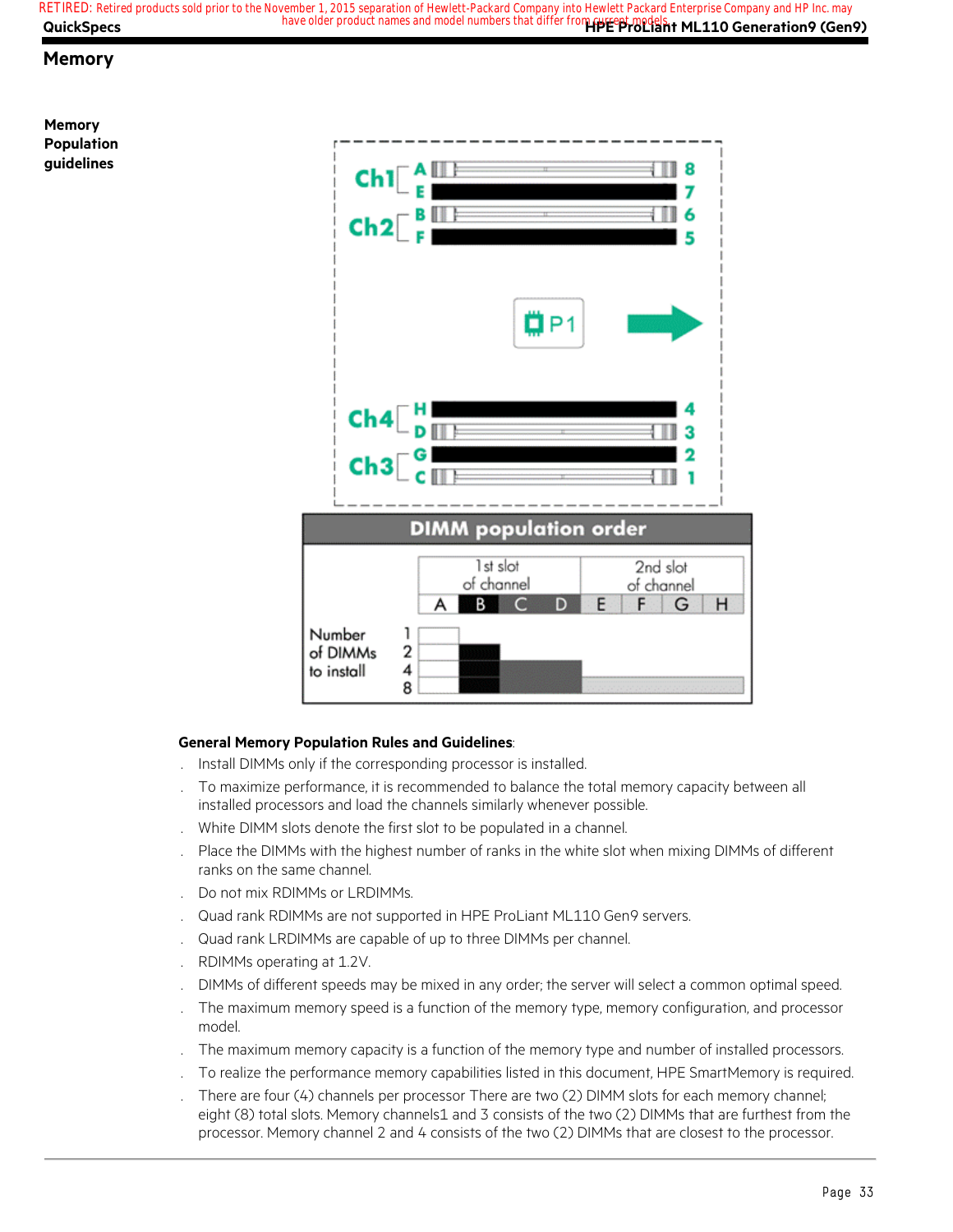#### **Memory**

**Intel Gen9 Supported Memory Bandwidth for HPE ProLiant Gen9 Intel® Xeon® E5-2600v3 Series Processor Family**

| <b>Memory Bandwidth and Capacity</b> |                                  |                     |                     |                     |                     |                                  |
|--------------------------------------|----------------------------------|---------------------|---------------------|---------------------|---------------------|----------------------------------|
| [DIMM Type]                          | <b>Registered DIMMs (RDIMMs)</b> |                     |                     |                     |                     | <b>Load Reduced</b><br>(LRDIMMs) |
| <b>HPE SKU P/N</b>                   | 726717-B21                       | 726718-B21          | 759934-B21          | 726719-B21          | 728629-B21          | 726720-B21                       |
| <b>DIMM Rank</b>                     | Single Rank                      | Single Rank         | Dual Rank           | Dual Rank           | Dual Rank           | Dual Rank                        |
| <b>DIMM Capacity</b>                 | 4GB                              | 8GB                 | 8GB                 | 16GB                | 32GB                | 16GB                             |
| <b>Voltage</b>                       | Std Voltage<br>1.2V              | Std Voltage<br>1.2V | Std Voltage<br>1.2V | Std Voltage<br>1.2V | Std Voltage<br>1.2V | Std Voltage 1.2V                 |
| <b>DRAM Depth [bit]</b>              | 512M                             | 1 <sub>G</sub>      | 512M                | 1 <sub>G</sub>      | 1 <sub>G</sub>      | 2G                               |
| <b>DRAM Width [bit]</b>              | x8                               | x4                  | x8                  | x4                  | x4                  | x4                               |
| <b>DRAM Density</b>                  | 4Gb                              | 4Gb                 | 4Gb                 | 4Gb                 | 4Gb                 | 8Gb                              |
| <b>CAS Latency</b>                   | $15 - 15 - 15$                   | $15 - 15 - 15$      | 15-15-15            | $15 - 15 - 15$      | $15 - 15 - 15$      | 15-15-15                         |
| <b>DIMM Native Speed</b><br>(MT/s)   | 2133                             | 2133                | 2133                | 2133                | 2133                | 2133                             |
| <b>SLOTS THAT CAN BE POPULATED</b>   |                                  |                     |                     |                     |                     |                                  |
| 8 slot servers                       | 8                                | 8                   | 8                   | 8                   | 8                   | 8                                |
| <b>MAXIMUM CAPACITY (GB)</b>         |                                  |                     |                     |                     |                     |                                  |
|                                      | 32                               | 64                  | 64                  | 128                 | 256                 | 128                              |
| POPULATED DIMM SPEED (MT/s)          |                                  |                     |                     |                     |                     |                                  |
| 1 DIMM Per Channel                   | 2133                             | 2133                | 2133                | 2133                | 2133                | 2133                             |
| 2 DIMM Per Channel                   | 2133                             | 2133                | 2133                | 2133                | 2133                | 2133                             |
| <b>3 DIMM Per Channel</b>            | 1600                             | 1600                | 1600                | 1600                | 1600                | 1866                             |
|                                      |                                  |                     |                     |                     |                     |                                  |

**Intel Gen9 Supported Memory Bandwidth for HPE ProLiant Gen9 Intel® Xeon® E5-2600v4 Series Processor Family**

| <b>Memory Bandwidth and Capacity</b> |                                  |                  |                  |                  |  |  |
|--------------------------------------|----------------------------------|------------------|------------------|------------------|--|--|
| [DIMM Type]                          | <b>Registered DIMMs (RDIMMs)</b> |                  |                  |                  |  |  |
| <b>HPE SKU P/N</b>                   | 805347-B21                       | 805349-B21       | 836220-B21       | 805351-B21       |  |  |
| <b>DIMM Rank</b>                     | Single Rank                      | Single Rank      | Dual Rank        | Dual Rank        |  |  |
| <b>DIMM Capacity</b>                 | 8GB                              | 16GB             | 16GB             | 32GB             |  |  |
| <b>Voltage</b>                       | Std Voltage 1.2V                 | Std Voltage 1.2V | Std Voltage 1.2V | Std Voltage 1.2V |  |  |
| <b>DRAM Depth [bit]</b>              | 1G                               | 2G               | 1G               | 2G               |  |  |
| <b>DRAM Width [bit]</b>              | x8                               | х4               | х4               | x4               |  |  |
| <b>DRAM Density</b>                  | 8Gb                              | 8Gb              | 4Gb              | 8Gb              |  |  |
| <b>CAS Latency</b>                   | 17-17-17                         | 17-17-17         | 17-17-17         | 17-17-17         |  |  |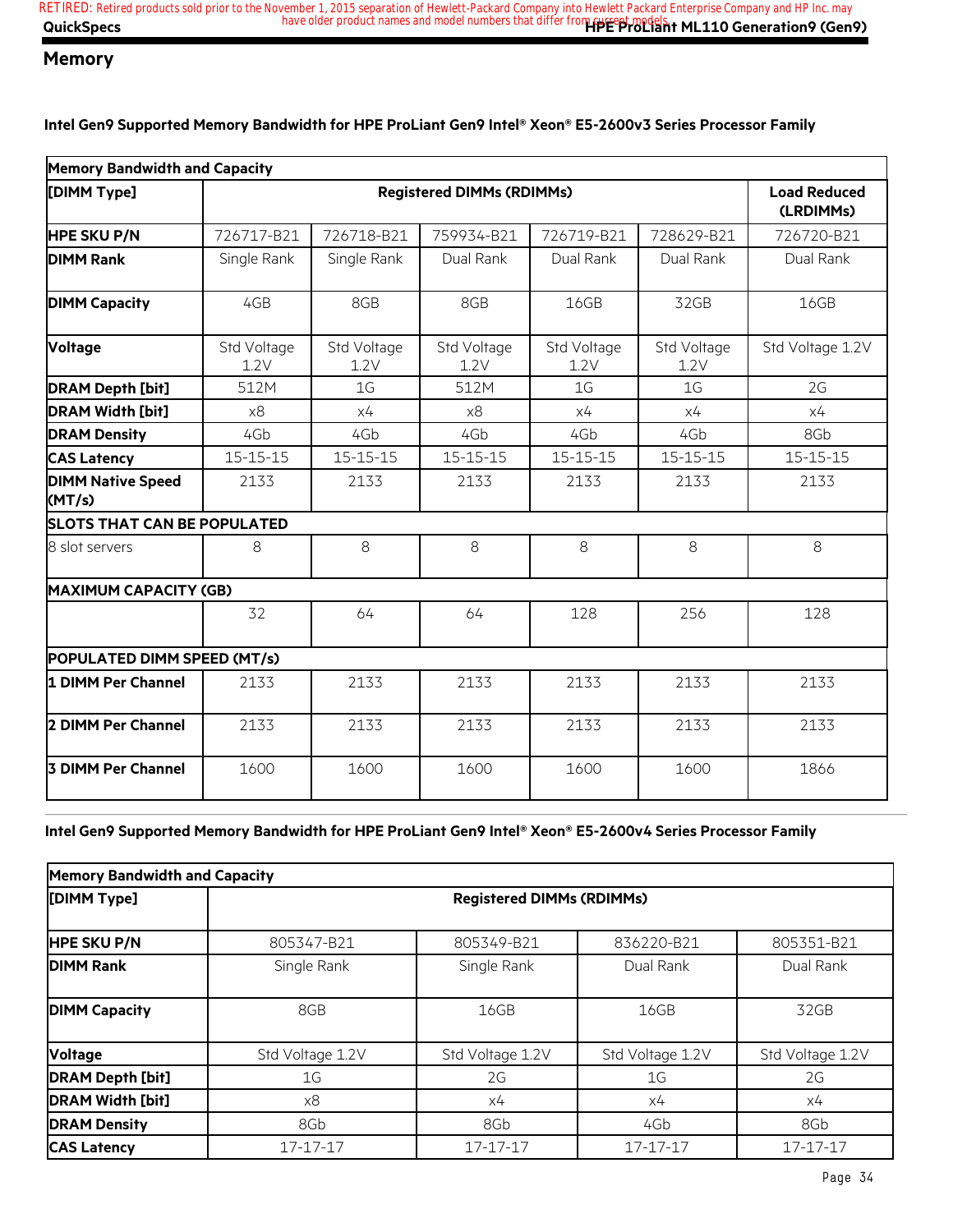#### **Memory**

| <b>DIMM Native Speed</b><br>(MT/s) | 2400 | 2400 | 2400 | 2400 |
|------------------------------------|------|------|------|------|
| <b>SLOTS THAT CAN BE POPULATED</b> |      |      |      |      |
| 8 slot servers                     | 8    | 8    | 8    | 8    |
| <b>MAXIMUM CAPACITY (GB)</b>       |      |      |      |      |
|                                    | 64   | 128  | 128  | 256  |
| POPULATED DIMM SPEED (MT/s)        |      |      |      |      |
| 1 DIMM Per Channel                 | 2400 | 2400 | 2400 | 2400 |
| 2 DIMM Per Channel                 | 2133 | 2133 | 2133 | 2133 |
| 3 DIMM Per Channel                 | n/a  | n/a  | n/a  | n/a  |

**DIMM slot and configuration diagram**

#### **DIMM slot and configuration diagrams**

• Population order; start with "A" first, "B" second, "C" third, etc.

• When one processor is installed, install DIMMs in sequential alphabetic order: A, B, C, D, E, F.

• When two processors are installed, install DIMMs in sequential alphabetic order: CPU1-A, CPU2- A,CPU1-B,CPU2-B,CPU1-C, CP2-C

|        | CPU <sub>1</sub> |                         | CPU <sub>2</sub>        |        |  |  |
|--------|------------------|-------------------------|-------------------------|--------|--|--|
|        |                  | Slot # population order | Slot # population order |        |  |  |
| Chnl 3 | 1                |                         |                         | Chnl 1 |  |  |
|        |                  | G                       | G                       |        |  |  |
|        |                  | CPU <sub>1</sub>        | CPU <sub>2</sub>        |        |  |  |
|        |                  | Slot # population order | Slot # population order |        |  |  |
| Chnl 4 |                  |                         | Κ                       | Chnl 2 |  |  |
|        | 4                | IН                      | F<br>4                  |        |  |  |
|        |                  |                         |                         |        |  |  |
|        |                  | CPU <sub>1</sub>        | CPU <sub>2</sub>        |        |  |  |
|        |                  | Slot # population order | Slot # population order |        |  |  |
| Chnl 2 | 5                |                         | 5<br>ℍ                  | Chnl 4 |  |  |
|        | 6                | B                       | 6<br>D                  |        |  |  |
|        |                  | CPU <sub>1</sub>        | CPU <sub>2</sub>        |        |  |  |
|        |                  | Slot # population order | Slot # population order |        |  |  |
| Chnl 1 |                  |                         | G                       | Chnl 3 |  |  |

**Memory Speed by Processor Mode** 

| d bv | <b>Processor Models</b> | <b>Supported Memory Speeds</b> |
|------|-------------------------|--------------------------------|
| del  | E5-1603v3               | 1866MT/s                       |
|      | E5-1620v3, E5-1650v3    | 2133MT/s                       |
|      | E5-2609v4, E5-2603v4    | 1866MT/s                       |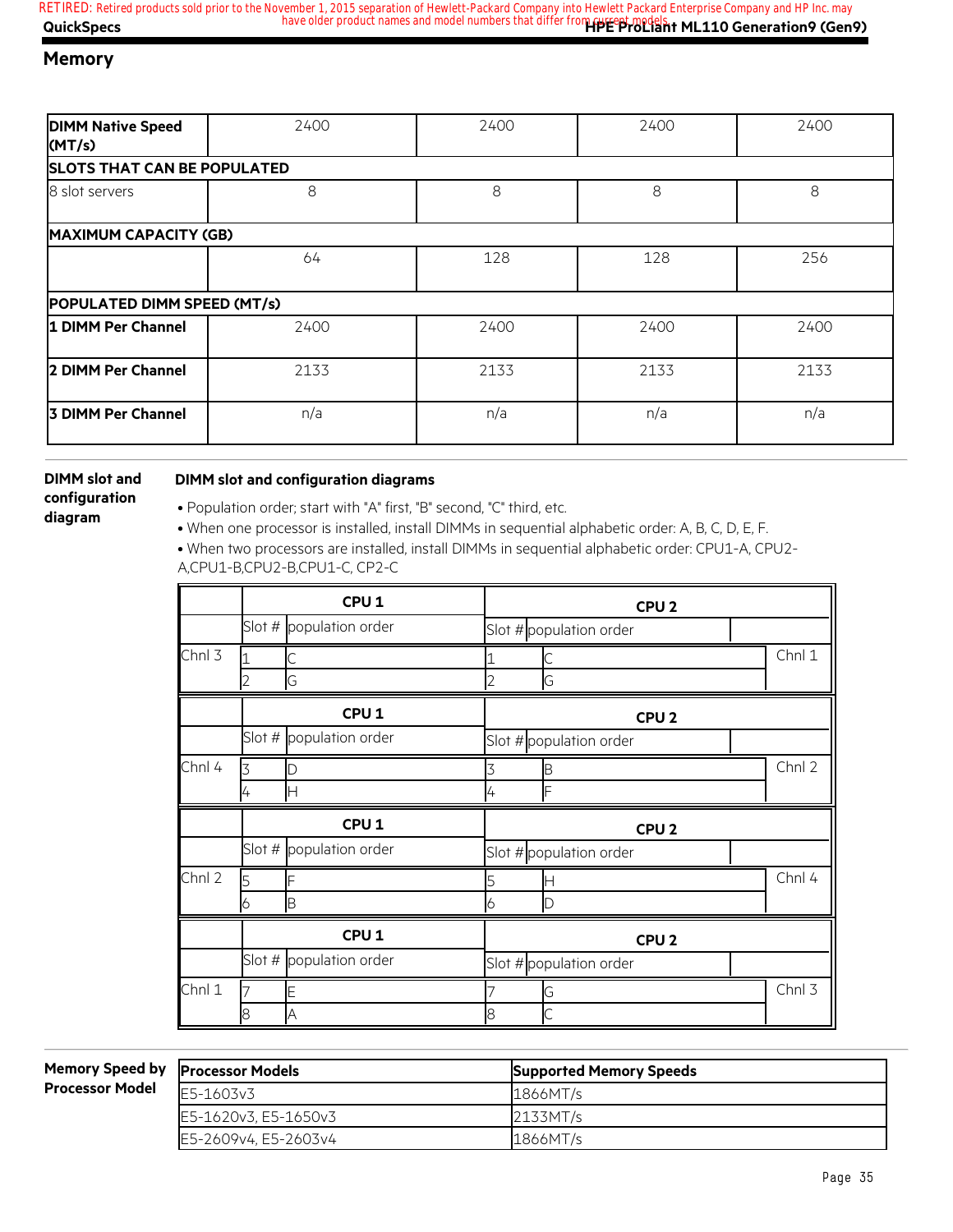#### **Memory**

| E5-2630Lv4, E5-2620v4, E5-2623v4, E5-2640v4 2133MT/s |  |
|------------------------------------------------------|--|
| E5-2660v4, E5-1603v4, E5-1620v4, E5-1607v4, 2400MT/s |  |
| E5-1660v4. E5-1680v4                                 |  |

| <b>Standard and</b><br><b>Maximum Memory</b><br><b>Capacity (Pre-</b> | <b>Pre Configured Models</b>               | <b>Standard Memory</b> | <b>Maximum Memory Plus</b><br><b>Optional Memory</b> | <b>Standard Memory</b><br><b>Replaced with Optional</b><br><b>IMemory</b> |
|-----------------------------------------------------------------------|--------------------------------------------|------------------------|------------------------------------------------------|---------------------------------------------------------------------------|
|                                                                       | configured Models) $E5-2620v4$ , E5-2603v4 | 8GB (1x8GB)            | 232GB (7x32GB, 1x8GB) 256GB (8x32GB)                 |                                                                           |

#### **DDR4 memory options part number decoder**

**NOTE:** Capacity references are rounded to the common gigabyte (GB) values.

- $4GB = 4,096MB$
- 8GB = 8,192MB
- $16GB = 16,384MB$
- 32GB = 32,768MB



- 1. Capacity: 4GB/8GB/16GB/32GB
- 2. Rank: 1R = Single-rank; 2R = Dual-rank; 4R = Quad-rank
- 3. Data width:  $x4 = 4$ -bit;  $x8 = 8$ -bit
- 4. Memory generation: DDR4
- 5. Maximum memory speed: 2133 MT/s
- 6. CAS latency:  $P = 15$
- 7. DIMM type: R = RDIMM (registered); L = LRDIMM (load reduced)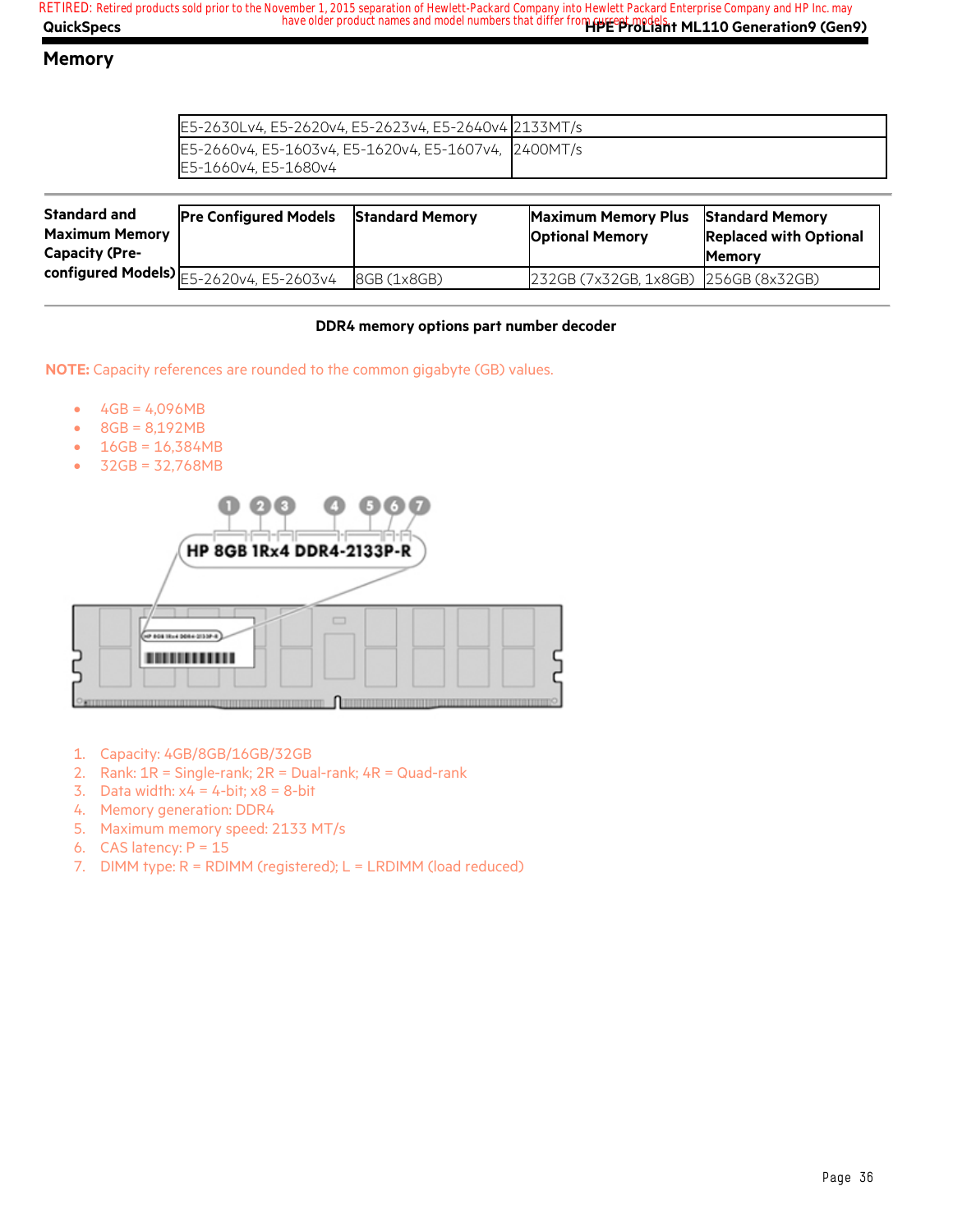### **Storage**

4-bay LFF non-hot-plug drive model 1-4 4 x LFF SATA/SSD Non-hot-plug Hard Drive Bays



- 4-bay LFF hot-plug drive model  $1 \times 1 4$   $4 \times$  LFF SAS/SSD Hot Pluggable Hard Drive Bays
	- 1 x 2-4 4 x LFF SAS/SSD Hot Pluggable Hard Drive Bays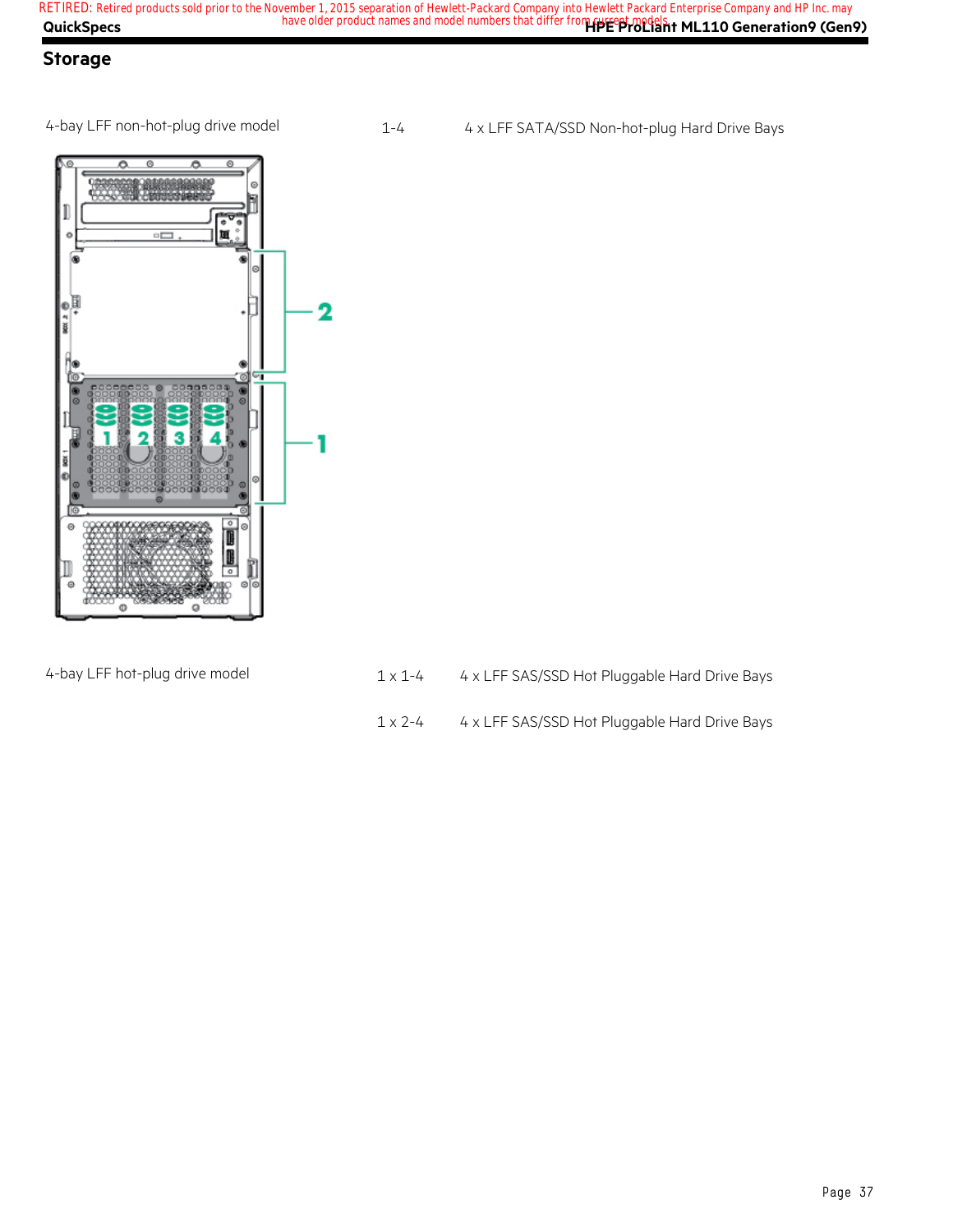#### **Storage**



- 8-bay SFF hot-plug drive model 1 x 1-8 8 x SFF SATA/SSD Hot Pluggable Hard Drive Bays
	- 1 x 2-8 8 x SFF SATA/SSD Hot Pluggable Hard Drive Bays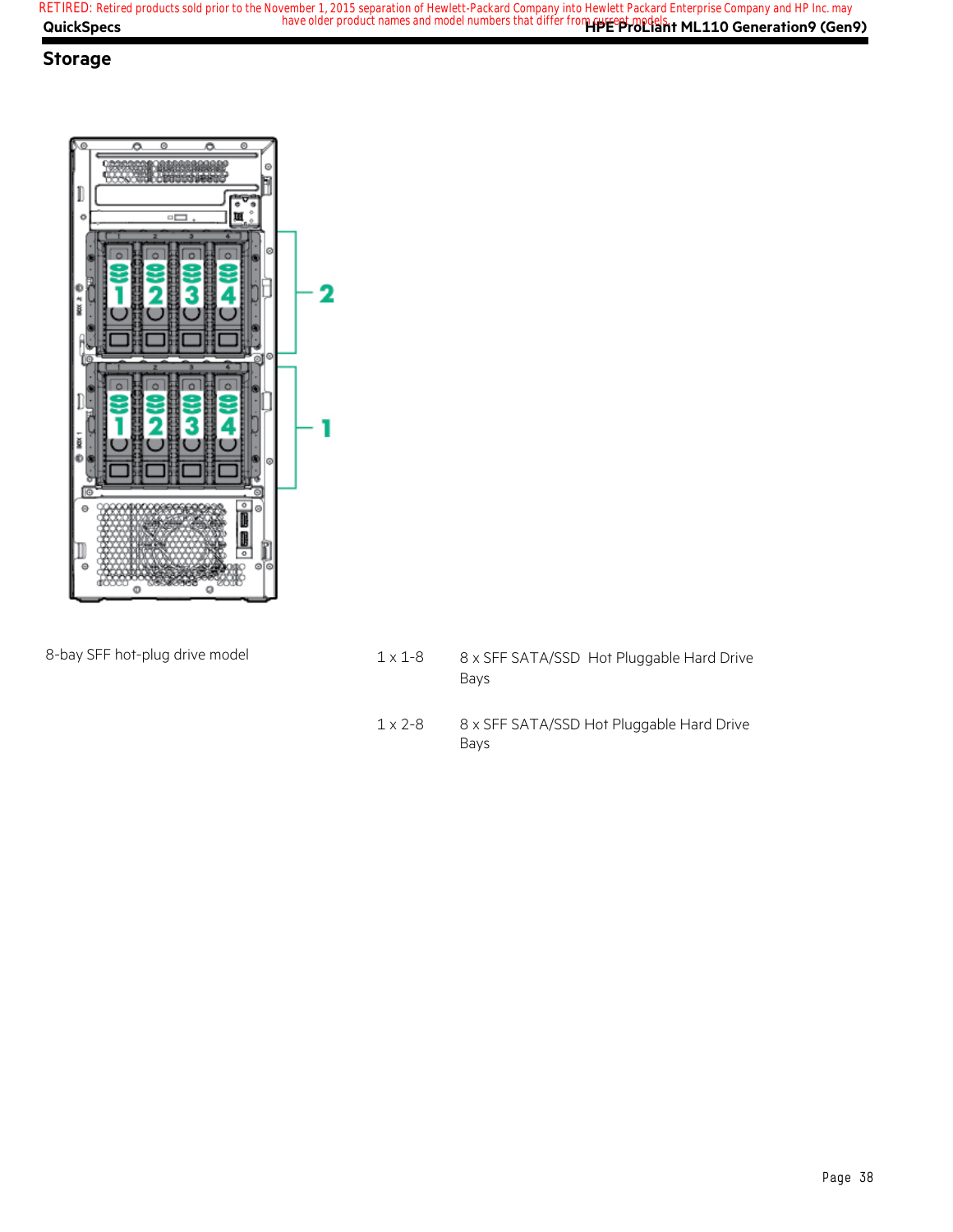#### **Storage**



#### **Maximum Storage Capacity -**

| Total (8 LFF Drive)  | 80 TB |
|----------------------|-------|
| Total (16 SFF Drive) | 32 TB |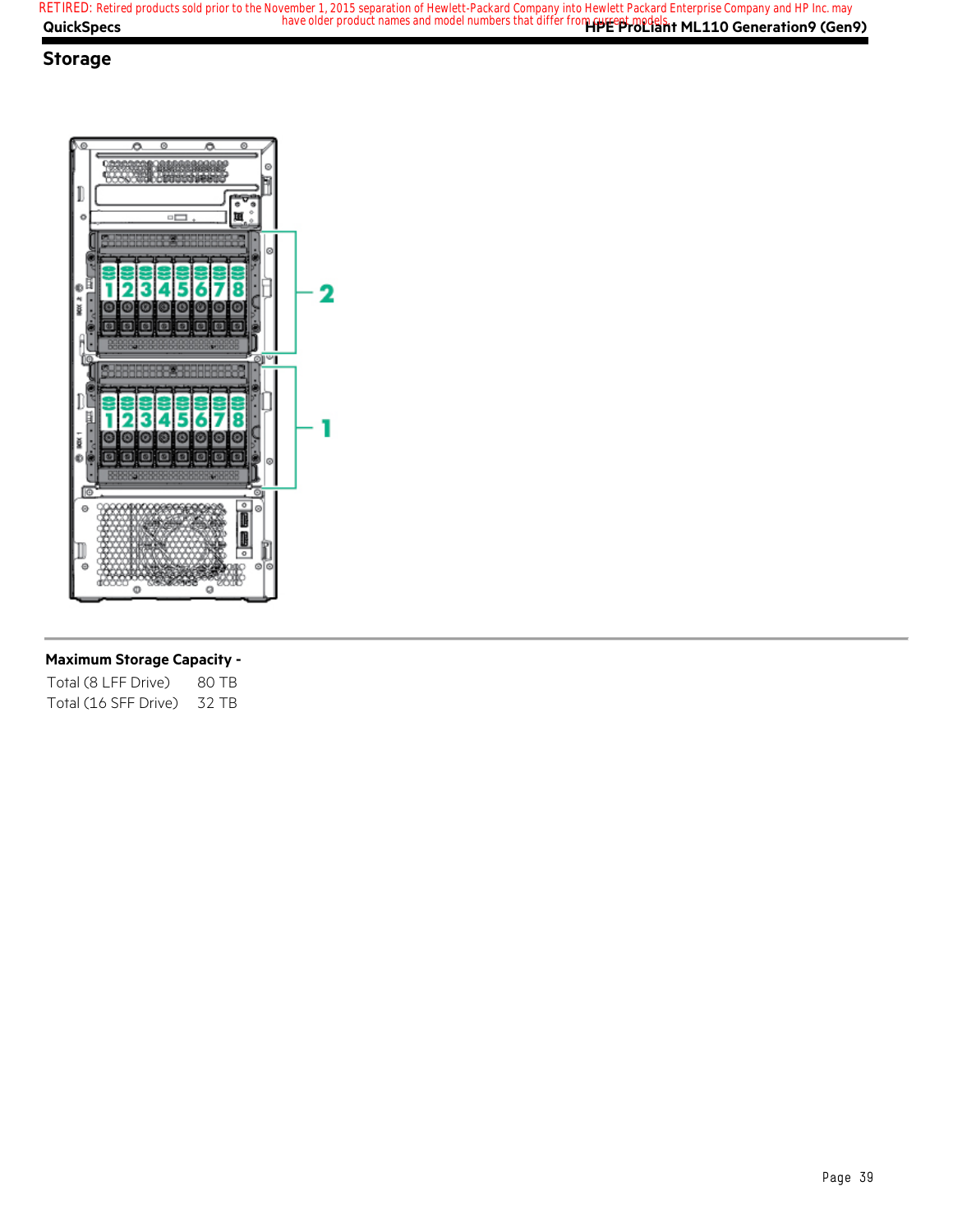### **Technical Specifications**

| <b>System Unit</b> | <b>Tower</b><br><b>Dimensions</b>         |                                                 | 17.32(H) x 7.68(W) x 18.92(D) in (44 x 19.5 x 48.05 cm)                                                                                                                                                                                                                                                                                                                                                                                                                                                           |
|--------------------|-------------------------------------------|-------------------------------------------------|-------------------------------------------------------------------------------------------------------------------------------------------------------------------------------------------------------------------------------------------------------------------------------------------------------------------------------------------------------------------------------------------------------------------------------------------------------------------------------------------------------------------|
|                    | <b>Tower Weight</b>                       | Minimum:<br>Maximum:                            | 27.56lb (12.5kg)<br>55lb (24.9g)                                                                                                                                                                                                                                                                                                                                                                                                                                                                                  |
|                    | Input<br><b>Requirements</b>              | Range Line<br>Voltage<br>Rated Input<br>Current | 100 to 240 VAC<br>For 350W & 550W Power Supply:8A (at 100~240 VAC)                                                                                                                                                                                                                                                                                                                                                                                                                                                |
|                    |                                           | Rated Input<br>Frequency                        | 50 to 60 Hz                                                                                                                                                                                                                                                                                                                                                                                                                                                                                                       |
|                    |                                           | Rated Input<br>Power                            | For 550 W Power Supply:< 639 W (at 100 VAC),< 605 W (at<br>200 VAC)                                                                                                                                                                                                                                                                                                                                                                                                                                               |
|                    |                                           |                                                 | For 350 W Power Supply:< 427 W (at 100 VAC),< 427 W (at<br>200 VAC)                                                                                                                                                                                                                                                                                                                                                                                                                                               |
|                    | <b>BTU Rating</b>                         | Maximum                                         | For 550 W Power Supply:2204 BTU/hr (at 100 VAC),2113<br>BTU/hr (at 200 VAC)                                                                                                                                                                                                                                                                                                                                                                                                                                       |
|                    |                                           |                                                 | For 350 W Power Supply:1452 BTU/hr (at 100 VAC),1544<br>BTU/hr (at 200 VAC)                                                                                                                                                                                                                                                                                                                                                                                                                                       |
|                    | <b>Power</b><br><b>Specifications</b>     | the system of interest.                         | To review typical system power ratings use the Power Advisor which is available via<br>the online tool located at: <b>http://www.hpe.com/info/hppoweradvisor</b> - Click on                                                                                                                                                                                                                                                                                                                                       |
|                    | <b>Power Supply</b><br>Output             | Rated Steady-<br><b>State Power</b>             | For 550 W Power Supply:550 W (at 100 VAC),550 W (at 200<br>VAC),                                                                                                                                                                                                                                                                                                                                                                                                                                                  |
|                    |                                           | Maximum Peak<br>Power                           | For 350 W Power Supply:350 W (at 100 VAC),350 W (at 200<br>VAC),                                                                                                                                                                                                                                                                                                                                                                                                                                                  |
|                    | <b>System Inlet</b><br><b>Temperature</b> | Standard                                        | 10° to 35°C (50° to 95°F) at sea level with an altitude derating<br>Operating Support of 1.0°Cper every 304.8 m (1.8°F per every 1000 ft) above sea<br>level to a maximum of 3048 m (10,000 ft), no direct sustained<br>sunlight. Maximum rate of change is 20°C/hr (36°F/hr). The<br>upper limit and rate of change may be limited by the type and<br>number of options installed. System performance during<br>standard operating support may be reduced if operating with a<br>fan fault or above 30°C (86°F). |
|                    |                                           |                                                 | Extended Ambient For approved hardware configurations, the supported system<br>Operating Support inlet range is extended to be: 5° to 10°C (41° to 50°F) and<br>35° to 40°C (95° to 104°F) at sea level with an altitude<br>derating of 1.0°C per every 175 m (1.8°F per every 574 ft)<br>above 900 m (2953 ft) to a maximum of 3048m (10,000 ft).<br>The approved hardware configurations for this system are<br>listed at the URL: http://www.hpe.com/servers/ashrae.                                           |
|                    |                                           |                                                 | For approved hardware configurations, the supported system<br>inlet range is extended to be: 40° to 45°C (104° to 113°F) at<br>sea level with an altitude derating of 1.0°C per every 125 m<br>(1.8°F per every 410 ft) above 900 m (2953 ft) to a maximum<br>of 3048 m (10,000 ft). The approved hardware configurations<br>for this system are listed at the<br>URL: http://www.hpe.com/servers/ashrae.                                                                                                         |
|                    |                                           |                                                 | System performance may be reduced if operating in the                                                                                                                                                                                                                                                                                                                                                                                                                                                             |

extended ambient operating range or with a fan fault. **NOTE:** Supports A3 extended ambient.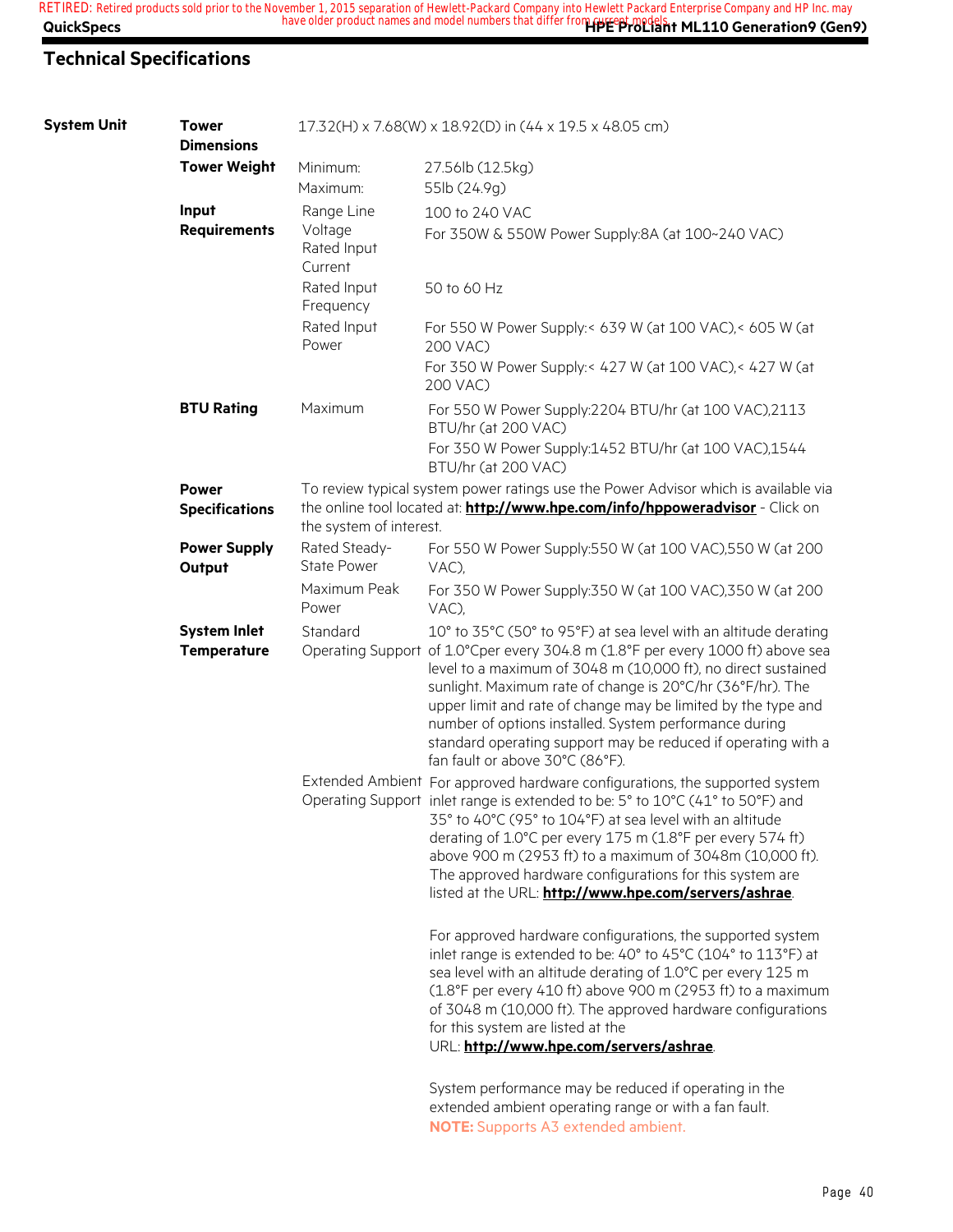## **Technical Specifications**

|                       |                               | (type) testing, evaluation, or assessment. This product or family of products is<br>eligible to bear the appropriate compliance logos and statements.                                                                                |
|-----------------------|-------------------------------|--------------------------------------------------------------------------------------------------------------------------------------------------------------------------------------------------------------------------------------|
|                       |                               |                                                                                                                                                                                                                                      |
| <b>Classification</b> | Normative<br><b>Standards</b> | CISPR 22; EN55022; EN55024; FCC CFR 47, Pt 15; ICES-003;<br>CNS13438; GB9254; K22;K24; EN 61000-3-2; EN 61000-3-3;<br>EN 60950-1; IEC 60950-1<br>NOTE: Product conformance to cited product specifications is based on sample        |
| <b>Emissions</b>      | <b>FCC Rating</b>             | Class B                                                                                                                                                                                                                              |
|                       |                               | Additional options may result in increased sound levels.                                                                                                                                                                             |
|                       |                               | NOTE: The Listed sound levels apply to standard shipping configurations.                                                                                                                                                             |
|                       |                               | (4) 2TB LFF SATA Midline HDD and Windows 2012 Enterprise 64-bit.                                                                                                                                                                     |
|                       |                               | NOTE: Configurations tested for LFF hot-plug performance models included four                                                                                                                                                        |
|                       |                               | NOTE: Configurations tested for LFF hot-plug base models included one (1) 1TB<br>LFF SATA Midline HDD and Windows 2012 Enterprise 64-bit.                                                                                            |
|                       |                               | (1) 1TB LFF SATA Midline HDD and Windows 2012 Enterprise 64-bit.                                                                                                                                                                     |
|                       |                               | NOTE: Configurations tested for LFF non hot-plug based models included one                                                                                                                                                           |
|                       |                               | 25 dBA (LFF Hot-plug Performance)                                                                                                                                                                                                    |
|                       |                               | 21 dBA (LFF Hot-plug Base)                                                                                                                                                                                                           |
|                       | L pAm                         | 21 dBA (LFF Non Hot-Plug Base)                                                                                                                                                                                                       |
|                       |                               | 4.2 Bels (LFF Hot-plug Performance)                                                                                                                                                                                                  |
|                       |                               | 3.6 Bels (LFF Non Hot-Plug Base)<br>3.7 Bels (LFF Hot-plug Base)                                                                                                                                                                     |
|                       | <b>Operating</b><br>L WAd     |                                                                                                                                                                                                                                      |
|                       |                               | 27 dBA (LFF Hot-plug Performance)                                                                                                                                                                                                    |
|                       |                               | 21 dBA (LFF Hot-plug Base)                                                                                                                                                                                                           |
|                       | L pAm                         | 21 dBA (LFF Non Hot-Plug Base)                                                                                                                                                                                                       |
|                       |                               | 4.1 Bels (LFF Hot-plug Performance)                                                                                                                                                                                                  |
|                       |                               | 3.6 Bels (LFF Hot-plug Base)                                                                                                                                                                                                         |
|                       | L WAd                         | 3.6 Bels (LFF Non Hot-Plug Base)                                                                                                                                                                                                     |
|                       | Idle                          |                                                                                                                                                                                                                                      |
|                       | with ISO 9296 (ECMA 109).     | average bystander position A-Weighted sound pressure levels (LpAm) when the<br>product is operating in a 23°C ambient environment. Noise emissions were<br>measured in accordance with ISO 7779 (ECMA 74) and declared in accordance |
| <b>Acoustic Noise</b> |                               | Listed are the declared A-Weighted sound power levels (LWAd) and declared                                                                                                                                                            |
|                       | Non-operating                 | 9144 m (30,000 ft). Maximum allowable altitude change rate is<br>457m/min (1500 ft/min).                                                                                                                                             |
| <b>Altitude</b>       | Operating                     | 3048 m (10,000 ft). This value may be limited by the type and<br>number of options installed. Maximum allowable altitude change<br>rate is 457m/min (1500 ft/min).                                                                   |
|                       |                               | wet bulb temperature, non-condensing.                                                                                                                                                                                                |
|                       | Non-operating                 | humidity.<br>5% to 95% relative humidity (Rh), 38.7°C (101.7°F) maximum                                                                                                                                                              |
| <b>Humidity</b>       |                               | dew point or 8% relative humidity. Maximum to be the lower<br>(less moisture) of 24°C (75.2°F) dew point or 90% relative                                                                                                             |
| <b>Relative</b>       | Operating                     | Minimum to be the higher (more moisture) of -12°C (10.4°F)                                                                                                                                                                           |
|                       |                               | 20°C/hr (36°F/hr).                                                                                                                                                                                                                   |

**HPE Dynamic Smart Array B140i links Controller PCI link rate** 4Gb/s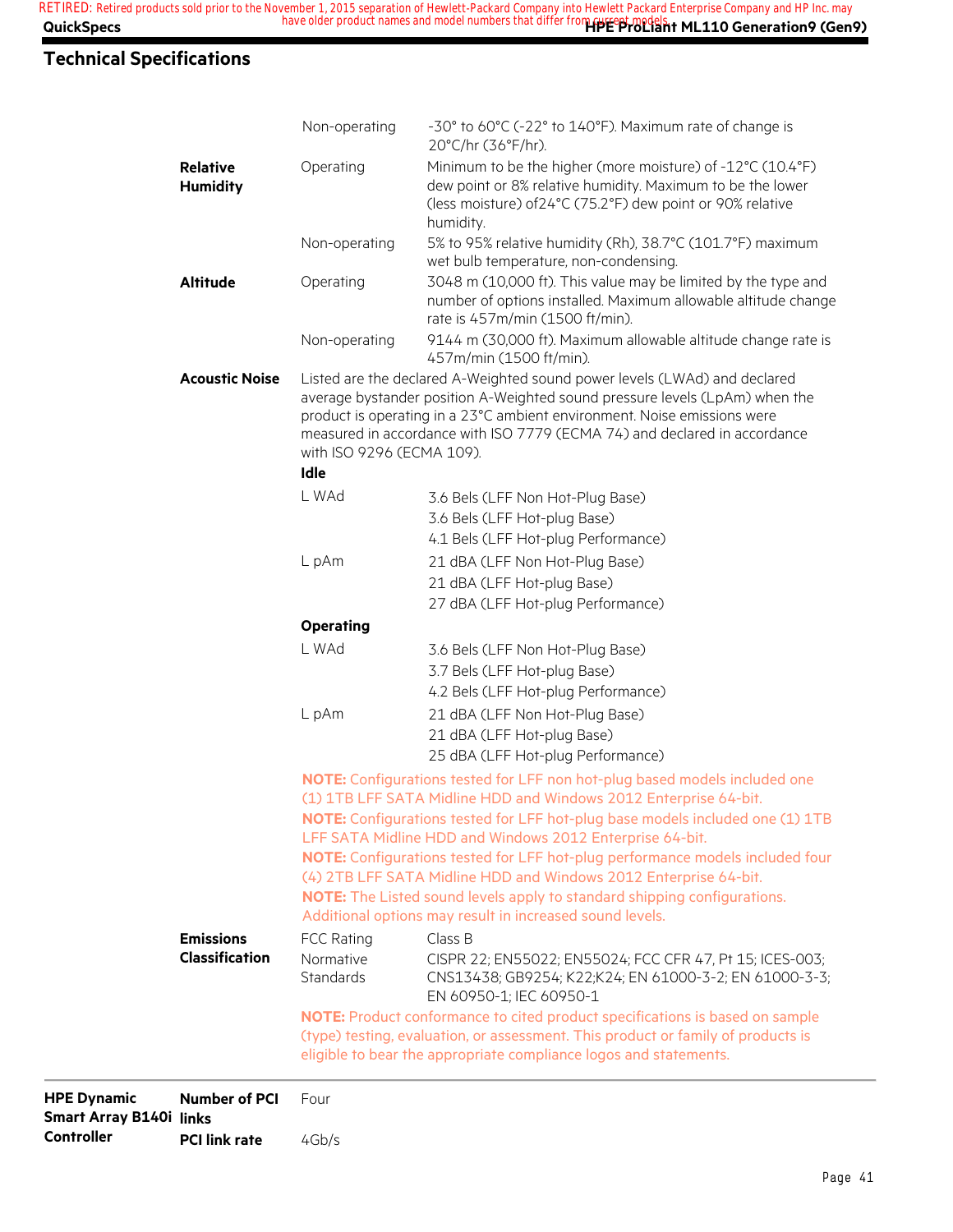### **Technical Specifications**

|                                                | Storage protocol SATA<br>support                           |                                                                          |                                                                                                                      |  |  |
|------------------------------------------------|------------------------------------------------------------|--------------------------------------------------------------------------|----------------------------------------------------------------------------------------------------------------------|--|--|
|                                                | SAS/SATA peak 6Gb/s<br>data transfer<br>rate               |                                                                          |                                                                                                                      |  |  |
|                                                | Number of<br><b>SAS/SATA links</b>                         | 10 links                                                                 |                                                                                                                      |  |  |
|                                                | <b>SAS/SATA</b><br>connectivity                            | 2x4 connectors; 2x1 connectors                                           |                                                                                                                      |  |  |
| <b>Expander</b><br>support                     |                                                            | <b>No</b>                                                                |                                                                                                                      |  |  |
|                                                | (max)                                                      | <b>Drives supported</b> Up to 10 Internal Drives                         |                                                                                                                      |  |  |
|                                                | <b>RAID support</b><br><b>Software</b><br>management       | 0, 1, 10, 5 SATA<br>HPE SSA, SMH, SIM                                    |                                                                                                                      |  |  |
|                                                | <b>Warranty</b><br><b>HPE Secure</b>                       | Server warranty<br>Not Supported                                         |                                                                                                                      |  |  |
|                                                | <b>Encryption</b><br>license                               |                                                                          |                                                                                                                      |  |  |
|                                                | HPE SmartCache Not Supported<br>License                    |                                                                          |                                                                                                                      |  |  |
|                                                | <b>HPE Smart</b><br><b>Storage</b><br><b>Administrator</b> | Supported                                                                |                                                                                                                      |  |  |
| <b>HPE Ethernet 1Gb Network</b><br>2-port 330i | Interface                                                  |                                                                          | 10Base-T/100Base-TX/1000Base-TX                                                                                      |  |  |
| <b>Adapter</b>                                 | Compatibility                                              | IEEE 802.3 10Base-T<br>IEEE 802.3ab 1000Base-T<br>IEEE 802.3u 100Base-TX |                                                                                                                      |  |  |
|                                                | <b>Data Transfer</b><br><b>Method</b>                      | PCI Express, two lanes (x2)                                              |                                                                                                                      |  |  |
|                                                | <b>Controller</b>                                          | <b>BCM5717</b>                                                           |                                                                                                                      |  |  |
|                                                | <b>Network</b><br><b>Transfer Rate</b>                     | 10Base-T (Half-<br>Duplex)<br>10Base-T (Full-                            | 10 Mb/s per port, 40 Mb/s combined                                                                                   |  |  |
|                                                |                                                            | Duplex)<br>100Base-TX (Half-                                             | 20 Mb/s per port, 80 Mb/s combined                                                                                   |  |  |
|                                                |                                                            | Duplex)<br>100Base-TX (Full-                                             | 100 Mb/s per port, 400 Mb/s combined                                                                                 |  |  |
|                                                |                                                            | Duplex)<br>1000Base-TX                                                   | 200 Mb/s per port, 800 Mb/s combined                                                                                 |  |  |
|                                                |                                                            | (Half-Duplex)<br>1000Base-TX<br>(Full-Duplex)                            | 1000 Mb/s per port, 4000 Mb/s combined<br>2000 Mb/s per port, 8000 Mb/s combined                                     |  |  |
|                                                | <b>Connector</b>                                           | <b>RJ-45</b>                                                             |                                                                                                                      |  |  |
|                                                | <b>Cable Support</b>                                       | 10 Base-T                                                                | Categories 3, 4 or 5 UTP; up to 328 ft (100 m)<br>10/100/1000 Base-TX Category 5 or higher UTP; up to 328 ft (100 m) |  |  |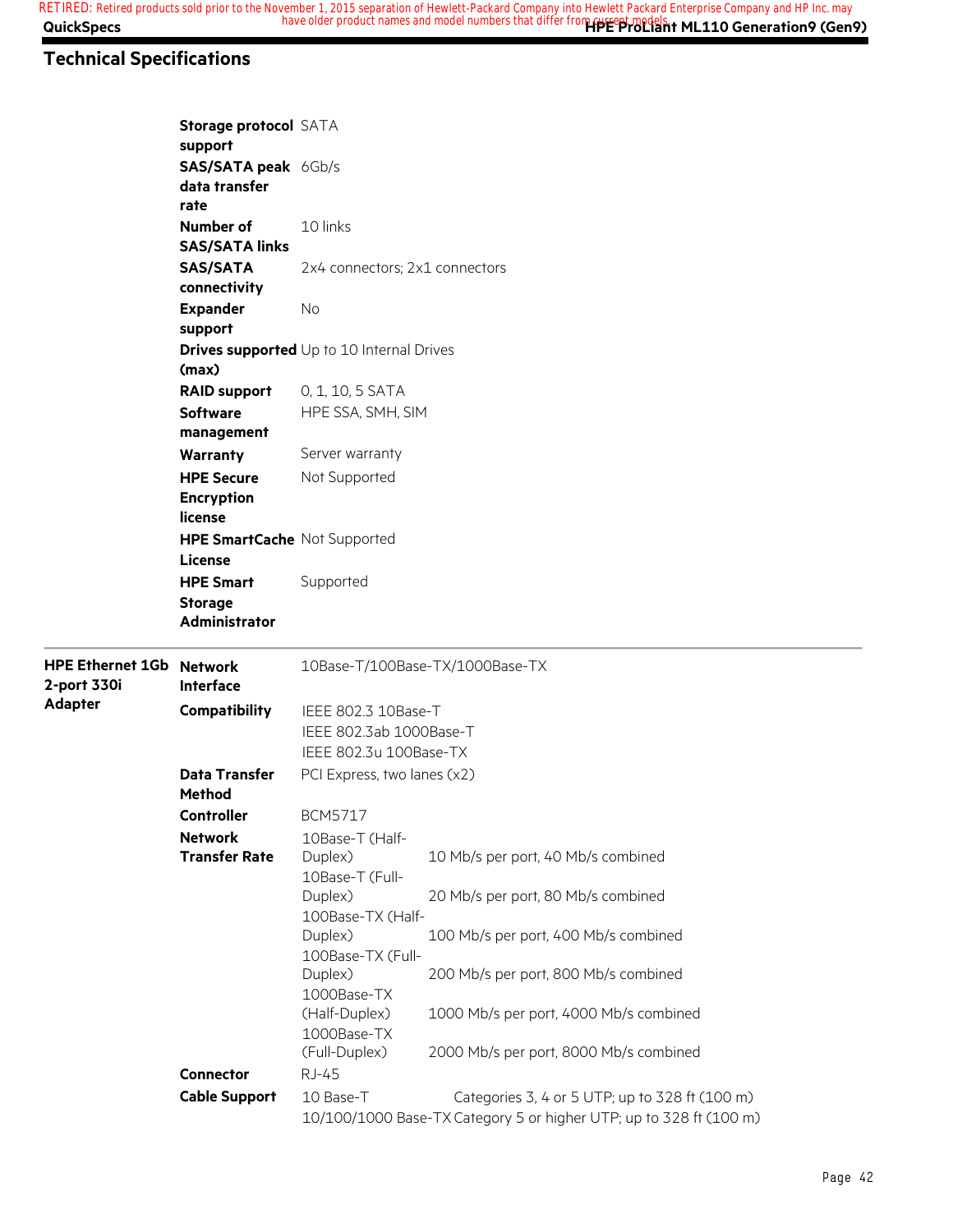#### **Technical Specifications**

| <b>Environment-</b> | End-of-life           | Hewlett Packard Enterprise offers end-of-life product return, trade-in, and recycling |
|---------------------|-----------------------|---------------------------------------------------------------------------------------|
| friendly Products   | <b>Management and</b> | programs, in many geographic areas, for our products. Products returned to            |
| and Approach        | Recycling             | Hewlett Packard Enterprise will be recycled, recovered or disposed of in a            |
|                     |                       | responsible manner.                                                                   |

#### **http://www.hpe.com/recycle**

The EU WEEE directive (2002/95/EC) requires manufacturers to provide treatment information for each product type for use by treatment facilities. This information (product disassembly instructions) is posted on the Hewlett Packard Enterprise web site. These instructions may be used by recyclers and other WEEE treatment facilities as well as Hewlett Packard Enterprise OEM customers who integrate and re-sell Hewlett Packard Enterprise equipment.

#### **http://www.hpe.com/recycle**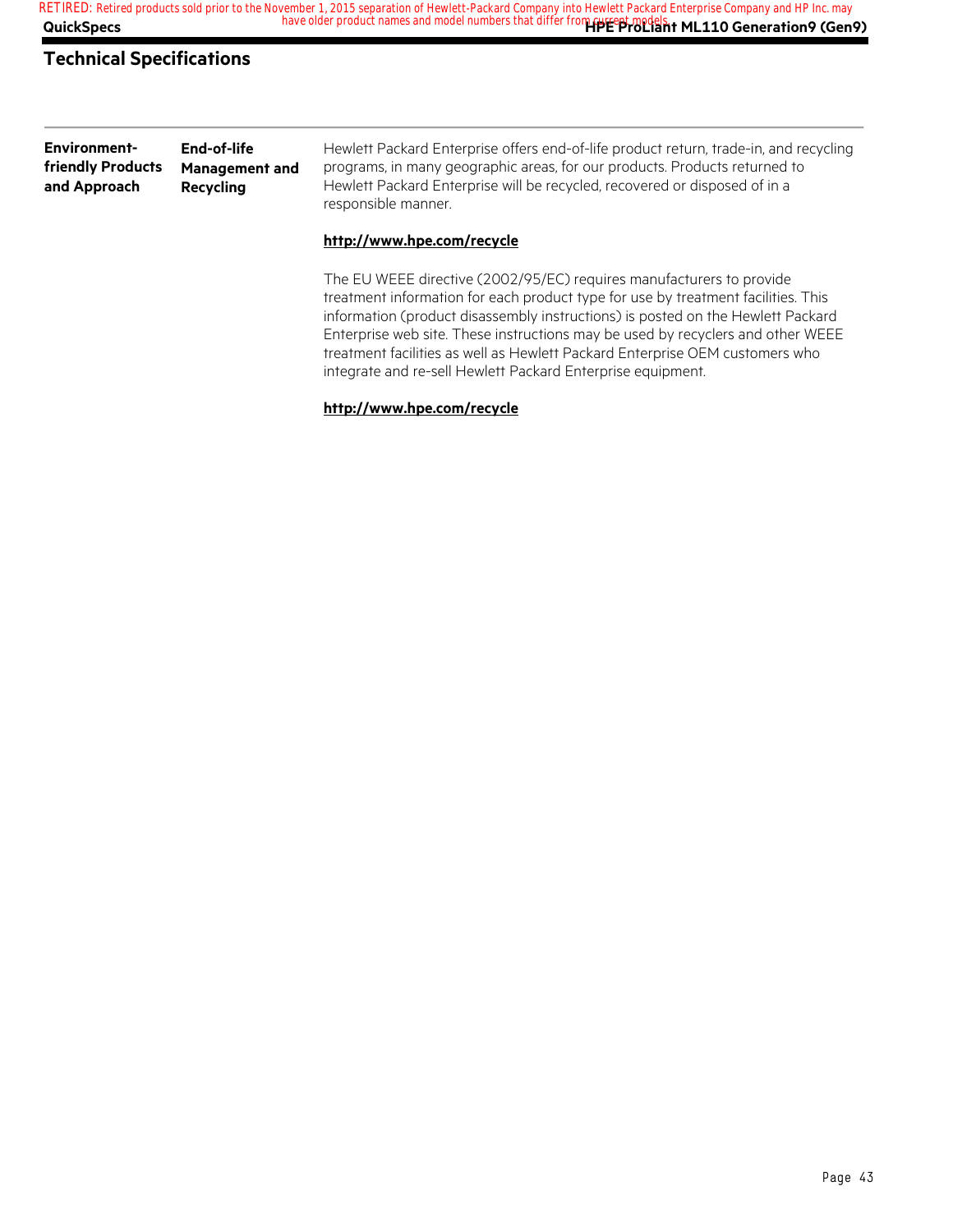### **Summary of Changes**

| <b>Date</b> | <b>Version History</b> | <b>Action</b> | <b>Description of Change</b>                                                                                                                     |
|-------------|------------------------|---------------|--------------------------------------------------------------------------------------------------------------------------------------------------|
| 4-Dec-2017  | From Version 22 to 23  | Added         | Added new HPE 12TB SATA 6G Midline 7.2K LFF<br>(3.5in) LP 1yr Wty Helium 512e Digitally Signed<br>Firmware HDD.                                  |
|             |                        | Changed       | Maximum Internal Storage was revised.                                                                                                            |
| 23-Oct-2017 | From Version 21 to 22  | Changed       | Care Pack naming and Service and Support- Parts and<br>Materials updated.                                                                        |
| 25-Sep-2017 | From Version 20 to 21  | Added         | Added new Solid State Drive offering to the HPE Drives<br>section.<br>Added new Storage option.                                                  |
|             |                        | Changed       | Core Options and Additional Options were revised.                                                                                                |
|             |                        | Removed       | Obsolete SKUs were removed from the QuickSpecs.                                                                                                  |
| 7-Aug-2017  | From Version 19 to 20  | Added         | Added new Solid State Drive offering to the HPE Drives<br>section.                                                                               |
| 11-Jul-2017 | From Version 18 to 19  | Added         | Added support for HPE OneView Standard version 3.1.                                                                                              |
| 5-Jun-2017  | From Version 17 to 18  | Added         | Added new Solid State Drive offering to the HPE Drives<br>section.                                                                               |
| 8-May-2017  | From Version 16 to 17  | Added         | Added support for ClearOS.                                                                                                                       |
|             |                        | Changed       | Operating Systems and Virtualization Software Support<br>for ProLiant Servers and HPE Drives were revised.                                       |
|             |                        | Removed       | Obsolete SKUs were removed from the QuickSpecs.                                                                                                  |
| 3-Apr-2017  | From Version 15 to 16  | Changed       | Smart Buy models section was revised for the NA<br>version only.                                                                                 |
| 27-Mar-2017 | From Version 14 to 15  | Changed       | Added new Hard Drives.                                                                                                                           |
| 13-Feb-2017 | From Version 13 to 14  | Added         | Added new HDD and SSD offering to the HPE Drives<br>section.                                                                                     |
| 28-Nov-2016 | From Version 12 to 13  | Added         | Added new Hard Drives offering.                                                                                                                  |
|             |                        | Changed       | Maximum Internal Storage and Storage were revised.                                                                                               |
|             |                        | Removed       | Obsolete SKUs were removed from the QuickSpecs.                                                                                                  |
| 28-Oct-2016 | From Version 11 to 12  | Removed       | Obsolete Hard Drives were removed from the<br>QuickSpecs.                                                                                        |
| 26-Sep-2016 | From Version 10 to 11  | Changed       | Core Options and Additional Options were revised.                                                                                                |
|             |                        | Removed       | Obsolete SKUs were removed from the QuickSpecs.                                                                                                  |
| 7-Jun-2016  | From Version 9 to 10   | Added         | Added new HPE Memory, new HPE Drives offering, new<br>HPE NVIDIA Quadro M2000 Graphics Accelerator, and<br>new HPE Disk Backup options.          |
|             |                        | Changed       | HPE Processors, Upgradeability, and HPE Memory<br>sections were revised.                                                                         |
| 8-Apr-2016  | From Version 8 to 9    | Changed       | HPE Processors section was revised.                                                                                                              |
| 31-Mar-2016 | From Version 7 to 8    | Added         | Added Intel® E5-2600v4 processor support.<br>New hard drives offering added to the HPE Drives<br>section.                                        |
|             |                        | Changed       | Maximum Internal Storage, Embedded Management,<br>Service and Support, Pre-configured Models, HPE<br>Security, and Memory sections were revised. |
|             |                        | Removed       | Obsolete SKUs were removed from the QuickSpecs.                                                                                                  |
| 17-Dec-2015 | From Version 6 to 7    | Added         | Smart Buy models were added to the NA version.                                                                                                   |
| 1-Dec-2015  | From Version 5 to 6    | Changed       | On System Management Chipset, Embedded<br>Management, Server utilities, and HPE Unique Options<br>were revised.                                  |